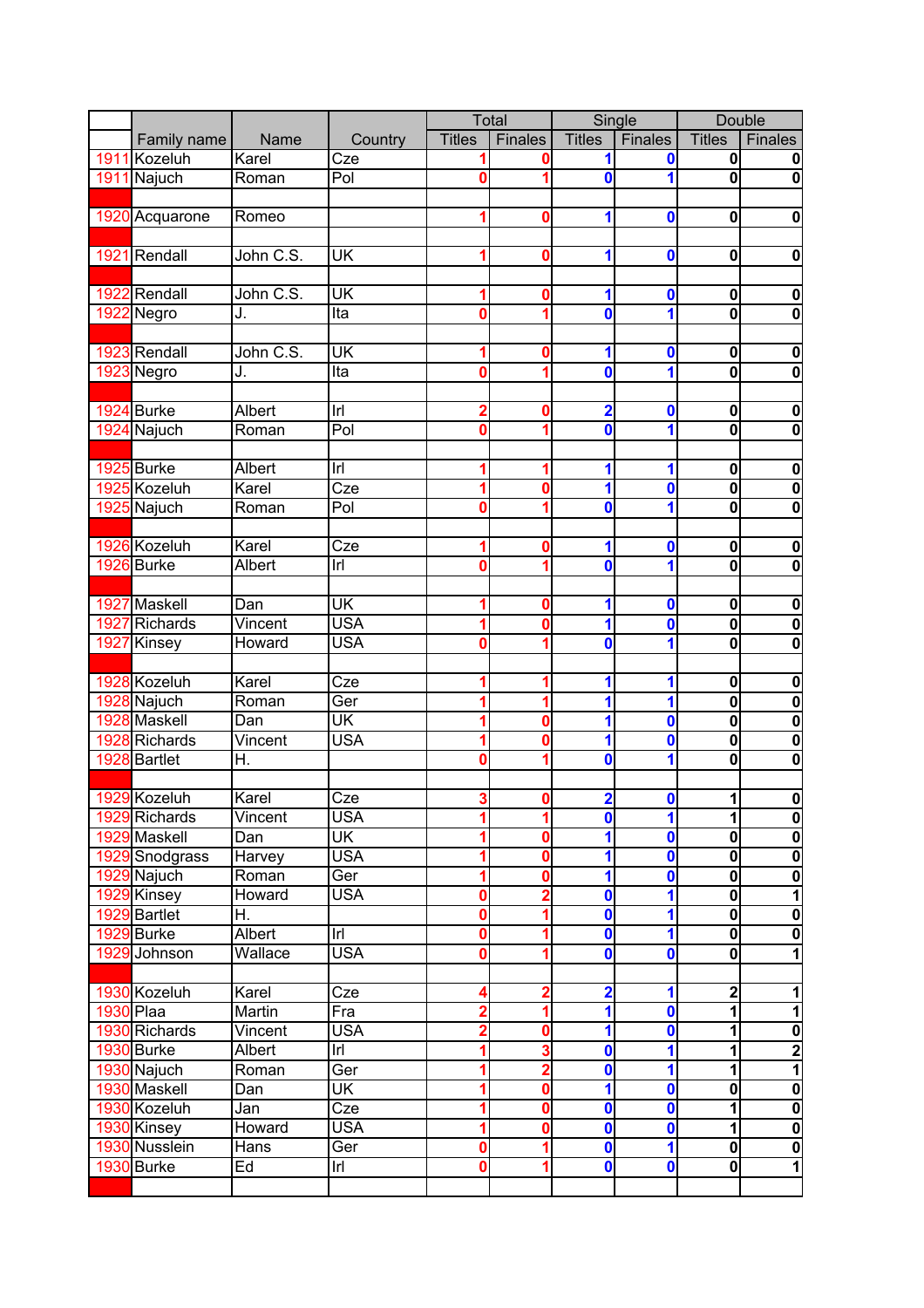|                  | <b>1931 Plaa</b>           | Martin               | Fra                      |                              | 0              | $\mathbf{1}$                           | 0                        | $\mathbf{1}$                            | $\boldsymbol{0}$                                                                                                                                                                                                                                                                                                                                                                                  |
|------------------|----------------------------|----------------------|--------------------------|------------------------------|----------------|----------------------------------------|--------------------------|-----------------------------------------|---------------------------------------------------------------------------------------------------------------------------------------------------------------------------------------------------------------------------------------------------------------------------------------------------------------------------------------------------------------------------------------------------|
| 1931             | Heston                     | Paul                 | <b>USA</b>               |                              | 0              | 1                                      | $\bf{0}$                 | 1                                       | $\overline{\mathbf{0}}$                                                                                                                                                                                                                                                                                                                                                                           |
| 1931             | Kozeluh                    | Karel                | Cze                      |                              |                | 1                                      | $\mathbf 0$              | $\mathbf{0}$                            | 1                                                                                                                                                                                                                                                                                                                                                                                                 |
|                  | 1931 Tilden                | Bill                 | <b>USA</b>               |                              |                | 1                                      | $\mathbf 0$              | 0                                       | 1                                                                                                                                                                                                                                                                                                                                                                                                 |
| 1931             | Richards                   | Vincent              | <b>USA</b>               |                              | 1              | $\mathbf 0$                            | 1                        | 1                                       | $\pmb{0}$                                                                                                                                                                                                                                                                                                                                                                                         |
|                  | 1931 Burke                 | Albert               | Irl                      |                              |                | $\mathbf 0$                            | 1                        | 1                                       | $\overline{\mathbf{0}}$                                                                                                                                                                                                                                                                                                                                                                           |
|                  | 1931 Nusslein              | Hans                 | Ger                      |                              | Ω              | 1                                      | $\bf{0}$                 | $\mathbf{0}$                            | $\overline{\mathbf{0}}$                                                                                                                                                                                                                                                                                                                                                                           |
| 1931             | Maskell                    | Dan                  | UK                       |                              | 0              | 1                                      | $\mathbf 0$              | $\mathbf{0}$                            | $\overline{\mathbf{0}}$                                                                                                                                                                                                                                                                                                                                                                           |
| 1931             | Kinsey                     | Howard               | <b>USA</b>               |                              | O              | $\mathbf 0$                            | $\bf{0}$                 | $\overline{1}$                          | $\overline{\mathbf{0}}$                                                                                                                                                                                                                                                                                                                                                                           |
| 1931             | Najuch                     | Roman                | Ger                      | 0                            | $\overline{2}$ | $\mathbf 0$                            | 1                        | $\mathbf{0}$                            | $\overline{\mathbf{1}}$                                                                                                                                                                                                                                                                                                                                                                           |
| 1931             | Ramillon                   | Robert               | Fra                      | 0                            |                | $\mathbf 0$                            | 1                        | $\mathbf{0}$                            | $\pmb{0}$                                                                                                                                                                                                                                                                                                                                                                                         |
|                  | 1931 Hunter                | Francis T.           | <b>USA</b>               | 0                            |                | $\mathbf 0$                            | 0                        | 0                                       | 1                                                                                                                                                                                                                                                                                                                                                                                                 |
|                  |                            |                      |                          |                              |                |                                        |                          |                                         |                                                                                                                                                                                                                                                                                                                                                                                                   |
| 1932             | Kozeluh                    | Karel                | Cze                      |                              |                | $\overline{2}$                         | $\boldsymbol{0}$         | $\mathbf 0$                             | 1                                                                                                                                                                                                                                                                                                                                                                                                 |
| 1932             | Plaa                       | Martin               | Fra                      |                              |                |                                        |                          |                                         |                                                                                                                                                                                                                                                                                                                                                                                                   |
|                  |                            | <b>Bill</b>          |                          |                              |                | 1                                      | $\overline{\mathbf{2}}$  | 0                                       | $\bf{0}$                                                                                                                                                                                                                                                                                                                                                                                          |
|                  | 1932 Tilden                |                      | <b>USA</b>               |                              |                | $\mathbf 0$                            | 1                        | 1                                       | $\overline{\mathbf{0}}$                                                                                                                                                                                                                                                                                                                                                                           |
| 1932             | Ramillon                   | Robert               | Fra                      |                              | 0              | $\overline{\mathbf{1}}$                | 0                        | 0                                       | $\overline{\mathbf{0}}$                                                                                                                                                                                                                                                                                                                                                                           |
| 1932             | Maskell                    | Dan                  | UK                       |                              | Ω              | $\overline{\mathbf{1}}$                | $\bf{0}$                 | 0                                       | $\overline{\mathbf{0}}$                                                                                                                                                                                                                                                                                                                                                                           |
| 1932             | Barnes                     | <b>Bruce</b>         | <b>USA</b>               |                              | 0              | $\mathbf 0$                            | $\mathbf 0$              | 1                                       | $\overline{\mathbf{0}}$                                                                                                                                                                                                                                                                                                                                                                           |
| 1932             | Nusslein                   | Hans                 | Ger                      | 0                            |                | $\mathbf 0$                            | 1                        | $\overline{\mathbf{0}}$                 | $\overline{\mathbf{0}}$                                                                                                                                                                                                                                                                                                                                                                           |
| 1932             | Burke                      | Albert               | r                        | ŋ                            |                | O                                      | $\bf{0}$                 | 0                                       | 1                                                                                                                                                                                                                                                                                                                                                                                                 |
|                  |                            |                      |                          |                              |                |                                        |                          |                                         |                                                                                                                                                                                                                                                                                                                                                                                                   |
|                  | 1933 Nusslein              | Hans                 | Ger                      | 3                            | 1              | 3                                      | $\bf{0}$                 | 0                                       | 1                                                                                                                                                                                                                                                                                                                                                                                                 |
|                  | 1933 Tilden                | <b>Bill</b>          | <b>USA</b>               | $\overline{2}$               | 2              | 1                                      | $\overline{2}$           | $\overline{\mathbf{1}}$                 | $\pmb{0}$                                                                                                                                                                                                                                                                                                                                                                                         |
|                  | 1933 Richards              | Vincent              | <b>USA</b>               | $\overline{\mathbf{2}}$      | 0              | 1                                      | $\bf{0}$                 | $\mathbf{1}$                            | $\overline{\mathbf{0}}$                                                                                                                                                                                                                                                                                                                                                                           |
|                  | 1933 Maskell               | Dan                  | UK                       |                              | 0              | 1                                      | $\bf{0}$                 | $\mathbf 0$                             | $\overline{\mathbf{0}}$                                                                                                                                                                                                                                                                                                                                                                           |
|                  | 1933 Barnes                | <b>Bruce</b>         | <b>USA</b>               |                              | 0              | $\mathbf 0$                            | 0                        | 1                                       | $\overline{\mathbf{0}}$                                                                                                                                                                                                                                                                                                                                                                           |
|                  | <b>1933 Wood</b>           | Charlie              |                          |                              | 0              | $\mathbf 0$                            | $\boldsymbol{0}$         | $\mathbf{1}$                            | $\overline{\mathbf{0}}$                                                                                                                                                                                                                                                                                                                                                                           |
|                  | 1933 Hunter                | Francis T.           | <b>USA</b>               |                              | 2              | 0                                      | 1                        | 0                                       | 1                                                                                                                                                                                                                                                                                                                                                                                                 |
|                  | 1933 Cochet                | Henri                | Fra                      | 0                            |                | $\mathbf 0$                            | 1                        | $\overline{\mathbf{0}}$                 | $\pmb{0}$                                                                                                                                                                                                                                                                                                                                                                                         |
|                  | 1933 Rericha               | Teddy                |                          | 0                            | 1              | $\mathbf 0$                            | 0                        | $\mathbf 0$                             | 1                                                                                                                                                                                                                                                                                                                                                                                                 |
| 1933 Najuch      |                            | Roman                | Ger                      | 0                            |                | $\mathbf 0$                            | $\bf{0}$                 | $\overline{\mathbf{0}}$                 | 1                                                                                                                                                                                                                                                                                                                                                                                                 |
|                  |                            |                      |                          |                              |                |                                        |                          |                                         |                                                                                                                                                                                                                                                                                                                                                                                                   |
|                  |                            |                      |                          |                              |                |                                        |                          |                                         |                                                                                                                                                                                                                                                                                                                                                                                                   |
|                  |                            |                      |                          | 3                            |                |                                        | 1                        | 0                                       |                                                                                                                                                                                                                                                                                                                                                                                                   |
|                  | 1934 Nusslein              | <b>Hans</b>          | Ger                      |                              |                | 3                                      |                          |                                         | $\bf{0}$                                                                                                                                                                                                                                                                                                                                                                                          |
|                  | 1934 Tilden                | <b>Bill</b>          | <b>USA</b>               |                              |                | 3                                      |                          | 0                                       |                                                                                                                                                                                                                                                                                                                                                                                                   |
|                  | 1934 Vines                 | Ellsworth            | <b>USA</b>               | $\overline{2}$               |                | $\overline{\mathbf{2}}$                | $\mathbf 0$              | $\overline{\mathbf{0}}$                 |                                                                                                                                                                                                                                                                                                                                                                                                   |
|                  | 1934 Maskell               | Dan                  | UK                       | 1                            | 0              | $\overline{\mathbf{1}}$                | $\mathbf 0$              | $\mathbf{0}$                            |                                                                                                                                                                                                                                                                                                                                                                                                   |
| <b>1934 Pare</b> |                            | Emmet                | <b>USA</b>               |                              | 0              | $\mathbf 0$                            | $\bf{0}$                 | $\mathbf{1}$                            |                                                                                                                                                                                                                                                                                                                                                                                                   |
|                  | 1934 Barnes                | <b>Bruce</b>         | <b>USA</b>               | 1                            | 0              | $\mathbf 0$                            | $\bf{0}$                 | $\mathbf{1}$                            |                                                                                                                                                                                                                                                                                                                                                                                                   |
| <b>1934 Plaa</b> |                            | Martin               | Fra                      | 0                            | $\overline{2}$ | $\overline{\mathbf{0}}$                | $\overline{\mathbf{2}}$  | $\mathbf 0$                             |                                                                                                                                                                                                                                                                                                                                                                                                   |
|                  | 1934 Ramillon              | Robert               | Fra                      | $\mathbf 0$                  | 1              | $\overline{\mathbf{0}}$                | 1                        | $\overline{\mathbf{0}}$                 |                                                                                                                                                                                                                                                                                                                                                                                                   |
|                  | 1934 Kozeluh               | Karel                | Cze                      | 0                            | 1              | $\mathbf 0$                            | 1                        | $\mathbf{0}$                            |                                                                                                                                                                                                                                                                                                                                                                                                   |
|                  | 1934 Heston                | Paul                 | <b>USA</b>               | 0                            | 1              | $\mathbf 0$                            | 0                        | $\mathbf{0}$                            |                                                                                                                                                                                                                                                                                                                                                                                                   |
|                  |                            |                      |                          |                              |                |                                        |                          |                                         |                                                                                                                                                                                                                                                                                                                                                                                                   |
|                  | 1935 Tilden                | Bill                 | <b>USA</b>               | 7                            | 4              | 3                                      | $\mathbf{3}$             | $\overline{\mathbf{4}}$                 |                                                                                                                                                                                                                                                                                                                                                                                                   |
|                  | 1935 Vines                 | Ellsworth            | <b>USA</b>               | 7                            | 0              | 3                                      | $\mathbf 0$              | 4                                       |                                                                                                                                                                                                                                                                                                                                                                                                   |
|                  | 1935 Nusslein              | Hans                 | Ger                      | $\overline{2}$               | 1              | $\overline{\mathbf{2}}$                | $\mathbf 0$              | $\overline{\mathbf{0}}$                 |                                                                                                                                                                                                                                                                                                                                                                                                   |
|                  | 1935 Ramillon              | Robert               | Fra                      | 1                            | 3              | $\mathbf 0$                            | 1                        | $\mathbf{1}$                            |                                                                                                                                                                                                                                                                                                                                                                                                   |
| <b>1935 Plaa</b> |                            | Martin               | Fra                      |                              | 3              | $\mathbf 0$                            | 1                        | $\mathbf{1}$                            |                                                                                                                                                                                                                                                                                                                                                                                                   |
| <b>1935 Lott</b> |                            | George               | <b>USA</b>               |                              | $\overline{2}$ | $\mathbf 0$                            | 1                        | $\mathbf{1}$                            |                                                                                                                                                                                                                                                                                                                                                                                                   |
|                  | 1935 Stoefen               | Lester               | <b>USA</b>               |                              |                | $\mathbf 0$                            | 0                        | $\mathbf{1}$                            |                                                                                                                                                                                                                                                                                                                                                                                                   |
|                  | 1935 Maskell               | Dan                  | <b>UK</b>                |                              | 0              | 1                                      | $\mathbf 0$              | $\overline{\mathbf{0}}$                 |                                                                                                                                                                                                                                                                                                                                                                                                   |
|                  | 1935 Kozeluh               | Karel                | Cze                      | 0                            | 1              | $\mathbf 0$                            | 1                        | $\overline{\mathbf{o}}$                 | 1<br>1                                                                                                                                                                                                                                                                                                                                                                                            |
|                  | 1935 Goritschnig           | Ē.                   |                          | 0                            | 1              | $\overline{\mathbf{0}}$                | 1                        | $\overline{\mathbf{0}}$                 |                                                                                                                                                                                                                                                                                                                                                                                                   |
|                  | 1935 Hunter<br>1935 Chapin | Francis T.<br>Alfred | <b>USA</b><br><b>USA</b> | 0<br>$\overline{\mathbf{0}}$ | 1<br>1         | $\mathbf 0$<br>$\overline{\mathbf{0}}$ | $\mathbf 0$<br>$\bullet$ | $\mathbf{0}$<br>$\overline{\mathbf{0}}$ | $\mathbf 0$<br>$\boldsymbol{0}$<br>$\overline{\mathbf{0}}$<br>$\overline{\mathbf{o}}$<br>$\overline{\mathbf{0}}$<br>$\overline{\mathbf{0}}$<br>$\bf{0}$<br>1<br>$\pmb{0}$<br>$\overline{\mathbf{1}}$<br>دا دا<br>$\overline{\mathbf{1}}$<br>$\overline{\mathbf{1}}$<br>$\overline{\mathbf{0}}$<br>$\overline{\mathbf{0}}$<br>$\overline{\mathbf{0}}$<br>$\overline{\mathbf{1}}$<br>$\overline{1}$ |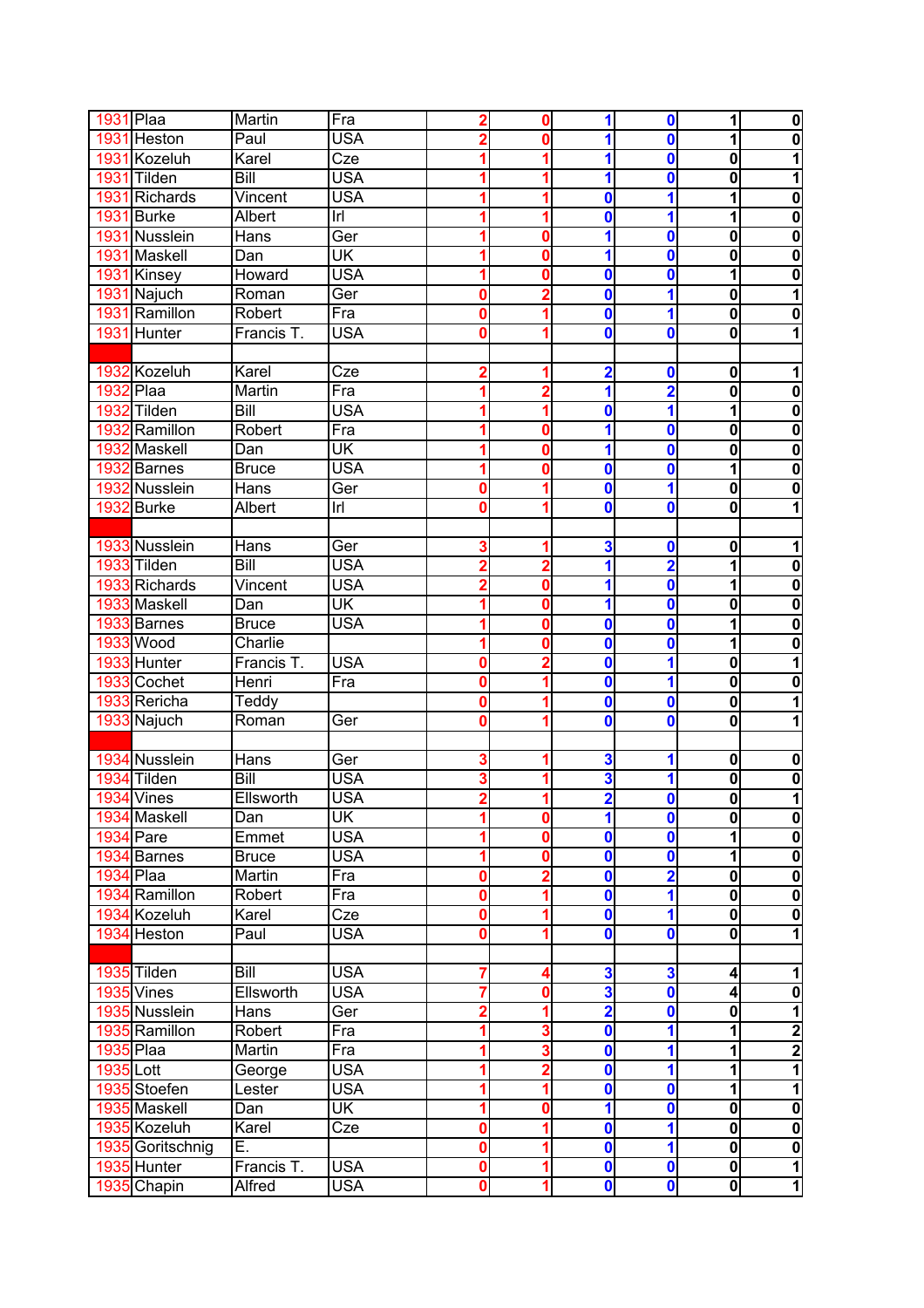| 1935 Burke                | Albert             | $\overline{\mathsf{I}^{\mathsf{r}}}$ | $\bf{0}$            | 1                | $\mathbf 0$                                        | $\mathbf 0$             | $\mathbf{0}$                            | 1                                    |
|---------------------------|--------------------|--------------------------------------|---------------------|------------------|----------------------------------------------------|-------------------------|-----------------------------------------|--------------------------------------|
| 1935 Bernstein            |                    |                                      | Ω                   |                  | 0                                                  | 0                       | $\mathbf{0}$                            | 1                                    |
|                           |                    |                                      |                     |                  |                                                    |                         |                                         |                                      |
| 1936 Nusslein             | Hans               | Ger                                  | 3                   | $\overline{2}$   | 3                                                  | 1                       | 0                                       | 1                                    |
| 1936 Cochet               | Henri              | Fra                                  | 3                   | $\overline{2}$   | $\overline{\mathbf{1}}$                            | 2                       | $\overline{\mathbf{2}}$                 | $\pmb{0}$                            |
| 1936 Ramillon             | Robert             | Fra                                  | 1                   | 3                | $\mathbf 0$                                        | $\overline{2}$          | 1                                       | 1                                    |
| <b>1936 Wood</b>          | Charlie            |                                      | 1                   | 1                | $\mathbf 0$                                        | 1                       | 1                                       | $\overline{\mathbf{0}}$              |
| 1936 Maskell              | Dan                | UK                                   |                     | 0                | 1                                                  | 0                       | 0                                       | $\overline{\mathbf{0}}$              |
| 1936 Whalen               | Joe                | <b>USA</b>                           |                     | 0                | 1                                                  | $\mathbf 0$             | $\overline{\mathbf{0}}$                 | $\overline{\mathbf{0}}$              |
| 1936 Vines                | Ellsworth          | <b>USA</b>                           | 1                   | 0                | 1                                                  | $\bf{0}$                | $\mathbf{0}$                            | $\overline{\mathbf{0}}$              |
| 1936 Blauer               | H.                 |                                      |                     | Ω                | $\mathbf 0$                                        | $\bf{0}$                | 1                                       | $\overline{\mathbf{0}}$              |
| 1936 Facondi              | Pilo               | $\overline{\text{Chl}}$              |                     |                  | $\mathbf 0$                                        |                         | 1                                       | $\overline{\mathbf{0}}$              |
|                           |                    |                                      | 1                   | 0                |                                                    | $\bf{0}$                |                                         | $\overline{\mathbf{0}}$              |
| 1936 Facondi              | Perico             | $\overline{\text{ChI}}$              |                     | 0                | $\mathbf 0$                                        | $\mathbf 0$             | 1                                       |                                      |
| 1936 Burke                | Albert             | r                                    |                     | 0                | 0                                                  | $\bf{0}$                | 1                                       | $\overline{\mathbf{0}}$              |
| 1936 Kenney               | <b>Bill</b>        |                                      | 0                   | 1                | $\mathbf 0$                                        | $\mathbf 0$             | 0                                       | 1                                    |
| 1936 Plaa                 | Martin             | Fra                                  | Ω                   | 1                | $\bf{0}$                                           | $\mathbf 0$             | 0                                       | 1                                    |
| 1936 Ellis                | W.                 |                                      | 0                   | 1                | $\mathbf 0$                                        | 0                       | 0                                       | 1                                    |
| 1936 Najuch               | Roman              | Ger                                  | 0                   | 1                | $\mathbf{0}$                                       | 0                       | $\overline{\mathbf{0}}$                 | 1                                    |
|                           |                    |                                      |                     |                  |                                                    |                         |                                         |                                      |
| 1937 Nusslein             | Hans               | Ger                                  | 8                   | 1                | 7                                                  | 1                       | 1                                       | $\bf{0}$                             |
| 1937 Tilden               | <b>Bill</b>        | <b>USA</b>                           | 5                   | 5                | $\overline{\mathbf{2}}$                            | 4                       | $\overline{\mathbf{3}}$                 | 1                                    |
| Stoefen<br>1937           | Lester             | <b>USA</b>                           | 4                   | 1                | $\overline{\mathbf{1}}$                            | $\mathbf 0$             | 3                                       | 1                                    |
| Plaa<br>1937              | Martin             | Fra                                  | 1                   | 3                | $\mathbf 0$                                        | 1                       | $\overline{\mathbf{1}}$                 | $\overline{2}$                       |
| Kozeluh<br>1937           | Karel              | Cze                                  | 1                   | 1                | $\overline{\mathbf{1}}$                            | $\bf{0}$                | $\overline{\mathbf{0}}$                 | $\overline{\mathbf{1}}$              |
| 1937 Perry                | Fred               | UK                                   |                     | 0                | 1                                                  | $\bf{0}$                | 0                                       | $\overline{\mathbf{0}}$              |
| Richards<br>1937          | Vincent            | <b>USA</b>                           |                     | 0                | $\mathbf 0$                                        | $\bf{0}$                | 1                                       | $\overline{\mathbf{0}}$              |
| <b>1937</b> Lott          | George             | <b>USA</b>                           |                     | 0                | $\mathbf 0$                                        | $\bf{0}$                | 1                                       | $\overline{\mathbf{0}}$              |
| 1937 Ramillon             | Robert             | Fra                                  | 0                   | 5                | $\mathbf 0$                                        | $\overline{\mathbf{2}}$ | 0                                       | $\overline{\mathbf{3}}$              |
| 1937 Cochet               | Henri              | Fra                                  | 0                   | $\overline{2}$   | $\mathbf 0$                                        | 1                       | $\overline{\mathbf{0}}$                 | $\overline{\mathbf{1}}$              |
| 1937 Barnes               | <b>Bruce</b>       | <b>USA</b>                           | 0                   | $\overline{2}$   | $\mathbf 0$                                        | 1                       | $\overline{\mathbf{0}}$                 | 1                                    |
|                           |                    |                                      |                     |                  |                                                    |                         |                                         |                                      |
|                           |                    |                                      |                     |                  |                                                    |                         |                                         |                                      |
| 1938 Nusslein             | <b>Hans</b>        | Ger                                  | 6                   | $\overline{2}$   | 6                                                  | $\bf{0}$                | 0                                       | $\mathbf 2$                          |
| 1938 Ramillon             | <b>Robert</b>      | Fra                                  | $\overline{2}$      | 1                | $\mathbf 0$                                        | 1                       | $\overline{2}$                          | $\overline{\mathbf{0}}$              |
| 1938 Maskell              | Dan                | UK                                   | 2                   | 0                | $\overline{\mathbf{1}}$                            | $\mathbf 0$             | $\overline{\mathbf{1}}$                 | $\overline{\mathbf{0}}$              |
| 1938 Perry                | Fred               | UK                                   | 2                   | 0                | 1                                                  | 0                       | 1                                       | $\mathbf 0$                          |
| 1938 Barnes               | <b>Bruce</b>       | <b>USA</b>                           | 1                   | $\overline{2}$   | 11                                                 | 1                       | $\mathbf{0}$                            | 1                                    |
| 1938 Kozeluh              | Karel              | Cze                                  | $\mathbf{1}$        | 1                | $\mathbf{1}$                                       | 1                       | $\mathbf{0}$                            | $\mathbf 0$                          |
| 1938 Vissault             |                    |                                      | 1                   | 0                | 0                                                  | $\mathbf 0$             | $\mathbf{1}$                            | $\overline{\mathbf{0}}$              |
| 1938 Jeffery              | Τ.                 |                                      | 1                   | 0                | $\mathbf 0$                                        | $\mathbf 0$             | $\mathbf{1}$                            | $\overline{\mathbf{0}}$              |
| 1938 Plaa                 | Martin             | Fra                                  | 1                   | 0                | $\overline{\mathbf{o}}$                            | $\overline{\mathbf{0}}$ | $\mathbf{1}$                            | $\overline{\mathbf{0}}$              |
| 1938 Richards             | Vincent            | <b>USA</b>                           | 1                   | 0                | $\overline{\mathbf{o}}$                            | $\overline{\mathbf{0}}$ | $\mathbf{1}$                            | $\overline{\mathbf{0}}$              |
| 1938 Tilden               | Bill               | <b>USA</b>                           | 0                   | 5                | $\mathbf 0$                                        | 4                       | $\mathbf 0$                             | 1                                    |
| 1938 Kozeluh              | Jan                | Cze                                  | 0                   | 1                | $\mathbf 0$                                        | 1                       | $\overline{\mathbf{0}}$                 | $\overline{\mathbf{0}}$              |
| <b>1938 Bell</b>          | <b>Berkeley</b>    | <b>USA</b>                           | 0                   | 1                | $\mathbf 0$                                        | $\mathbf{0}$            | $\overline{\mathbf{0}}$                 | $\overline{\mathbf{1}}$              |
| 1938 Roberts              |                    |                                      | 0                   | 1                | $\mathbf 0$                                        | 0                       | $\overline{\mathbf{0}}$                 | 1                                    |
| 1938 Kautz                |                    |                                      | O                   | 1                | $\mathbf 0$                                        | $\mathbf 0$             | $\overline{\mathbf{0}}$                 | 1                                    |
| 1938 Wightman             | H.                 |                                      | 0                   | 1                | $\mathbf 0$                                        | $\mathbf{0}$            | $\overline{\mathbf{0}}$                 | 1                                    |
|                           |                    |                                      |                     |                  |                                                    |                         |                                         |                                      |
| 1939 Budge                | Don                | <b>USA</b>                           | 5                   | 0                | $\overline{\mathbf{3}}$                            | $\bf{0}$                | $\mathbf{2}$                            | $\pmb{0}$                            |
| 1939 Vines                | Ellsworth          | <b>USA</b>                           | 3                   | $\overline{2}$   | 1                                                  | 1                       | $\overline{2}$                          | $\overline{1}$                       |
| 1939 Nusslein             | <b>Hans</b>        | Ger                                  | 3                   | 1                | 3                                                  | 1                       | $\overline{\mathbf{0}}$                 | $\pmb{0}$                            |
|                           |                    | <b>USA</b>                           | $\overline{2}$      |                  | 1                                                  | 1                       | $\mathbf{1}$                            | $\overline{\mathbf{0}}$              |
| 1939 Barnes               | Bruce              |                                      |                     | 1                |                                                    |                         |                                         |                                      |
| 1939 Tilden               | <b>Bill</b>        | <b>USA</b>                           | 1                   | 3                | $\mathbf 0$                                        | $\overline{\mathbf{2}}$ | $\mathbf{1}$                            | 1<br>$\overline{\mathbf{1}}$         |
| 1939 Stoefen              |                    |                                      |                     |                  |                                                    |                         |                                         |                                      |
|                           | Lester             | <b>USA</b>                           | 1                   | $\overline{2}$   | $\mathbf 0$                                        | 1                       | $\mathbf{1}$                            |                                      |
| 1939 Whalen<br>1939 Skeen | Joe<br><b>Dick</b> | <b>USA</b><br><b>USA</b>             | 1<br>$\blacksquare$ | 1<br>$\mathbf 0$ | $\overline{\mathbf{1}}$<br>$\overline{\mathbf{1}}$ | 1<br>$\mathbf{0}$       | $\mathbf{0}$<br>$\overline{\mathbf{0}}$ | $\pmb{0}$<br>$\overline{\mathbf{0}}$ |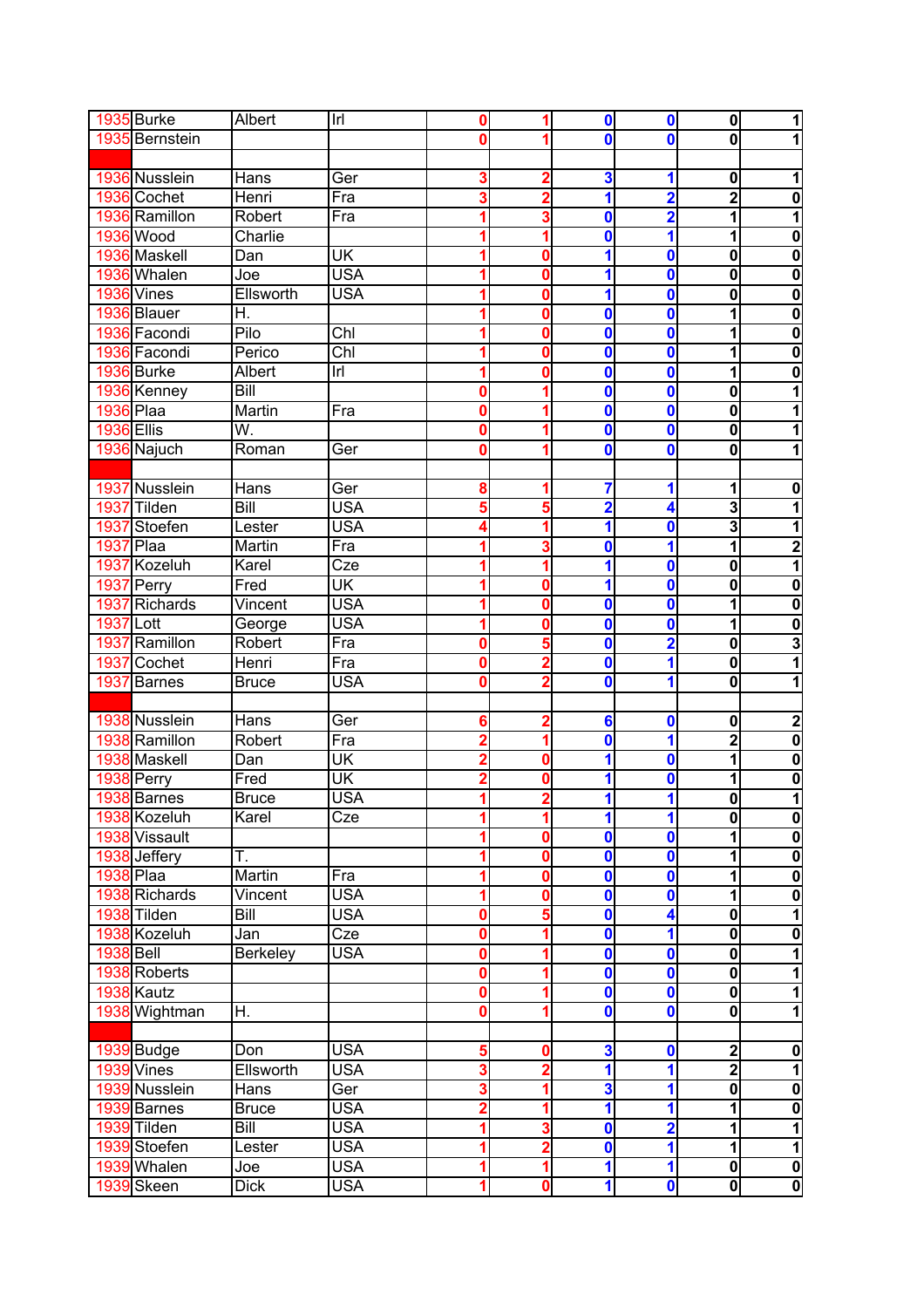|                  | 1939 Maskell    | Dan                       | UK         |                         | 0                       | $\mathbf{1}$                 | $\mathbf 0$             | $\mathbf{0}$                            | $\mathbf 0$             |
|------------------|-----------------|---------------------------|------------|-------------------------|-------------------------|------------------------------|-------------------------|-----------------------------------------|-------------------------|
|                  | 1939 Gledhill   | Keith                     | <b>USA</b> |                         | 0                       | $\mathbf 0$                  | 0                       | 1                                       | $\overline{\mathbf{0}}$ |
| 1939 Perry       |                 | Fred                      | UK         | 0                       | $\overline{2}$          | $\mathbf{0}$                 | 1                       | $\mathbf{0}$                            | $\overline{\mathbf{1}}$ |
|                  | 1939 Peterson   | $\overline{\mathsf{P}}$ . |            | 0                       | 1                       | $\mathbf{0}$                 | 1                       | $\mathbf 0$                             | $\bf{0}$                |
|                  | 1939 Ramillon   | Robert                    | Fra        | 0                       | 1                       | $\mathbf 0$                  | $\bf{0}$                | $\mathbf 0$                             | $\overline{\mathbf{1}}$ |
|                  | 1939 Cochet     | Henri                     | Fra        | 0                       | 1                       | $\mathbf 0$                  | $\bf{0}$                | $\mathbf 0$                             | 1                       |
|                  |                 |                           |            |                         |                         |                              |                         |                                         |                         |
|                  | 1940 Budge      | Don                       | <b>USA</b> | 6                       | $\overline{2}$          | 4                            | $\overline{\mathbf{2}}$ | $\mathbf{2}$                            | $\bf{0}$                |
| 1940 Perry       |                 | Fred                      | <b>USA</b> | 4                       | $\overline{\mathbf{2}}$ | $\overline{\mathbf{2}}$      | $\overline{\mathbf{2}}$ | $\overline{\mathbf{2}}$                 | $\overline{\mathbf{0}}$ |
|                  | 1940 Gorchakoff | Ben                       | <b>USA</b> |                         | 0                       | 1                            | $\mathbf 0$             | $\overline{\mathbf{0}}$                 | $\overline{\mathbf{0}}$ |
| 1940 Tilden      |                 | <b>Bill</b>               | <b>USA</b> | 0                       | $\overline{2}$          | $\mathbf 0$                  | $\bf{0}$                | $\overline{\mathbf{o}}$                 | $\overline{2}$          |
|                  | 1940 Richards   | Vincent                   | <b>USA</b> | 0                       | 2                       | $\mathbf 0$                  | 0                       | $\overline{\mathbf{0}}$                 | $\overline{\mathbf{2}}$ |
|                  | 1940 Barnes     | <b>Bruce</b>              | <b>USA</b> | 0                       |                         | 0                            | 1                       | $\mathbf 0$                             | $\overline{\mathbf{0}}$ |
|                  | 1940 Skeen      | <b>Dick</b>               | <b>USA</b> | 0                       |                         | 0                            | 1                       | 0                                       | $\overline{\mathbf{0}}$ |
|                  |                 |                           |            |                         |                         |                              |                         |                                         |                         |
| 1941             |                 | Fred                      | <b>USA</b> |                         |                         |                              |                         |                                         |                         |
|                  | Perry           | Don                       | <b>USA</b> | 7                       | 0<br>1                  | 5<br>$\overline{\mathbf{0}}$ | $\boldsymbol{0}$        | $\mathbf{2}$<br>$\overline{\mathbf{1}}$ | $\bf{0}$                |
| 1941             | <b>Budge</b>    |                           |            |                         |                         |                              | 1                       |                                         | $\pmb{0}$               |
| 194 <sup>2</sup> | <b>Richards</b> | Vincent                   | <b>USA</b> | 1                       | 0                       | $\mathbf 0$                  | $\mathbf 0$             | $\mathbf{1}$                            | $\bf{0}$                |
| 1941             | Skeen           | <b>Dick</b>               | <b>USA</b> | 0                       | 5                       | $\mathbf 0$                  | 4                       | $\mathbf{0}$                            | 1                       |
| 1941             | Gledhill        | Keith                     | <b>USA</b> | 0                       |                         | $\mathbf 0$                  | 0                       | $\mathbf{0}$                            | 1                       |
| 1941             | Stoefen         | Lester                    | <b>USA</b> | $\mathbf 0$             |                         | $\mathbf 0$                  | $\mathbf 0$             | $\mathbf{0}$                            | 1                       |
| 1941             | Faunce          | Johnny                    | <b>USA</b> | 0                       |                         | 0                            | $\bf{0}$                | 0                                       | 1                       |
|                  |                 |                           |            |                         |                         |                              |                         |                                         |                         |
| 1942             | Sabin           | Wayne                     | <b>USA</b> | 5                       | 1                       | 4                            | 1                       | $\mathbf{1}$                            | $\bf{0}$                |
| 1942             | Skeen           | <b>Dick</b>               | <b>USA</b> | $\overline{\mathbf{2}}$ |                         | $\overline{\mathbf{2}}$      | 1                       | $\mathbf 0$                             | $\overline{\mathbf{0}}$ |
| 1942             | Budge           | Don                       | <b>USA</b> | 2                       | 0                       | 1                            | $\bf{0}$                | 1                                       | $\overline{\mathbf{0}}$ |
| 1942             | <b>Riggs</b>    | Bobby                     | <b>USA</b> |                         |                         | $\mathbf 0$                  | 1                       | 1                                       | $\overline{\mathbf{0}}$ |
| 1942             | van Horn        | Welby                     | <b>USA</b> |                         |                         | 0                            | 1                       | 1                                       | $\overline{\mathbf{0}}$ |
| 1942             | Coghlan         | B.                        | <b>USA</b> |                         | 0                       | $\mathbf 0$                  | 0                       | $\mathbf{1}$                            | $\overline{\mathbf{0}}$ |
| 1942             | Faunce          | Johnny                    | <b>USA</b> |                         | Ω                       | $\mathbf 0$                  | 0                       | $\mathbf{1}$                            | $\bf{0}$                |
| 1942             | Barnes          | <b>Bruce</b>              | <b>USA</b> | 0                       | 5                       | $\mathbf 0$                  | $\overline{\mathbf{2}}$ | $\overline{\mathbf{0}}$                 | $\overline{\mathbf{3}}$ |
| 1942             | Gledhill        | Keith                     | <b>USA</b> | 0                       | $\overline{2}$          | $\mathbf 0$                  | 1                       | 0                                       | 1                       |
| 1942             | Kovacs          | Frank                     | <b>USA</b> | 0                       | 1                       | $\mathbf 0$                  | $\mathbf 0$             | $\mathbf 0$                             | 1                       |
| 1942             | Harman          |                           |            | 0                       | 1                       | $\overline{\mathbf{0}}$      | $\mathbf 0$             | $\mathbf{0}$                            | 1                       |
|                  |                 |                           |            |                         |                         |                              |                         |                                         |                         |
|                  | 1943 Barnes     | <b>Bruce</b>              | <b>USA</b> | 2                       | 0                       | $\mathbf{1}$                 | 0                       | $\overline{1}$                          | $\mathbf 0$             |
| <b>1943</b> Mako |                 | Gene                      | <b>USA</b> | 1                       | 0                       | $\mathbf 0$                  | 0                       | $\overline{1}$                          | $\mathbf 0$             |
|                  | 1943 Nogrady    | John                      | <b>USA</b> | 0                       | $\overline{2}$          | 0                            | 1                       | $\mathbf{0}$                            | $\overline{1}$          |
| <b>1943 Bell</b> |                 | Berkeley                  | <b>USA</b> | 0                       | 1                       | $\mathbf 0$                  | $\mathbf 0$             | $\overline{\mathbf{o}}$                 | 1                       |
|                  |                 |                           |            |                         |                         |                              |                         |                                         |                         |
| 1944             | van Horn        | Welby                     | <b>USA</b> | $\overline{\mathbf{c}}$ | 0                       | 1                            | $\bf{0}$                | $\mathbf{1}$                            | $\pmb{0}$               |
|                  | 1944 Rericha    | Teddy                     |            | 1                       | 0                       | $\mathbf 0$                  | 0                       | $\mathbf{1}$                            | $\mathbf 0$             |
|                  | 1944 Skeen      | <b>Dick</b>               | <b>USA</b> | 0                       | 1                       | $\mathbf 0$                  | 1                       | $\overline{\mathbf{0}}$                 | $\overline{\mathbf{0}}$ |
|                  | 1944 Hunter     | Frank                     | <b>USA</b> | O                       |                         | $\mathbf 0$                  | $\mathbf 0$             | $\overline{\mathbf{0}}$                 | $\overline{\mathbf{1}}$ |
|                  | 1944 Chapin     | Alfred                    | <b>USA</b> | 0                       |                         | $\mathbf 0$                  | $\bf{0}$                | $\overline{\mathbf{0}}$                 | $\overline{\mathbf{1}}$ |
|                  |                 |                           |            |                         |                         |                              |                         |                                         |                         |
| 1945             | van Horn        | Welby                     | <b>USA</b> | 3                       | $\overline{2}$          | $\overline{\mathbf{2}}$      | 1                       | $\mathbf{1}$                            | 1                       |
|                  | 1945 Kovacs     | Frank                     | <b>USA</b> | $\overline{2}$          | 0                       | $\overline{\mathbf{1}}$      | $\bf{0}$                | $\overline{\mathbf{1}}$                 | $\overline{\bullet}$    |
|                  | 1945 Tilden     | <b>Bill</b>               | <b>USA</b> | 1                       |                         | $\mathbf 0$                  | $\mathbf 0$             | $\mathbf{1}$                            | $\overline{\mathbf{1}}$ |
| 1945 Riggs       |                 | Bobby                     | <b>USA</b> |                         | 0                       | 1                            | $\mathbf 0$             | $\mathbf{0}$                            | $\overline{\mathbf{0}}$ |
|                  | Lyttleton       |                           |            |                         |                         |                              |                         |                                         |                         |
|                  | 1945 Rogers     | George                    | Irl        |                         | 0                       | 0                            | $\boldsymbol{0}$        | $\mathbf{1}$                            | $\boldsymbol{0}$        |
|                  | 1945 Rericha    | Teddy                     |            | 1                       | 0                       | $\overline{\mathbf{0}}$      | $\boldsymbol{0}$        | $\overline{1}$                          | $\overline{\mathbf{0}}$ |
|                  | 1945 Richards   | Vincent                   | <b>USA</b> | 1                       | 0                       | $\mathbf 0$                  | $\mathbf 0$             | $\overline{\mathbf{1}}$                 | $\overline{\mathbf{0}}$ |
|                  | 1945 Skeen      | <b>Dick</b>               | <b>USA</b> | 0                       | 3                       | $\overline{\mathbf{o}}$      | 1                       | $\overline{\mathbf{0}}$                 | $\overline{2}$          |
|                  | 1945 Nogrady    | John                      | <b>USA</b> | $\mathbf{0}$            | 1                       | $\mathbf 0$                  | 1                       | $\overline{\mathbf{0}}$                 | $\overline{\mathbf{0}}$ |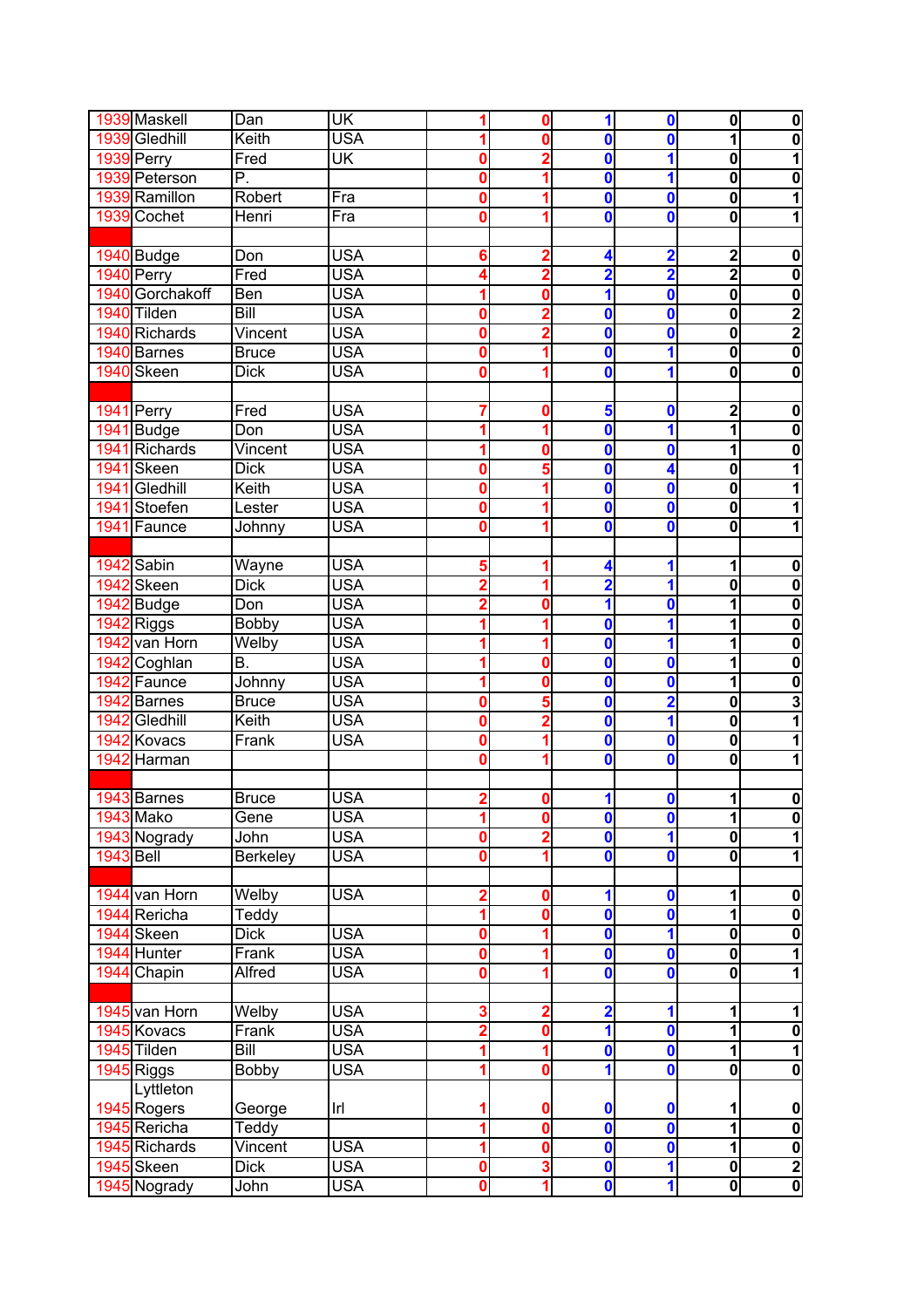| 1945 Budge                  | Don                                | <b>USA</b>                | $\bf{0}$                | 1                | $\mathbf 0$             | 1                       | $\mathbf{0}$                   | $\pmb{0}$                                          |
|-----------------------------|------------------------------------|---------------------------|-------------------------|------------------|-------------------------|-------------------------|--------------------------------|----------------------------------------------------|
| 1945 Copeland               | Ed                                 |                           | 0                       |                  | $\bf{0}$                | 0                       | $\mathbf{0}$                   | 1                                                  |
| 1945 Jossi                  | Jack                               | <b>USA</b>                | 0                       | 1                | $\mathbf 0$             | $\mathbf{0}$            | $\mathbf{0}$                   | 1                                                  |
|                             |                                    |                           |                         |                  |                         |                         |                                |                                                    |
| 1946 Riggs                  | <b>Bobby</b>                       | <b>USA</b>                | 22                      | 12               | 14                      | $6\phantom{1}6$         | 8                              | $6\phantom{1}6$                                    |
| 1946 Kovacs                 | Frank                              | <b>USA</b>                | 15                      | 9                | 7                       | 6                       | 8                              | $\overline{\mathbf{3}}$                            |
| 1946 Perry                  | Fred                               | <b>USA</b>                | 11                      | 6                | 4                       | 6                       | 7                              | $\overline{\mathbf{0}}$                            |
| 1946 van Horn               | Welby                              | <b>USA</b>                | 8                       | 11               | $\overline{\mathbf{2}}$ | 5                       | 6                              | $\overline{\mathbf{6}}$                            |
| 1946 Budge                  | Don                                | <b>USA</b>                | 5                       |                  | 4                       | 5                       | 1                              | $\overline{2}$                                     |
| 1946 Maskell                | Dan                                | $\overline{\mathsf{U}}$ K |                         | 0                | 3                       |                         | 1                              | $\overline{\mathbf{0}}$                            |
|                             |                                    |                           |                         |                  |                         | $\bf{0}$                |                                |                                                    |
| 1946 Jossi                  | <b>Jack</b>                        | <b>USA</b>                | 2                       | 6                | 0                       | 0                       | $\overline{2}$                 | $\overline{\mathbf{6}}$                            |
| 1946 Sabin                  | Wayne                              | <b>USA</b>                | 1                       | 4                | 0                       | 1                       | 1                              | $\overline{\mathbf{3}}$                            |
| 1946 Tilden                 | Bill                               | <b>USA</b>                |                         | 3                | 0                       | $\bf{0}$                | 1                              | 3                                                  |
| 1946 Skeen                  | <b>Dick</b>                        | <b>USA</b>                |                         |                  | 1                       | $\bf{0}$                | 0                              | 1                                                  |
| 1946 Jeffery                | Ŧ.                                 |                           |                         |                  | $\mathbf{0}$            | 1                       | 1                              | 0                                                  |
| 1946 Buxby                  | Martin                             | USA                       |                         | 1                | $\bf{0}$                | 0                       | 1                              | 1                                                  |
| 1946 Stoefen                | Lester                             | <b>USA</b>                |                         | 0                | $\mathbf 0$             | 0                       | 1                              | 0                                                  |
| Lyttleton                   |                                    |                           |                         |                  |                         |                         |                                |                                                    |
| 1946 Rogers                 | George                             | Irl                       |                         | 0                | 0                       | 0                       | 1                              | 0                                                  |
| 1946 Crosby                 | Bill                               |                           |                         | 0                | $\mathbf{0}$            | 0                       | $\overline{1}$                 | $\overline{\mathbf{0}}$                            |
| <b>1946 Earn</b>            | Carl                               | <b>USA</b>                | 0                       | 5                | $\mathbf 0$             | $\overline{\mathbf{3}}$ | $\mathbf{0}$                   | $\overline{\mathbf{2}}$                            |
| 1946 Faunce                 | Johnny                             | <b>USA</b>                | 0                       | $\overline{2}$   | $\mathbf 0$             | $\mathbf{0}$            | $\mathbf{0}$                   | $\overline{\mathbf{2}}$                            |
| 1946 Pearce                 | J.                                 | UK                        | 0                       |                  | $\mathbf 0$             | 1                       | $\mathbf{0}$                   | $\overline{\mathbf{0}}$                            |
| 1946 Howard                 | John                               |                           | O                       |                  | $\mathbf 0$             | $\bf{0}$                | $\overline{\mathbf{0}}$        | $\overline{\mathbf{1}}$                            |
| 1946 Roberts                | Ā.                                 | $\overline{\mathsf{U}}$ K | 0                       |                  | 0                       | $\bf{0}$                | 0                              | 1                                                  |
| 1946 Barnes                 | <b>Bruce</b>                       | <b>USA</b>                | 0                       |                  | 0                       | 0                       | 0                              |                                                    |
| 1946 Wightman               | Η.                                 |                           | Ω                       |                  | 0                       | 0                       | 0                              |                                                    |
| <b>1946 Mako</b>            | Gene                               | <b>USA</b>                |                         | 1                | 0                       | $\mathbf{0}$            | 0                              |                                                    |
|                             |                                    |                           | 0                       |                  |                         |                         |                                | 1                                                  |
|                             |                                    |                           |                         |                  |                         |                         |                                |                                                    |
|                             |                                    |                           |                         |                  |                         |                         |                                |                                                    |
| 1947 Riggs                  | Bobby                              | <b>USA</b>                | 4                       | 1                | $\overline{\mathbf{2}}$ | 1                       | $\overline{\mathbf{c}}$        | $\bf{0}$                                           |
| 1947<br>Kovacs              | Frank                              | <b>USA</b>                | 3                       | 3                | 3                       | 1                       | $\mathbf{0}$                   | $\overline{2}$                                     |
| 1947<br>Maskell             | Dan                                | UK                        | 3                       | 0                | $\overline{\mathbf{2}}$ | 0                       | 1                              | $\overline{\mathbf{0}}$                            |
| 1947 Budge                  | Don                                | <b>USA</b>                | $\overline{2}$          | $\overline{2}$   | $\mathbf 0$             | $\overline{2}$          | $\overline{2}$                 | $\overline{\mathbf{0}}$                            |
| 1947<br>Perry               | Fred                               | <b>USA</b>                | 1                       | $\overline{2}$   | $\overline{\mathbf{1}}$ | $\mathbf 0$             | $\overline{\mathbf{0}}$        | $\overline{2}$                                     |
| van Horn<br>1947            | Welby                              | <b>USA</b>                | 1                       |                  | 1                       | 1                       | $\mathbf 0$                    | $\overline{\mathbf{0}}$                            |
| 1947 Jeffery                | T.                                 |                           | 1                       | 1                | $\mathbf 0$             | 1                       | $\mathbf{1}$                   | $\mathbf 0$                                        |
| 1947 Cooke                  | Elwood                             | <b>USA</b>                | $\mathbf{1}$            | 1                | $\mathbf 0$             | 1                       | $\mathbf{1}$                   | $\mathbf 0$                                        |
| 1947 Stubbs                 | Robert Jr                          |                           | 1                       | 0                | 1                       | $\mathbf{0}$            | $\mathbf 0$                    | $\overline{\mathbf{0}}$                            |
| 1947 Houghton               | F.                                 |                           | 1                       | 0                | $\mathbf 0$             | $\mathbf 0$             | $\mathbf{1}$                   | $\overline{\mathbf{0}}$                            |
| Earn<br>1947                | Carl                               | <b>USA</b>                | 0                       | 1                | $\overline{\mathbf{o}}$ | 1                       | $\overline{\mathbf{o}}$        | $\overline{\mathbf{0}}$                            |
| Sabin<br>1947               |                                    | <b>USA</b>                | 0                       | 1                | $\mathbf{0}$            | 1                       | $\mathbf 0$                    |                                                    |
|                             | $\overline{\mathsf{W}}$ ayne<br>J. |                           |                         | 1                | $\mathbf 0$             |                         |                                | $\overline{\mathbf{0}}$                            |
| 1947 Pearce                 |                                    | UK                        | O                       |                  |                         | 0                       | $\mathbf 0$                    | 1                                                  |
| 1947<br>Asling              | Ē.                                 |                           | 0                       | 1                | $\mathbf 0$             | $\mathbf 0$             | $\overline{\mathbf{0}}$        | $\overline{\mathbf{1}}$                            |
| Seewagen<br>1947            | George                             | <b>USA</b>                | 0                       | 1                | $\mathbf 0$             | 0                       | $\overline{\mathbf{0}}$        | 1                                                  |
| <b>1947 King</b>            | Η.                                 |                           | O                       | 1                | $\mathbf 0$             | 0                       | $\overline{\mathbf{0}}$        | 1                                                  |
|                             |                                    |                           |                         |                  |                         |                         |                                |                                                    |
| 1948 Maskell                | Dan                                | UK                        | 2                       | 1                | $\mathbf{1}$            | $\bf{0}$                | $\mathbf{1}$                   | 1                                                  |
| 1948 Kovacs                 | Frank                              | <b>USA</b>                | $\overline{\mathbf{2}}$ | 0                | 2                       | $\bf{0}$                | $\overline{\mathbf{0}}$        | $\pmb{0}$                                          |
| 1948 Kramer                 | Jack                               | <b>USA</b>                | $\overline{2}$          | 0                | $\overline{\mathbf{1}}$ | $\mathbf 0$             | $\mathbf{1}$                   | $\overline{\mathbf{o}}$                            |
| 1948 Stubbs                 | Robert Jr                          |                           | 1                       | 1                | $\mathbf{1}$            | 1                       | $\mathbf 0$                    | $\overline{\mathbf{0}}$                            |
| 1948 Perry                  | Fred                               | <b>USA</b>                | $\overline{\mathbf{1}}$ | 1                | $\mathbf{1}$            | $\bf{0}$                | $\mathbf 0$                    | $\overline{\mathbf{1}}$                            |
| 1948 Petra                  | Yvon                               | Fra                       | 1                       | 1                | $\mathbf 0$             | 1                       | $\mathbf{1}$                   | $\overline{\mathbf{0}}$                            |
| 1948 Lufler                 | <b>Bill</b>                        | <b>USA</b>                | 1                       | 1                | $\mathbf{0}$            | 1                       | $\mathbf{1}$                   | $\overline{\mathbf{0}}$                            |
| 1948 Probst                 | R.                                 | Ger                       | 1                       | 0                | 1                       | $\bf{0}$                | $\overline{\mathbf{o}}$        | $\overline{\mathbf{0}}$                            |
| 1948 Nogrady<br>1948 Segura | John<br>Pancho                     | <b>USA</b><br>Ecu         | 1<br>$\blacksquare$     | 0<br>$\mathbf 0$ | 1<br>$\mathbf 0$        | $\bf{0}$                | $\mathbf{0}$<br>$\overline{1}$ | $\overline{\mathbf{o}}$<br>$\overline{\mathbf{0}}$ |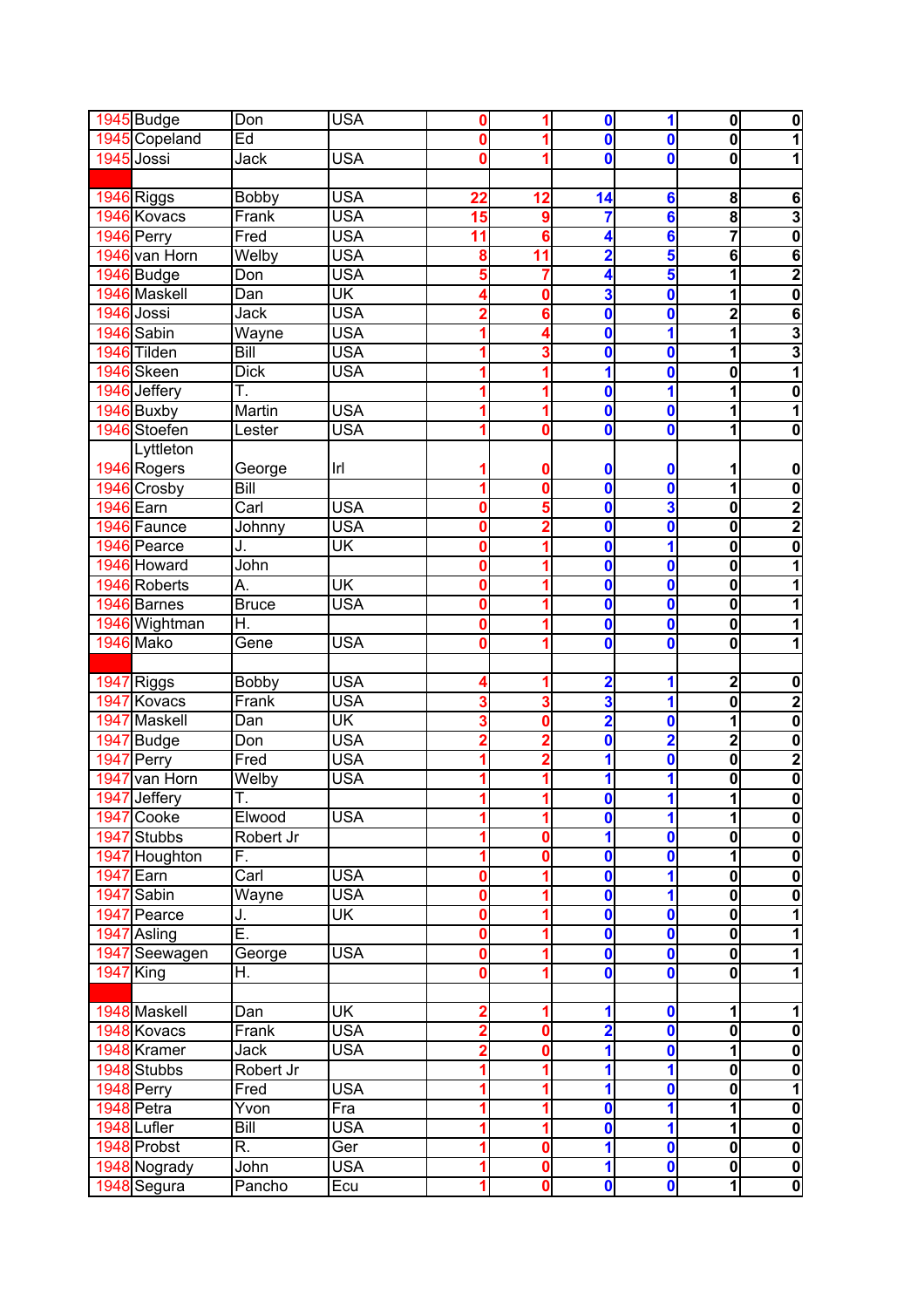|                   | 1948 Poulsond                | F.                        |                           | 1                            | 0                            | $\mathbf 0$                                        | 0                       | $\mathbf{1}$            | $\bf{0}$                                                                                                                                                                                                                                                                                                                                                                         |
|-------------------|------------------------------|---------------------------|---------------------------|------------------------------|------------------------------|----------------------------------------------------|-------------------------|-------------------------|----------------------------------------------------------------------------------------------------------------------------------------------------------------------------------------------------------------------------------------------------------------------------------------------------------------------------------------------------------------------------------|
|                   | 1948 Hariy                   | Ē.                        |                           |                              | 0                            | 0                                                  | 0                       | 1                       | 0                                                                                                                                                                                                                                                                                                                                                                                |
|                   |                              | Frederick                 |                           |                              |                              |                                                    |                         |                         |                                                                                                                                                                                                                                                                                                                                                                                  |
|                   | 1948 Schroeder               | Ted Rudolph USA           |                           |                              | 0                            | 0                                                  | 0                       | 1                       | 0                                                                                                                                                                                                                                                                                                                                                                                |
|                   | 1948 Cooke                   | Elwood                    | <b>USA</b>                | 1                            | 0                            | $\mathbf 0$                                        | 0                       | 1                       | $\mathbf 0$                                                                                                                                                                                                                                                                                                                                                                      |
|                   | 1948 Fiala                   |                           |                           | 1                            | 0                            | $\bf{0}$                                           | 0                       | 1                       | 0                                                                                                                                                                                                                                                                                                                                                                                |
|                   | 1948 Gornto                  | Mitchell                  | <b>USA</b>                | 0                            | $\overline{2}$               | $\bf{0}$                                           | 1                       | $\mathbf 0$             | 1                                                                                                                                                                                                                                                                                                                                                                                |
|                   | 1948 Riggs                   | <b>Bobby</b>              | <b>USA</b>                | 0                            | $\overline{2}$               | $\bf{0}$                                           | 1                       | $\mathbf 0$             | 1                                                                                                                                                                                                                                                                                                                                                                                |
|                   | 1948 Evert                   | Jimmy                     | <b>USA</b>                | O                            |                              | $\bf{0}$                                           | 1                       | 0                       | 0                                                                                                                                                                                                                                                                                                                                                                                |
|                   | 1948 Pearce                  | J.                        | $\overline{\mathsf{U}}$ K | 0                            |                              | 0                                                  | 1                       | O                       | 0                                                                                                                                                                                                                                                                                                                                                                                |
|                   |                              |                           |                           |                              |                              |                                                    |                         |                         |                                                                                                                                                                                                                                                                                                                                                                                  |
|                   | van den                      |                           |                           |                              |                              |                                                    |                         |                         |                                                                                                                                                                                                                                                                                                                                                                                  |
|                   | 1948 Bosch                   | R.                        |                           | 0                            |                              | 0                                                  | 0                       | 0                       |                                                                                                                                                                                                                                                                                                                                                                                  |
|                   | 1948 Lawrence                | B.                        |                           | O                            | 1                            | $\mathbf 0$                                        | $\bf{0}$                | $\overline{\mathbf{0}}$ |                                                                                                                                                                                                                                                                                                                                                                                  |
|                   | 1948 Gillam                  | D.                        |                           | 0                            | 1                            | 0                                                  | $\mathbf 0$             | 0                       |                                                                                                                                                                                                                                                                                                                                                                                  |
|                   | 1948 Stillman                |                           |                           | 0                            |                              | $\bf{0}$                                           | $\bf{0}$                | 0                       |                                                                                                                                                                                                                                                                                                                                                                                  |
|                   | 1948 Budge                   | Don                       | <b>USA</b>                | 0                            | 1                            | $\mathbf{0}$                                       | $\mathbf{0}$            | $\mathbf{0}$            | 1                                                                                                                                                                                                                                                                                                                                                                                |
|                   | 1948 Evans                   | $\overline{\mathsf{S}}$ . |                           | 0                            | 1                            | $\bf{0}$                                           | 0                       | 0                       | 1                                                                                                                                                                                                                                                                                                                                                                                |
|                   |                              |                           |                           |                              |                              |                                                    |                         |                         |                                                                                                                                                                                                                                                                                                                                                                                  |
|                   | 1949 Kovacs                  | Frank                     | USA                       | 4                            | 0                            | $\overline{\mathbf{2}}$                            | $\bf{0}$                | $\overline{\mathbf{c}}$ | $\bf{0}$                                                                                                                                                                                                                                                                                                                                                                         |
|                   | 1949 Kramer                  | Jack                      | <b>USA</b>                |                              | 0                            | $\overline{\mathbf{2}}$                            | $\bf{0}$                | $\overline{2}$          | $\overline{\mathbf{0}}$                                                                                                                                                                                                                                                                                                                                                          |
|                   | 1949 van Horn                | Welby                     | <b>USA</b>                | 3                            | $\overline{2}$               | 1                                                  | $\overline{2}$          | $\overline{\mathbf{c}}$ | $\bf{0}$                                                                                                                                                                                                                                                                                                                                                                         |
|                   | 1949 Budge                   | Don                       | <b>USA</b>                | $\overline{2}$               | $\overline{2}$               | $\bf{0}$                                           | $\overline{\mathbf{2}}$ | $\overline{\mathbf{2}}$ | $\overline{\mathbf{0}}$                                                                                                                                                                                                                                                                                                                                                          |
|                   | 1949 Riggs                   | Bobby                     | <b>USA</b>                | 2                            | 1                            | 1                                                  | 1                       | 1                       | $\overline{\mathbf{0}}$                                                                                                                                                                                                                                                                                                                                                          |
|                   | 1949 Maskell                 | $\overline{D}$ an         | UK                        | 2                            | 1                            | 1                                                  | 1                       | 1                       | $\overline{\mathbf{0}}$                                                                                                                                                                                                                                                                                                                                                          |
|                   | 1949 Pohmann                 | H.                        | Ger                       | 2                            | 0                            | 1                                                  | $\mathbf{0}$            | 1                       | $\overline{\mathbf{0}}$                                                                                                                                                                                                                                                                                                                                                          |
|                   | 1949 Nogrady                 | John                      | <b>USA</b>                | 2                            | 0                            | 1                                                  | 0                       | $\overline{\mathbf{1}}$ | $\overline{\mathbf{0}}$                                                                                                                                                                                                                                                                                                                                                          |
|                   | 1949 Stubbs                  | Robert Jr                 |                           |                              |                              | 1                                                  | 0                       | $\mathbf{0}$            | $\overline{2}$                                                                                                                                                                                                                                                                                                                                                                   |
|                   | 1949 Copeland                | Ed                        |                           |                              |                              | $\mathbf{0}$                                       | $\mathbf{0}$            | 1                       | 1                                                                                                                                                                                                                                                                                                                                                                                |
|                   | Scheuermeie                  |                           |                           |                              |                              |                                                    |                         |                         |                                                                                                                                                                                                                                                                                                                                                                                  |
|                   |                              |                           |                           |                              |                              |                                                    |                         |                         |                                                                                                                                                                                                                                                                                                                                                                                  |
|                   |                              |                           |                           |                              |                              |                                                    |                         |                         |                                                                                                                                                                                                                                                                                                                                                                                  |
| 1949 <sub>r</sub> |                              | F.                        | Swi                       |                              | 0                            | 1                                                  | 0                       | 0                       | 0                                                                                                                                                                                                                                                                                                                                                                                |
|                   | 1949 Romanoni                | Francisco                 |                           | 1                            | $\mathbf 0$                  | 1                                                  | $\bf{0}$                | $\mathbf{0}$            | $\bf{0}$                                                                                                                                                                                                                                                                                                                                                                         |
|                   | 1949 Silverman               | Ā.                        |                           | 1                            | 0                            | $\mathbf 0$                                        | 0                       | 1                       | $\overline{\mathbf{0}}$                                                                                                                                                                                                                                                                                                                                                          |
|                   | 1949 Poulsond                | F.                        |                           |                              | 0                            | 0                                                  | 0                       | 1                       | $\overline{\mathbf{0}}$                                                                                                                                                                                                                                                                                                                                                          |
|                   | 1949 Evert                   | Jimmy                     | <b>USA</b>                |                              | $\mathbf 0$                  | $\mathbf{0}$                                       | 0                       | 1                       | $\overline{\mathbf{0}}$                                                                                                                                                                                                                                                                                                                                                          |
|                   | 1949 Hariy                   | Ē.                        |                           |                              |                              | 0                                                  | 0                       | 1                       |                                                                                                                                                                                                                                                                                                                                                                                  |
|                   | 1949 Probst                  | R.                        | Ger                       |                              | 0                            | $\mathbf 0$                                        | 0                       | $\mathbf{1}$            |                                                                                                                                                                                                                                                                                                                                                                                  |
|                   | 1949 Gornto                  | Mitchell                  | <b>USA</b>                | $\mathbf 0$                  | 3                            | $\mathbf 0$                                        | 1                       | $\mathbf{0}$            |                                                                                                                                                                                                                                                                                                                                                                                  |
|                   | 1949 Pails                   | Dinny                     | Aus                       | 0                            | $\overline{\mathbf{2}}$      | $\mathbf 0$                                        | $\mathbf 0$             | $\overline{\mathbf{0}}$ |                                                                                                                                                                                                                                                                                                                                                                                  |
|                   | 1949 Segura                  | Pancho                    | Ecu                       | 0                            | $\overline{\mathbf{2}}$      | $\mathbf 0$                                        | $\mathbf 0$             | $\mathbf{0}$            |                                                                                                                                                                                                                                                                                                                                                                                  |
|                   | 1949 McKee                   |                           |                           | O                            | 1                            | $\overline{\mathbf{o}}$                            | 1                       | $\overline{\mathbf{o}}$ |                                                                                                                                                                                                                                                                                                                                                                                  |
|                   | 1949 Adler                   | Jerry                     | <b>USA</b>                | 0                            | 1                            | $\overline{\mathbf{0}}$                            | 1                       | $\overline{\mathbf{0}}$ |                                                                                                                                                                                                                                                                                                                                                                                  |
|                   | 1949 Nusslein                | Hans                      | Ger                       | 0                            | 1                            | $\mathbf 0$                                        | 1                       | $\mathbf{0}$            |                                                                                                                                                                                                                                                                                                                                                                                  |
|                   | 1949 Werthmuller             | W.                        | Swi                       | 0                            | 1                            | $\mathbf 0$                                        | 1                       | $\mathbf 0$             |                                                                                                                                                                                                                                                                                                                                                                                  |
|                   | 1949 Bocquet                 | D.                        |                           | $\mathbf 0$                  | 1                            | $\mathbf 0$                                        | 1                       | $\overline{\mathbf{0}}$ |                                                                                                                                                                                                                                                                                                                                                                                  |
|                   |                              |                           |                           |                              | 1                            |                                                    |                         |                         |                                                                                                                                                                                                                                                                                                                                                                                  |
|                   | 1949 Bougin                  | H.                        |                           | 0                            |                              | $\mathbf 0$                                        | $\mathbf 0$             | $\overline{\mathbf{0}}$ |                                                                                                                                                                                                                                                                                                                                                                                  |
|                   | 1949 Thompson                | W.                        |                           | 0                            | 1                            | $\mathbf 0$                                        | $\mathbf 0$             | $\overline{\mathbf{0}}$ |                                                                                                                                                                                                                                                                                                                                                                                  |
|                   | 1949 Holmes                  | W.                        |                           | Ō                            | 1                            | $\overline{\mathbf{0}}$                            | $\mathbf 0$             | $\overline{\mathbf{0}}$ |                                                                                                                                                                                                                                                                                                                                                                                  |
|                   | 1949 Kautz                   |                           |                           | 0                            | 1                            | $\mathbf 0$                                        | $\mathbf 0$             | $\overline{\mathbf{0}}$ |                                                                                                                                                                                                                                                                                                                                                                                  |
|                   | 1949 Richter                 |                           |                           | 0                            | 1                            | $\mathbf 0$                                        | $\bf{0}$                | $\mathbf 0$             |                                                                                                                                                                                                                                                                                                                                                                                  |
|                   | 1949 Faunce                  | Johnny                    | <b>USA</b>                | 0                            | 1                            | $\mathbf 0$                                        | $\bf{0}$                | $\overline{\mathbf{0}}$ |                                                                                                                                                                                                                                                                                                                                                                                  |
|                   | 1949 Pearce                  | J.                        | UK                        | 0                            | 1                            | $\mathbf 0$                                        | $\mathbf 0$             | $\mathbf{0}$            |                                                                                                                                                                                                                                                                                                                                                                                  |
|                   | 1949 Debany                  | W.                        |                           | 0                            | 1                            | $\mathbf 0$                                        | 0                       | $\mathbf 0$             |                                                                                                                                                                                                                                                                                                                                                                                  |
|                   | 1949 Earn                    | Carl                      | USA                       | 0                            | 1                            | $\mathbf 0$                                        | $\mathbf{0}$            | $\overline{\mathbf{0}}$ |                                                                                                                                                                                                                                                                                                                                                                                  |
|                   |                              |                           |                           |                              |                              |                                                    |                         |                         |                                                                                                                                                                                                                                                                                                                                                                                  |
|                   | 1950 Kovacs<br>1950 van Horn | Frank<br>Welby            | <b>USA</b><br><b>USA</b>  | 4<br>$\overline{\mathbf{3}}$ | $\overline{\mathbf{c}}$<br>4 | $\overline{\mathbf{2}}$<br>$\overline{\mathbf{0}}$ | 1<br>3                  | $\frac{2}{3}$           | $\mathbf 0$<br>0<br>$\overline{\mathbf{c}}$<br>$\frac{2}{2}$<br>$\overline{\mathbf{0}}$<br>$\overline{\mathbf{0}}$<br>$\overline{\mathbf{0}}$<br>$\overline{\mathbf{0}}$<br>$\overline{\mathbf{1}}$<br>$\overline{\mathbf{1}}$<br>$\overline{\mathbf{1}}$<br>1<br>1<br>$\overline{1}$<br>$\overline{\mathbf{1}}$<br>$\overline{\mathbf{1}}$<br>1<br>1<br>$\overline{\mathbf{1}}$ |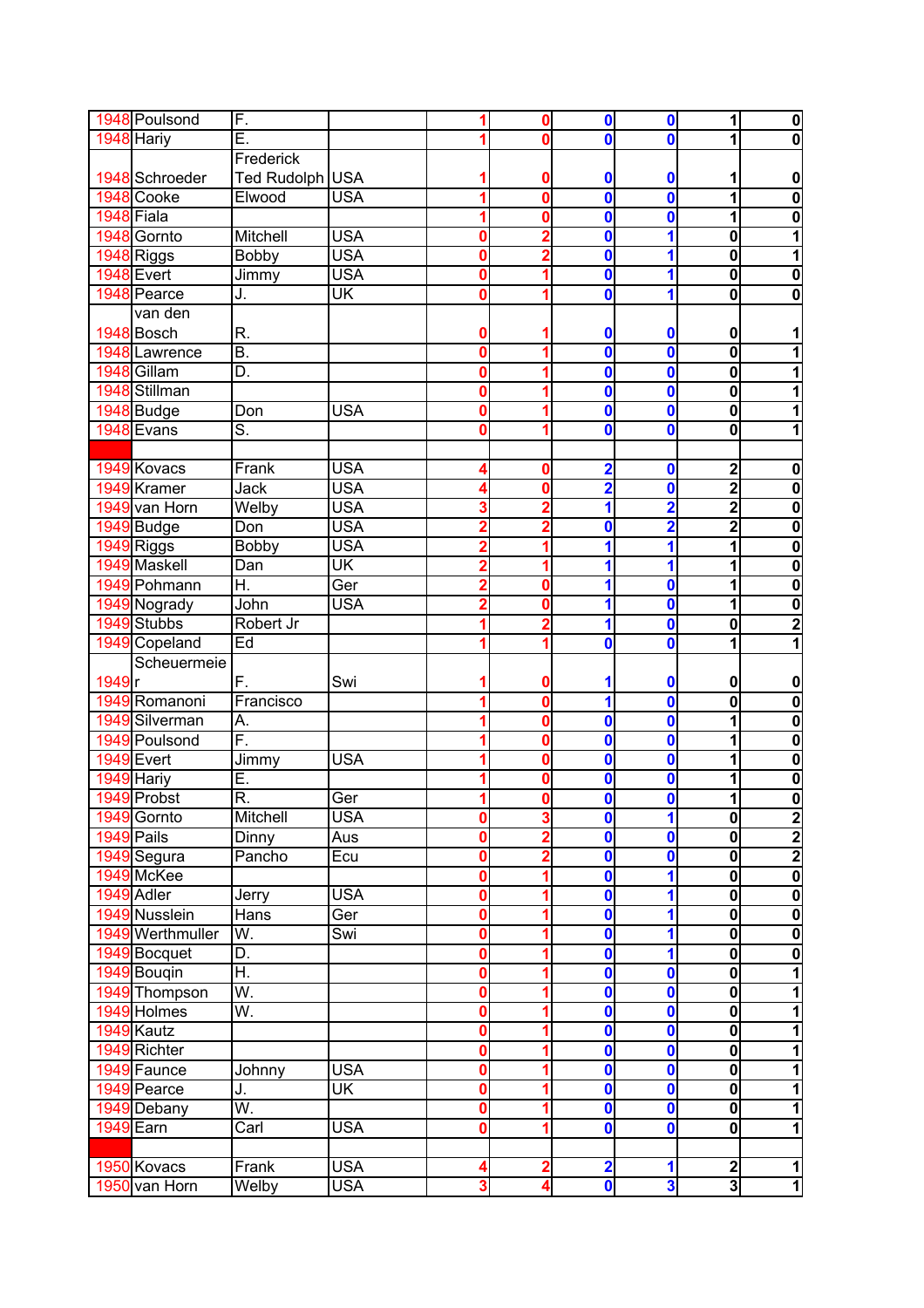|                  | 1950 Gonzales    | Pancho             | <b>USA</b>                | 3              | 0              | $\overline{\mathbf{2}}$ | 0                       | $\overline{1}$          | 0                           |
|------------------|------------------|--------------------|---------------------------|----------------|----------------|-------------------------|-------------------------|-------------------------|-----------------------------|
|                  | 1950 Segura      | Pancho             | Ecu                       |                |                | $\overline{2}$          | 0                       | 0                       | 1                           |
|                  | 1950 Huonder     | Hans               | Swi                       | 2              | 0              | 1                       | 0                       | 1                       | $\bf{0}$                    |
|                  | 1950 Evert       | Jimmy              | <b>USA</b>                | $\overline{2}$ | 0              | 1                       | $\boldsymbol{0}$        | 1                       | $\overline{\mathbf{0}}$     |
|                  | 1950 Perry       | Fred               | <b>USA</b>                |                | 0              | 1                       | $\mathbf{0}$            | 1                       | $\bf{0}$                    |
|                  | 1950 Probst      | R.                 | Ger                       |                | 0              | 1                       | 0                       | 0                       | $\bf{0}$                    |
|                  | 1950 Maskell     | Dan                | UK                        |                | Ω              | 1                       | 0                       | $\mathbf 0$             | $\pmb{0}$                   |
|                  | 1950 Fishbach    | Joe                | <b>USA</b>                |                | Ω              | 1                       | $\bf{0}$                | 0                       | $\overline{\mathbf{0}}$     |
|                  | 1950 Wilde       | F.                 |                           |                | 0              | 0                       | 0                       | 1                       | 0                           |
|                  | 1950 McGrath     | Ed                 | <b>USA</b>                |                | 0              | $\mathbf 0$             | $\mathbf{0}$            | 1                       | $\overline{\mathbf{0}}$     |
|                  | 1950 Lawrence    | D.                 |                           |                | Ω              | $\mathbf{0}$            | $\mathbf{0}$            | 1                       | 0                           |
|                  | 1950 Halpern     |                    |                           |                | 0              | $\mathbf 0$             | $\bf{0}$                | 1                       | $\bf{0}$                    |
|                  | 1950 Seewagen    |                    | <b>USA</b>                |                | Ω              | $\mathbf 0$             | $\bf{0}$                | 1                       | 0                           |
|                  | 1950 Gornto      | George<br>Mitchell | <b>USA</b>                |                | 0              | 0                       |                         | 1                       | $\bf{0}$                    |
|                  |                  |                    |                           |                |                |                         | 0                       |                         |                             |
|                  | 1950 Budge       | Don<br>F.          | <b>USA</b>                |                | 0              | 0                       | 0                       | 1                       | $\bf{0}$                    |
|                  | 1950 Bocquet     |                    |                           |                | 0              | $\bf{0}$                | 0                       | 1                       | 0                           |
|                  | 1950 Kramer      | Jack               | <b>USA</b>                | 0              | 2              | 0                       | $\overline{\mathbf{2}}$ | 0                       | 0                           |
|                  | 1950 Kenney      | H.                 |                           | 0              | 2              | $\mathbf 0$             | 1                       | 0                       | 1                           |
|                  | 1950 Copeland    | Ed                 |                           | 0              | $\overline{2}$ | $\mathbf 0$             | $\mathbf{0}$            | 0                       | $\overline{\mathbf{c}}$     |
|                  | 1950 Khaled      | Salem              | Egy                       | 0              | 1              | $\mathbf 0$             | 1                       | 0                       | $\overline{\mathbf{0}}$     |
|                  | 1950 Doyle       | Al                 |                           | 0              |                | $\mathbf 0$             | 1                       | $\mathbf{0}$            | $\bf{0}$                    |
|                  | <b>1950 Moss</b> | <b>Bill</b>        | $\overline{\mathsf{U}}$ K | 0              |                | 0                       | 1                       | 0                       | 0                           |
|                  | 1950 Stubbs      | Robert Jr          |                           | 0              |                | Ô                       | $\mathbf{0}$            | $\mathbf{0}$            | 1                           |
|                  | 1950 Riggs       | <b>Bobby</b>       | <b>USA</b>                | 0              |                | $\mathbf 0$             | $\bf{0}$                | $\mathbf{0}$            | 1                           |
|                  | 1950 Parker      | Frank              | <b>USA</b>                | 0              |                | $\mathbf 0$             | $\bf{0}$                | 0                       | 1                           |
|                  | 1950 Harmuth     | J.                 |                           | 0              |                | $\mathbf 0$             | $\bf{0}$                | $\mathbf 0$             | 1                           |
|                  | 1950 Gwyer       |                    |                           | Ω              |                | $\mathbf 0$             | 0                       | 0                       |                             |
|                  | 1950 Faunce      | Johnny             | <b>USA</b>                | Ω              |                | 0                       | 0                       | 0                       |                             |
|                  | 1950 Asling      | Ē.                 |                           | 0              |                | 0                       | $\boldsymbol{0}$        | 0                       | 1                           |
| <b>1950 Ali</b>  |                  | M.                 |                           | Λ              |                | 0                       | 0                       | 0                       | 1                           |
|                  | 1950 Pellizza    | Pierre             | Fra                       | 0              |                | $\mathbf 0$             | 0                       | 0                       | 1                           |
|                  | 1950 Poulson     | Đ.                 |                           | 0              | 1              | $\mathbf 0$             | $\mathbf 0$             | $\overline{\mathbf{0}}$ | 1                           |
|                  |                  |                    |                           |                |                |                         |                         |                         |                             |
| 1951             | Segura           | Pancho             | Ecu                       | 6              | $\overline{2}$ | 3                       | $\overline{2}$          | 3                       | 0                           |
| 1951             | Gonzales         | Pancho             | <b>USA</b>                | 3              | $\overline{2}$ | 1                       | $\overline{\mathbf{2}}$ | $\overline{\mathbf{c}}$ | $\mathbf 0$                 |
|                  | 1951 Kovacs      | Frank              | <b>USA</b>                |                |                | $\overline{2}$          |                         |                         |                             |
|                  |                  |                    |                           | 3              |                |                         | 1                       | $\mathbf{1}$            | 0                           |
|                  | 1951 Nogrady     | John               | <b>USA</b>                | 2              | 0              | $\mathbf{1}$            | $\boldsymbol{0}$        | $\mathbf{1}$            | $\boldsymbol{0}$            |
| 1951             | Bocquet          | D.                 |                           | $\overline{2}$ | 0              | $\overline{\mathbf{1}}$ | $\bf{0}$                | $\overline{\mathbf{1}}$ | $\overline{\mathbf{o}}$     |
|                  | 1951 McGrath     | Ed                 | <b>USA</b>                | $\overline{2}$ | 0              | $\mathbf 0$             | $\bf{0}$                | $\overline{\mathbf{c}}$ | $\overline{\mathbf{0}}$     |
| 1951             | Riggs            | <b>Bobby</b>       | <b>USA</b>                | 1              | $\overline{2}$ | $\mathbf 0$             | $\bf{0}$                | $\mathbf{1}$            | $\frac{2}{1}$               |
| 1951             | <b>Moss</b>      | <b>Bill</b>        | <b>UK</b>                 |                | 1              | $\overline{\mathbf{0}}$ | 1                       | $\mathbf{1}$            |                             |
| 1951             | Pohmann          | K.                 | Ger                       |                | 0              | 1                       | $\boldsymbol{0}$        | $\mathbf 0$             | $\overline{\mathbf{0}}$     |
| 1951             | Perry            | Fred               | <b>USA</b>                |                | 0              | 1                       | $\bf{0}$                | $\mathbf 0$             | $\overline{\mathbf{0}}$     |
| 1951             | Kramer           | Jack               | <b>USA</b>                |                | 0              | 1                       | $\bf{0}$                | $\mathbf 0$             | $\overline{\bullet}$        |
| 1951             | Fishbach         | Joe                | <b>USA</b>                |                | 0              | 1                       | $\mathbf 0$             | $\overline{\mathbf{0}}$ | $\overline{\mathbf{0}}$     |
| 1951             | de Mos           | Jan                | <b>Ned</b>                |                | 0              | $\mathbf 0$             | $\mathbf 0$             | $\mathbf{1}$            | $\overline{\mathbf{0}}$     |
| 1951             | Seewagen         | George             | <b>USA</b>                | 1              | $\bf{0}$       | $\overline{\mathbf{0}}$ | $\mathbf 0$             | $\overline{\mathbf{1}}$ | $\overline{\mathbf{0}}$     |
| 1951             | Evert            | Jimmy              | <b>USA</b>                |                | O              | $\overline{\mathbf{0}}$ | $\mathbf 0$             | $\overline{\mathbf{1}}$ | $\overline{\mathbf{0}}$     |
|                  |                  | Frederick          |                           |                |                |                         |                         |                         |                             |
|                  | 1951 Schroeder   | Ted Rudolph        | <b>USA</b>                |                | Ω              | 0                       | 0                       | 1                       | 0                           |
|                  | 1951 Adler       | Jerry              | <b>USA</b>                | 0              | 3              | $\overline{\mathbf{0}}$ | $\overline{\mathbf{2}}$ | $\overline{\mathbf{0}}$ | $\overline{1}$              |
| <b>1951</b> Earn |                  | Carl               | <b>USA</b>                | 0              | $\overline{2}$ | $\mathbf 0$             | $\overline{\mathbf{2}}$ | $\mathbf{0}$            | $\overline{\bullet}$        |
|                  | 1951 Gornto      | Mitchell           | <b>USA</b>                | 0              | $\overline{2}$ | $\mathbf 0$             | $\mathbf 0$             | $\mathbf 0$             |                             |
| 1951             | van Horn         | Welby              | <b>USA</b>                | $\mathbf 0$    | $\overline{2}$ | $\overline{\mathbf{0}}$ | $\overline{\mathbf{0}}$ | $\overline{\mathbf{0}}$ |                             |
| 1951             | Romanoni         | Francisco          |                           | 0              | 1              | $\bullet$               | 1                       | $\overline{\mathbf{0}}$ |                             |
| 1951             | Everett          | Harris             |                           | $\mathbf{0}$   | 1              | $\overline{\mathbf{0}}$ | $\mathbf 0$             | $\overline{\mathbf{0}}$ | $\frac{2}{1}$ $\frac{1}{2}$ |
|                  |                  |                    |                           |                |                |                         |                         |                         |                             |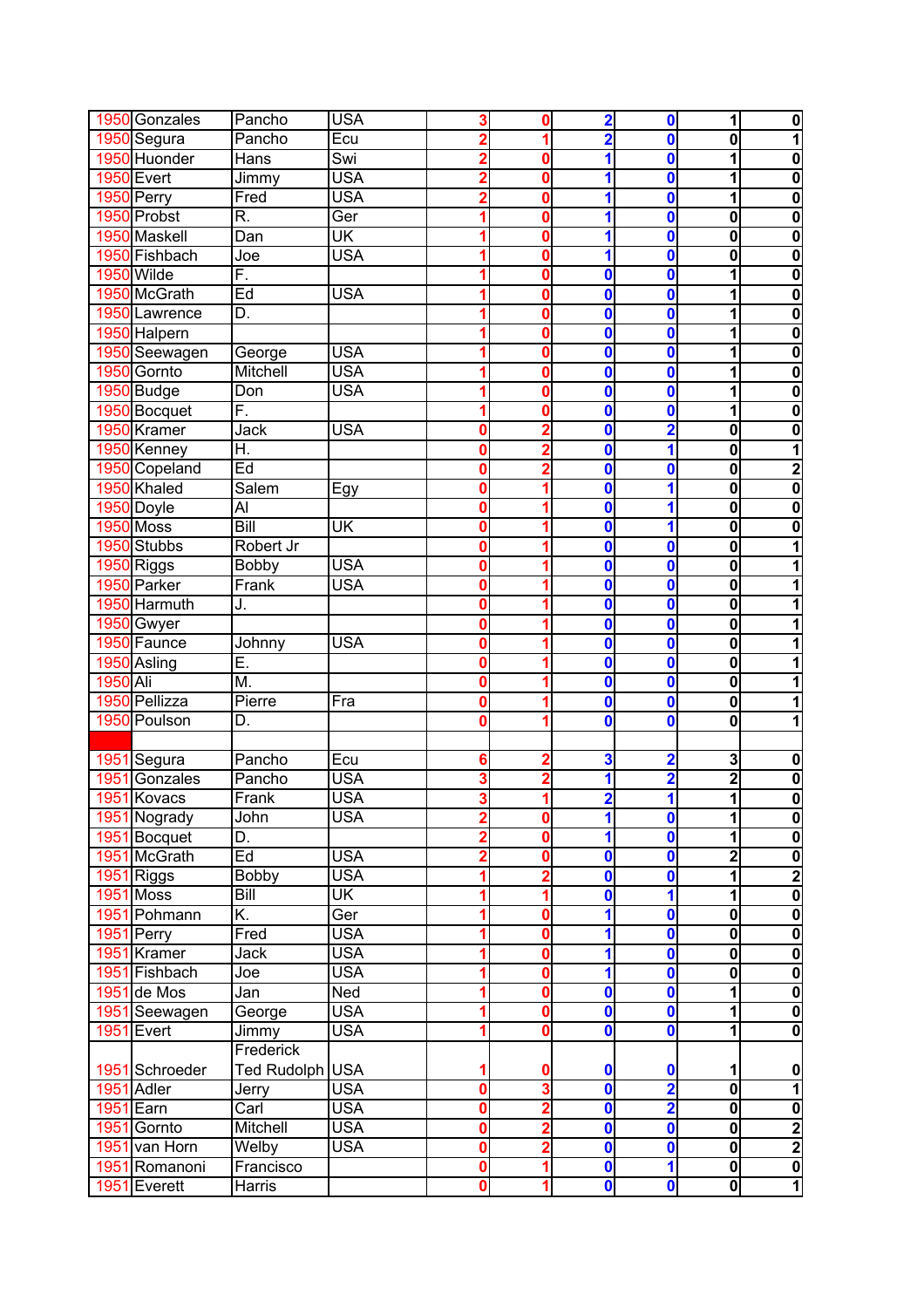|                  | 1951 Parker      | Frank A.                  | <b>USA</b>                | 0                       |                | $\mathbf 0$             | 0                       | $\mathbf{0}$<br>1                                  |
|------------------|------------------|---------------------------|---------------------------|-------------------------|----------------|-------------------------|-------------------------|----------------------------------------------------|
| 1951             | Nusslein         | <b>Hans</b>               | Ger                       | Ω                       |                | 0                       | 0                       | 0                                                  |
| 1951             | Maskell          | Dan                       | UK                        | Ω                       |                | $\mathbf 0$             | $\bf{0}$                | 0                                                  |
|                  | 1951 Lufler      | <b>Bill</b>               | <b>USA</b>                | 0                       |                | $\mathbf 0$             | $\mathbf{0}$            | 0<br>1                                             |
| 1951             | Stubbs           | Robert Jr                 |                           | 0                       |                | $\mathbf 0$             | 0                       | 0<br>1                                             |
| 1951             | Holmes           | W.                        |                           | 0                       |                | $\mathbf 0$             | $\bf{0}$                | 0                                                  |
| 1951             | Pearce           | J.                        | UK                        | Ω                       |                | $\mathbf 0$             | 0                       | 0<br>1                                             |
| 1951             | Sabin            | Wayne                     | <b>USA</b>                | Ω                       |                | 0                       | $\bf{0}$                | $\mathbf{0}$                                       |
|                  |                  |                           |                           |                         |                |                         |                         |                                                    |
| 1952             | Gonzales         | Pancho                    | <b>USA</b>                | 6                       |                | 4                       | 1                       | $\mathbf{2}$<br>0                                  |
| 1952             | Segura           | Pancho                    | Ecu                       | 5                       | 3              | 3                       | $\overline{\mathbf{2}}$ | 2<br>1                                             |
| 1952             | <b>Moss</b>      | <b>Bill</b>               | UK                        | 2                       | Ω              | 1                       | $\bf{0}$                | $\overline{\mathbf{1}}$<br>0                       |
| 1952             | Pohmann          | K.                        | Ger                       |                         | Ω              | 1                       | 0                       | 0<br>$\bf{0}$                                      |
|                  | 1952 Lawrence    | $\overline{\mathsf{B}}$ . |                           |                         | O              | 0                       | 0                       | 1<br>$\bf{0}$                                      |
| 1952             | Fishbach         | Joe                       | <b>USA</b>                |                         | Ω              | 0                       | 0                       | 0<br>1                                             |
| 1952             | Evert            | Jimmy                     | <b>USA</b>                |                         | 0              | 0                       | $\boldsymbol{0}$        | 0<br>1                                             |
| 1952             | Budge            | Don                       | <b>USA</b>                | 0                       | 4              | $\mathbf 0$             | $\overline{\mathbf{2}}$ | $\overline{2}$<br>0                                |
| 1952             | Kramer           | <b>Jack</b>               | <b>USA</b>                | 0                       | $\overline{2}$ | $\mathbf 0$             | 1                       | 1<br>0                                             |
| 1952             | Riggs            | <b>Bobby</b>              | <b>USA</b>                | 0                       | $\overline{2}$ | $\mathbf 0$             | 1                       | 0<br>1                                             |
| 1952             | Roberts          | A.G.                      | $\overline{\mathsf{U}}$ K | 0                       | 2              | $\mathbf 0$             | 1                       | 0                                                  |
| 1952             | Pails            | Dinny                     | Aus                       | 0                       |                | O                       | 0                       | 0                                                  |
| 1952             | Poulson          | D.                        |                           | $\mathbf{0}$            |                | 0                       | $\bf{0}$                | O<br>1                                             |
|                  |                  |                           |                           |                         |                |                         |                         |                                                    |
|                  | 1953 Gonzales    | Pancho                    | <b>USA</b>                | 6                       | 4              | 3                       | $\overline{\mathbf{2}}$ | 3<br>$\overline{\mathbf{2}}$                       |
|                  | 1953 Sedgman     | Frank                     | Aus                       | 5                       | 5              | $\overline{\mathbf{2}}$ | 5                       | 3<br>$\overline{\mathbf{0}}$                       |
|                  | 1953 Segura      | Pancho                    | Ecu                       | 5                       | 3              | 5                       | 1                       | $\overline{2}$<br>$\mathbf 0$                      |
|                  | 1953 Riggs       | <b>Bobby</b>              | <b>USA</b>                | 3                       | 3              | $\overline{\mathbf{2}}$ | $\overline{\mathbf{2}}$ | 1<br>1                                             |
|                  | 1953 Budge       | Don                       | <b>USA</b>                | 3                       | $\overline{2}$ | Ô                       | $\overline{\mathbf{2}}$ | 3<br>0                                             |
|                  | 1953 Kramer      | Jack                      | <b>USA</b>                |                         |                | $\overline{2}$          | 1                       | 0<br>0                                             |
|                  | 1953 Kovacs      | Frank                     | <b>USA</b>                |                         |                | 1                       | 1                       | 1<br>$\bf{0}$                                      |
|                  | <b>1953 Moss</b> | <b>Bill</b>               | UK                        | 2                       | 0              | 1                       | 0                       | 1<br>0                                             |
|                  | 1953 Perry       | Fred                      | <b>USA</b>                |                         |                | 1                       | $\mathbf{0}$            | 0<br>1                                             |
|                  | 1953 Hartman     | Leonard                   | <b>USA</b>                |                         |                | 0                       | 1                       | 1<br>0                                             |
|                  | 1953 Lawrence    | B.                        |                           |                         | 0              | $\mathbf 0$             | 0                       | 1<br>0                                             |
|                  | 1953 McGregor    | Kenneth                   | Aus                       |                         |                | 0                       | 0                       | $\mathbf 0$<br>1                                   |
|                  | 1953 Tanasescu   | $\overline{\mathsf{C}}$ . |                           |                         | 0              | $\mathbf 0$             | 0                       | $\mathbf{1}$<br>0                                  |
| <b>1953</b> Earn |                  | Carl                      | <b>USA</b>                | 0                       | $\overline{2}$ | $\mathbf 0$             | $\mathbf 0$             | $\mathbf{0}$<br>$\boldsymbol{2}$                   |
|                  | 1953 Moxham      | А.                        | $\overline{\mathsf{U}}$ K | 0                       |                | $\mathbf 0$             | 1                       | $\overline{\mathbf{0}}$<br>$\overline{\mathbf{0}}$ |
|                  | 1953 Nusslein    | Hans                      | Ger                       | 0                       | 1              | $\mathbf 0$             | 1                       | $\overline{\mathbf{0}}$<br>$\mathbf{0}$            |
|                  | 1953 Whiteman    | B.E.                      |                           | O                       | 1              | $\overline{\mathbf{0}}$ | $\mathbf 0$             | $\overline{\mathbf{1}}$<br>$\overline{\mathbf{o}}$ |
|                  | 1953 Swanson     | C.                        |                           | $\mathbf 0$             | 1              | $\overline{\mathbf{0}}$ | $\mathbf 0$             | $\overline{1}$<br>$\overline{\mathbf{o}}$          |
|                  | 1953 Faunce      | Johnny                    | <b>USA</b>                | 0                       | 1              | $\mathbf 0$             | $\mathbf 0$             | $\mathbf{0}$<br>1                                  |
|                  | 1953 Pannell     | J.                        |                           | 0                       | 1              | $\mathbf 0$             | $\mathbf 0$             | 1<br>$\mathbf{0}$                                  |
| 1953 Pails       |                  | Dinny                     | Aus                       | 0                       | 1              | $\mathbf 0$             | $\mathbf 0$             | $\overline{\mathbf{1}}$<br>$\overline{\mathbf{0}}$ |
|                  | 1953 Martin      | D.                        |                           | 0                       | 1              | $\mathbf 0$             | $\mathbf 0$             | $\overline{\mathbf{0}}$<br>1                       |
|                  | 1953 Rodgers     | <b>Jack</b>               |                           | 0                       | 1              | $\overline{\mathbf{0}}$ | $\mathbf 0$             | $\overline{\mathbf{1}}$<br>$\overline{\mathbf{0}}$ |
|                  | 1953 Fishbach    | Joe                       | <b>USA</b>                | 0                       | 1              | $\overline{\mathbf{0}}$ | $\mathbf 0$             | $\overline{\mathbf{0}}$<br>$\overline{\mathbf{1}}$ |
|                  |                  |                           |                           |                         |                |                         |                         |                                                    |
|                  | 1954 Gonzales    | Pancho                    | <b>USA</b>                | 7                       | $\overline{2}$ | 5                       | 1                       | $\overline{\mathbf{c}}$<br>1                       |
|                  | 1954 Segura      | Pancho                    | Ecu                       | 3                       | 6              | 1                       | $\overline{\mathbf{5}}$ | $\overline{2}$<br>$\overline{\mathbf{1}}$          |
|                  | 1954 Riggs       | <b>Bobby</b>              | <b>USA</b>                | 3                       | 3              | 3                       | 1                       | $\overline{\mathbf{2}}$<br>$\overline{\mathbf{o}}$ |
|                  | 1954 Del Bello   | R.                        | Ita                       | $\overline{\mathbf{2}}$ | 2              | $\overline{\mathbf{0}}$ | $\overline{\mathbf{2}}$ | $\overline{\mathbf{0}}$<br>$\overline{\mathbf{2}}$ |
|                  | 1954 Roberts     | A.G.                      | UK                        | $\overline{\mathbf{2}}$ | 1              | 1                       | $\overline{\mathbf{1}}$ | $\overline{1}$<br>$\overline{\mathbf{0}}$          |
|                  | 1954 lemetti     | Jacques                   | Fra                       | 2                       | 1              | 1                       | $\boldsymbol{0}$        | $\overline{\mathbf{1}}$<br>$\overline{1}$          |
|                  | 1954 Cawthorn    | Peter                     | Aus                       | 2                       |                | 1                       |                         | $\overline{1}$                                     |
|                  |                  |                           |                           | $\overline{\mathbf{1}}$ | 0<br>4         | $\overline{\mathbf{1}}$ | $\bf{0}$<br>1           | $\frac{1}{3}$<br>$\overline{\mathbf{0}}$           |
| 1954             | Sedgman          | Frank                     | Aus                       |                         |                |                         |                         |                                                    |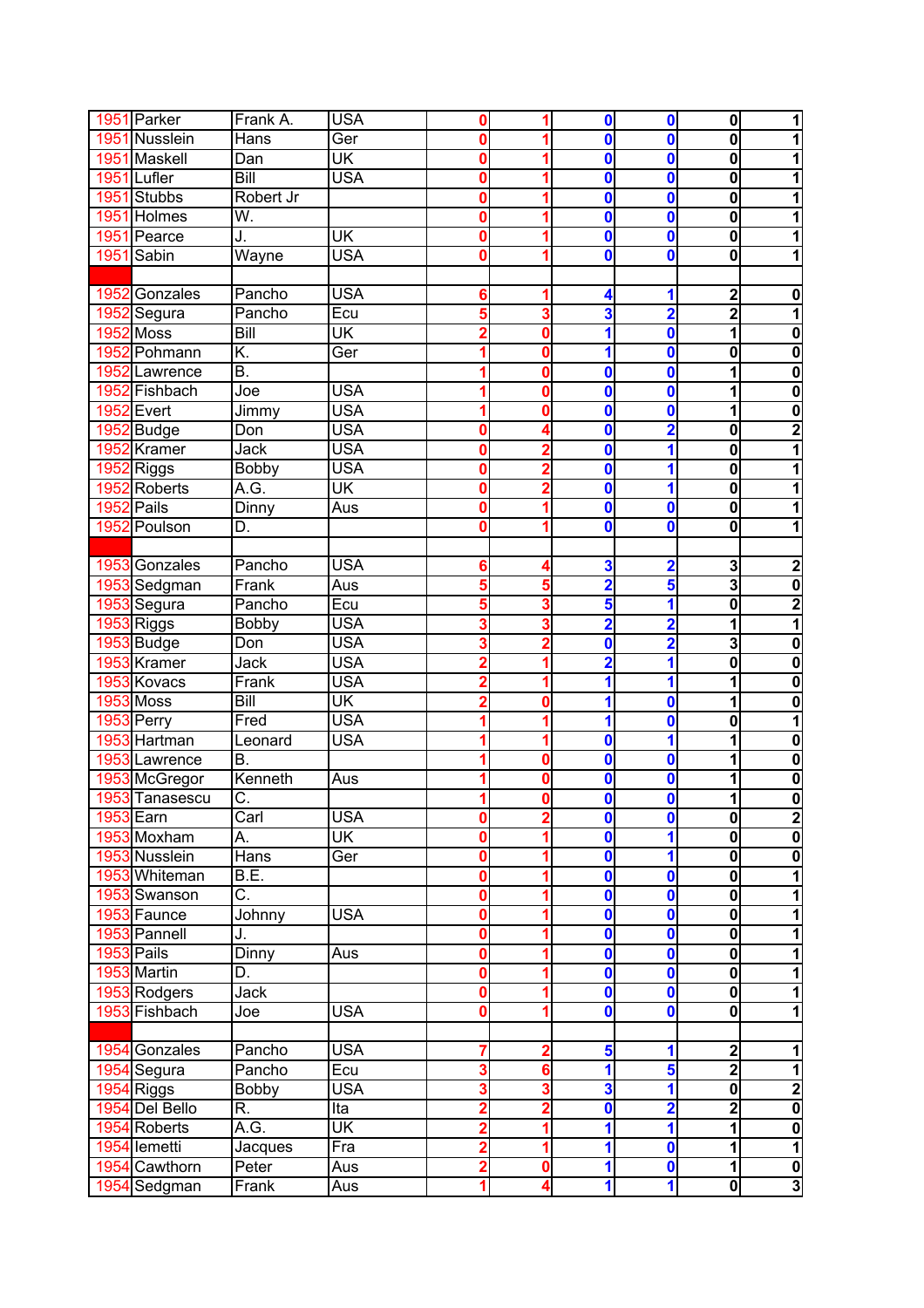| 1954 Kovacs      | Frank                    | <b>USA</b>                |   | 2                       | 1                       | 1                | $\mathbf 0$<br>1                                   |
|------------------|--------------------------|---------------------------|---|-------------------------|-------------------------|------------------|----------------------------------------------------|
| 1954 Tregonning  | Donald                   | Aus                       |   | 2                       | 0                       | 1                | 1                                                  |
| 1954 Rurac       | Vini                     | Rom                       |   |                         | 1                       | 0                | 0                                                  |
| 1954 Fattori     |                          | Ita                       |   | 1                       | 1                       | 0                | 0<br>1                                             |
| 1954 Thomas      | <b>Bruce</b>             |                           |   |                         | $\mathbf 0$             | 1                | 1<br>0                                             |
| 1954 Stubbs      | Robert Jr                |                           |   | 1                       | 0                       | 1                | 1<br>0                                             |
| 1954 Hartman     | Leonard                  | <b>USA</b>                |   |                         | $\mathbf 0$             | 1                | 0<br>1                                             |
| 1954 Budge       | Don                      | <b>USA</b>                |   |                         | 0                       | 0                | 1                                                  |
| 1954 Kramer      | $\overline{\text{Jack}}$ | USA                       |   |                         | 0                       | $\mathbf 0$      | 1                                                  |
| 1954 Earn        | Carl                     | <b>USA</b>                |   | 0                       | 0                       | 0                | 1<br>0                                             |
| 1954 Match       | Samuel                   | <b>USA</b>                |   | 0                       | 0                       | 0                | 1<br>0                                             |
| <b>1954 Moss</b> | <b>Bill</b>              | UK                        |   | 0                       | 0                       | 0                | 1<br>$\bf{0}$                                      |
| 1954 Del Bello   | Marcello                 | Ita                       |   | 0                       | 0                       | 0                | $\bf{0}$<br>1                                      |
| 1954 Shore       | S.                       |                           |   | 0                       |                         |                  | $\bf{0}$<br>1                                      |
|                  |                          | <b>USA</b>                |   |                         | 0                       | 0                |                                                    |
| 1954 Seewagen    | George                   |                           |   | 0                       | $\mathbf 0$             | 0                | 0<br>1                                             |
| 1954 Gornto      | Mitchell                 | <b>USA</b>                |   | 0                       | 0                       | 0                | 1<br>0                                             |
| 1954 Stanovich   | M.                       |                           |   |                         | 0                       | 0                | 0<br>1                                             |
| 1954 Adler       | Jerry                    | <b>USA</b>                | Ω |                         | $\mathbf 0$             | 0                | 0                                                  |
| 1954 Albrecht    | H.                       | Swi                       | Ω |                         | 0                       | $\mathbf{0}$     | $\mathbf{0}$                                       |
| 1954 Rogers      | G.                       |                           | Ω |                         | 0                       | 0                | $\mathbf 0$                                        |
| 1954 Colin       | Robert                   | Fra                       | Ω | 1                       | $\mathbf{0}$            | $\boldsymbol{0}$ | $\mathbf{0}$                                       |
| 1954 Potter      | D.                       |                           | Ω |                         | $\mathbf 0$             | $\mathbf 0$      | $\mathbf{0}$                                       |
| 1954 Monetti     |                          | Ita                       | 0 |                         | 0                       | 0                | 0<br>1                                             |
| 1954 Huonder     | <b>Hans</b>              | Swi                       | Λ |                         | $\mathbf 0$             | 0                | 0<br>1                                             |
|                  |                          |                           |   |                         |                         |                  |                                                    |
| 1955 Gonzales    | Pancho                   | <b>USA</b>                |   |                         | 4                       | 0                | 2                                                  |
| 1955 Segura      | Pancho                   | Ecu                       |   |                         | 0                       | 4                | 3<br>0                                             |
| 1955 Riggs       | <b>Bobby</b>             | <b>USA</b>                |   | 2                       | 0                       | 1                | $\overline{2}$                                     |
| 1955 Budge       | Don                      | <b>USA</b>                |   |                         | 1                       | 0                | 1<br>1                                             |
| 1955 Roberts     | A.G.                     | UK                        |   | 0                       | 1                       | 0                | 1<br>0                                             |
| 1955 Garrett     | Gene                     | <b>USA</b>                |   |                         | 1                       | 0                | 0<br>1                                             |
| 1955 Rurac       | Vini                     | Rom                       |   | 1                       | 0                       | 1                | 1<br>0                                             |
| 1955 lemetti     | Jacques                  | Fra                       |   | 0                       | 1                       | $\mathbf{0}$     | 0<br>0                                             |
| 1955 Lufler      | W.                       | $\overline{\mathsf{Ger}}$ |   | 0                       | 1                       | $\mathbf{0}$     | $\mathbf{0}$<br>0                                  |
| 1955 Kramer      | Jack                     | <b>USA</b>                |   | 0                       | 0                       | 0                | 1<br>0                                             |
| <b>1955 Moss</b> | <b>Bill</b>              | $\overline{\mathsf{U}}$ K |   | 0                       | 0                       | 0                | $\mathbf{1}$<br>0                                  |
| 1955 Tregonning  | Donald                   | Aus                       | 0 | $\overline{2}$          | 0                       | 1                | $\mathbf 0$<br>1                                   |
| 1955 Colin       | Robert                   | Fra                       | 0 |                         | 0                       | 1                | $\mathbf 0$<br>$\pmb{0}$                           |
| 1955 Gornto      | Mitchell                 | <b>USA</b>                | 0 | 1                       | $\mathbf{0}$            | $\bf{0}$         | $\overline{\mathbf{o}}$<br>1                       |
| 1955 Voigt       | F.                       |                           | 0 | 1                       | $\overline{\mathbf{0}}$ | $\boldsymbol{0}$ | $\overline{\mathbf{0}}$<br>1                       |
| 1955 Perry       | Fred                     | <b>USA</b>                | 0 | 1                       | $\mathbf 0$             | $\boldsymbol{0}$ | $\overline{\mathbf{o}}$<br>$\overline{\mathbf{1}}$ |
| 1955 McGregor    | Kenneth                  | Aus                       | 0 | 1                       | $\mathbf 0$             | 0                | 1<br>$\mathbf 0$                                   |
| 1955 Hartman     | Leonard                  | <b>USA</b>                | 0 | 1                       | $\mathbf 0$             | $\mathbf 0$      | $\overline{\mathbf{o}}$<br>1                       |
| 1955 Faunce      | Johnny                   | <b>USA</b>                | Ω |                         | $\mathbf 0$             | $\mathbf 0$      | $\overline{\mathbf{0}}$<br>1                       |
| 1955 Potter      | D.                       |                           | Ω |                         | $\mathbf 0$             | 0                | $\overline{\mathbf{0}}$<br>1                       |
|                  |                          |                           |   |                         |                         |                  |                                                    |
| 1956 Gonzales    | Pancho                   | <b>USA</b>                |   | $\overline{\mathbf{2}}$ | 6                       | 1                | 3<br>1                                             |
|                  |                          | <b>USA</b>                | 9 |                         | 1                       | $\mathbf 0$      | $\blacktriangleleft$                               |
| 1956 Trabert     | Tony                     |                           | 5 | 0                       |                         |                  | $\pmb{0}$                                          |
| 1956 Worthington | George                   | Aus                       | 3 | 0                       | 1                       | 0                | $\overline{\mathbf{2}}$<br>$\pmb{0}$               |
| 1956 Cawthorn    | Peter                    | Aus                       | 2 | 0                       | 1                       | 0                | $\overline{\mathbf{0}}$<br>$\mathbf{1}$            |
| 1956 Hartwig     | Rex                      | Aus                       |   | $\overline{2}$          | 0                       | $\bf{0}$         | $\frac{2}{1}$<br>1                                 |
| 1956 lemetti     | Jacques                  | Fra                       |   | 1                       | $\overline{\mathbf{1}}$ | $\boldsymbol{0}$ | 0                                                  |
| <b>1956 Moss</b> | Bill                     | UK                        |   | 1                       | $\mathbf 0$             | 1                | $\pmb{0}$<br>1                                     |
| 1956 Huszard     |                          |                           |   | 1                       | $\mathbf 0$             | 1                | $\overline{\mathbf{1}}$<br>$\overline{\mathbf{o}}$ |
| 1956 Molloy      | Peter                    | Aus                       |   | 0                       | $\mathbf 1$             | $\bf{0}$         | $\pmb{0}$<br>$\mathbf 0$                           |
| 1956 Courson     |                          | Fra                       | 1 | $\mathbf{0}$            | $\mathbf{0}$            | $\mathbf{0}$     | $\overline{\mathbf{0}}$<br>1                       |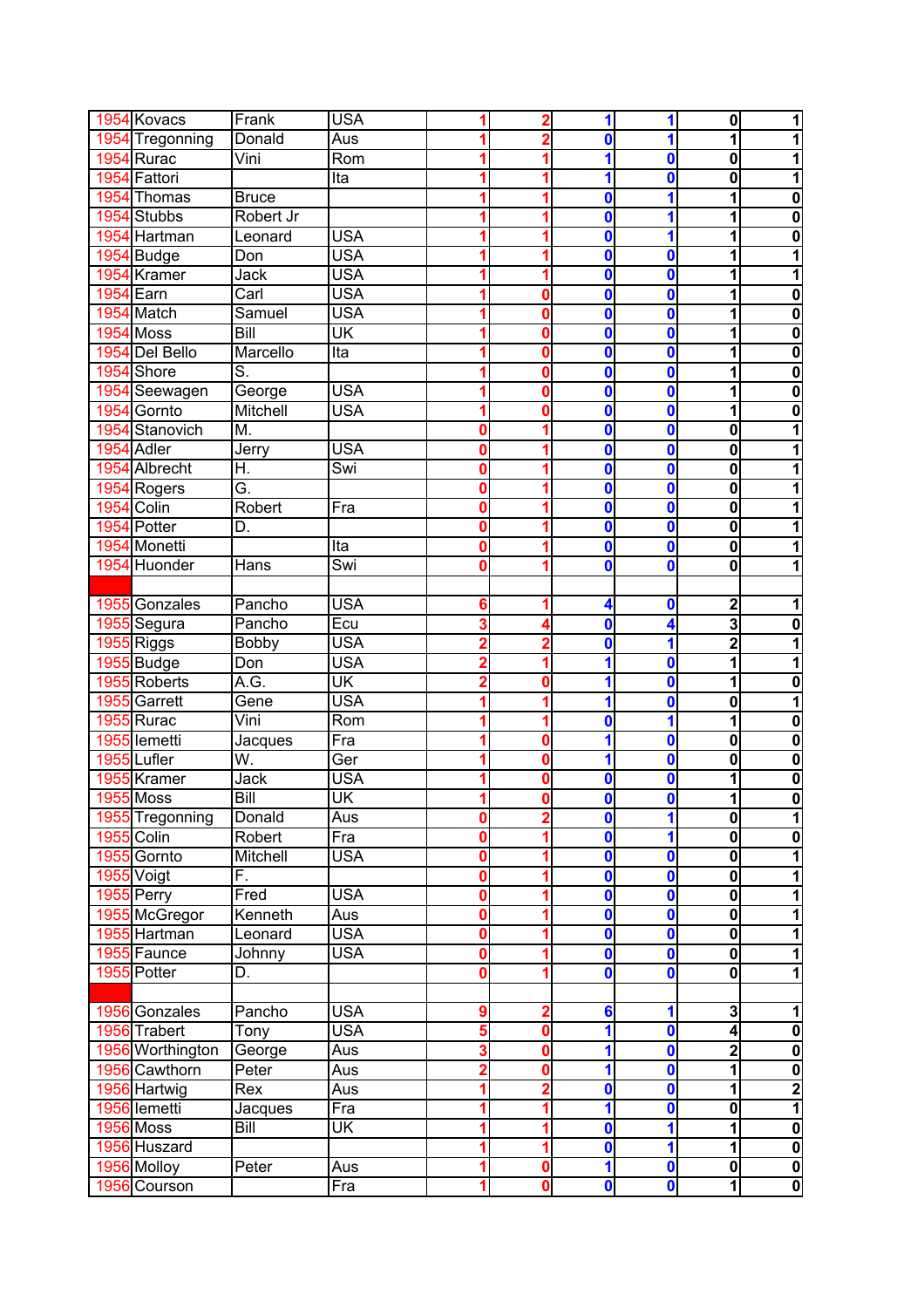| 1956 Sedgman                   | Frank                     | Aus                       | 0                                | 8                | $\mathbf 0$                                        | 5                        | $\mathbf 0$                      | دى                                                 |
|--------------------------------|---------------------------|---------------------------|----------------------------------|------------------|----------------------------------------------------|--------------------------|----------------------------------|----------------------------------------------------|
| 1956 Segura                    | Pancho                    | Ecu                       | 0                                | $\overline{2}$   | 0                                                  | 1                        | 0                                | $\overline{\mathbf{1}}$                            |
| 1956 Khaled                    | Salem                     | <b>Egy</b>                | 0                                | 1                | $\mathbf{0}$                                       | 1                        | $\mathbf{0}$                     | 0                                                  |
| 1956 Contet                    | А.                        | Fra                       | 0                                | 1                | $\mathbf 0$                                        | $\bf{0}$                 | 0                                | 1                                                  |
| 1956 Evans                     | M.                        | UK                        | 0                                | 1                | $\mathbf 0$                                        | 0                        | 0                                | 1                                                  |
| 1956 Perry                     | Fred                      | <b>USA</b>                | 0                                | 1                | $\mathbf 0$                                        | $\bf{0}$                 | 0                                | 1                                                  |
| 1956 Pannell                   | J.                        |                           | 0                                | 1                | $\mathbf 0$                                        | $\mathbf 0$              | 0                                |                                                    |
| 1956 Naamani                   |                           |                           | 0                                |                  | $\mathbf{0}$                                       | 0                        | 0                                |                                                    |
| 1956 Kramer                    | Jac <sub>k</sub>          | USA                       | 0                                |                  | $\bf{0}$                                           | 0                        | $\mathbf 0$                      | 1                                                  |
|                                |                           |                           |                                  |                  |                                                    |                          |                                  |                                                    |
|                                |                           |                           |                                  |                  |                                                    |                          |                                  |                                                    |
| Gonzales<br>1957               | Pancho                    | <b>USA</b>                | 6                                |                  | 5                                                  | $\bf{0}$                 | 1                                | 1                                                  |
| 1957<br>Rosewall               | Ken                       | Aus                       | 4                                | 1                | 1                                                  | $\bf{0}$                 | 3                                | 1                                                  |
| 1957 Worthington               | George                    | Aus                       |                                  | 0                | $\overline{\mathbf{2}}$                            | $\bf{0}$                 | $\overline{2}$                   | $\bf{0}$                                           |
| 1957<br>Segura                 | Pancho                    | Ecu                       |                                  | 6                | $\overline{2}$                                     | 3                        | 0                                | $\overline{\mathbf{3}}$                            |
| Trabert<br>1957                | Tony                      | <b>USA</b>                | 2                                | $\overline{2}$   | $\overline{\mathbf{1}}$                            | 1                        | 1                                | 1                                                  |
| 1957<br>Sedgman                | Frank                     | Aus                       |                                  | 3                | 0                                                  | 3                        | 1                                | 0                                                  |
| 1957<br>Moss                   | Bill                      | UK                        |                                  | 1                | 0                                                  | 1                        | 1                                | $\bf{0}$                                           |
| Hoad<br>1957                   | Lew                       | Aus                       |                                  | 1                | $\mathbf 0$                                        | 1                        | 1                                | $\bf{0}$                                           |
| Cawthorn<br>1957               | Peter                     | Aus                       | 1                                | 1                | $\mathbf{0}$                                       | 1                        | 1                                | $\overline{\mathbf{0}}$                            |
| 1957<br>Peebles                | G.                        |                           |                                  | 0                | 1                                                  | $\mathbf 0$              | $\mathbf{0}$                     | $\overline{\mathbf{0}}$                            |
| 1957<br>Lufler                 | Ŵ.                        | Ger                       | 1                                | 0                | $\overline{\mathbf{1}}$                            | $\mathbf 0$              | 0                                | $\overline{\mathbf{0}}$                            |
| 1957<br>Hartwig                | Rex                       | Aus                       | 1                                | 0                | $\mathbf{0}$                                       | $\bf{0}$                 | $\overline{\mathbf{1}}$          | 0                                                  |
| 1957<br>Evans                  | M.                        | UK                        | 0                                |                  | $\mathbf 0$                                        | $\bf{0}$                 | $\mathbf{0}$                     | 1                                                  |
| 1957<br>Pannell                | J.                        |                           | O                                |                  | $\mathbf 0$                                        | $\bf{0}$                 | 0                                | 1                                                  |
| 1957<br>Contet                 | Ā.                        | Fra                       | 0                                |                  | 0                                                  | $\bf{0}$                 | 0                                |                                                    |
| 1957<br>Kramer                 | Jack                      | <b>USA</b>                | 0                                |                  | 0                                                  | 0                        | 0                                |                                                    |
| 1957<br>lemetti                | Jacques                   | Fra                       | Ω                                |                  | 0                                                  | 0                        | 0                                |                                                    |
| 1957<br><b>Pails</b>           | Dinny                     | Aus                       | Ω                                |                  | 0                                                  | $\mathbf 0$              | 0                                | 1                                                  |
|                                |                           |                           |                                  |                  |                                                    |                          |                                  |                                                    |
|                                |                           |                           |                                  |                  |                                                    |                          |                                  |                                                    |
|                                |                           |                           |                                  |                  |                                                    |                          |                                  |                                                    |
| 1958 Gonzales                  | Pancho                    | <b>USA</b>                | 10                               | $\overline{2}$   | 4                                                  | 1                        | 6                                | 1                                                  |
| 1958 Rosewall                  | Ken                       | Aus                       | 7                                | 3                | $\overline{2}$                                     | 1                        | 5                                | $\overline{2}$                                     |
| 1958 Segura                    | Pancho                    | Ecu                       |                                  | 4                | $\overline{\mathbf{2}}$                            | 1                        | $\overline{\mathbf{c}}$          | 3                                                  |
| 1958 Trabert                   | Tony                      | <b>USA</b>                | 3                                | 8                | $\overline{\mathbf{1}}$                            | 4                        | $\overline{2}$                   | 4                                                  |
| 1958<br>Sedgman                | Frank                     | Aus                       | 2                                | 4                | $\overline{\mathbf{2}}$                            | 1                        | $\mathbf{0}$                     | $\overline{\mathbf{3}}$                            |
| 1958 Hoad                      | Lew                       | Aus                       |                                  |                  | 1                                                  | 2                        | 1                                | $\overline{\mathbf{2}}$                            |
| 1958 Worthington               | George                    | Aus                       | 2                                | 0                | $\blacksquare$                                     | 0                        | $\mathbf{1}$                     | $\mathbf 0$                                        |
| <b>1958 Moss</b>               | <b>Bill</b>               | UK                        | $\mathbf{1}$                     | 1                | $\mathbf 0$                                        | 1                        | $\overline{\mathbf{1}}$          | $\mathbf 0$                                        |
| 1958 Rodgers                   | J.                        |                           | 1                                | 1                | 0                                                  | 1                        | $\mathbf{1}$                     | $\overline{\mathbf{0}}$                            |
| 1958 lemetti                   | Jacques                   | Fra                       | 1                                | 0                | $\overline{\mathbf{1}}$                            | $\mathbf 0$              | $\mathbf 0$                      | $\overline{\mathbf{0}}$                            |
| 1958 Huonder                   | <b>Hans</b>               | Swi                       | 1                                | $\bf{0}$         | 1                                                  | $\overline{\mathbf{0}}$  | $\overline{\mathbf{0}}$          | $\overline{\mathbf{0}}$                            |
| 1958 Vieira                    | Armando                   | <b>Bra</b>                | 1                                | 0                | 1                                                  | $\overline{\mathbf{0}}$  | $\overline{\mathbf{o}}$          | $\overline{\mathbf{0}}$                            |
| 1958 Morton                    | J.                        |                           | 1                                | 0                | $\mathbf 0$                                        | $\mathbf{0}$             | $\mathbf{1}$                     | $\pmb{0}$                                          |
| 1958 Colin                     | Robert                    | Fra                       | $\mathbf 0$                      | 1                | $\mathbf 0$                                        | 1                        | $\overline{\mathbf{0}}$          | $\overline{\mathbf{0}}$                            |
|                                |                           | Swi                       | 0                                | 1                | $\mathbf 0$                                        | 1                        | $\overline{\mathbf{0}}$          |                                                    |
| 1958 Krahenbuhl                |                           |                           | 0                                | 1                | $\mathbf 0$                                        | 0                        | $\overline{\mathbf{0}}$          | $\overline{\mathbf{0}}$                            |
| 1958 Bradley                   | G.                        |                           |                                  | 1                |                                                    |                          |                                  | $\overline{1}$                                     |
| 1958 Evert                     | $\overline{\mathsf{C}}$ . |                           | 0                                |                  | $\mathbf 0$                                        | $\mathbf 0$              | $\overline{\mathbf{0}}$          | $\overline{\mathbf{1}}$                            |
| 1958 Evert                     | Jerry                     |                           | 0                                | 1                | $\mathbf 0$                                        | $\mathbf 0$              | $\overline{\mathbf{0}}$          | 1                                                  |
| 1958 Kramer                    | Jack                      | <b>USA</b>                | 0                                | 1                | $\mathbf 0$                                        | $\bf{0}$                 | $\overline{\mathbf{0}}$          | 1                                                  |
| 1958 Evans                     | M.                        | $\overline{\mathsf{U}}$ K | $\mathbf 0$                      | 1                | $\mathbf 0$                                        | $\mathbf 0$              | $\mathbf{0}$                     | $\overline{\mathbf{1}}$                            |
|                                |                           |                           |                                  |                  |                                                    |                          |                                  |                                                    |
| 1959 Hoad                      | Lew                       | Aus                       | 13                               | 6                | 5                                                  | 4                        | 8                                |                                                    |
| 1959 Gonzales                  | Pancho                    | <b>USA</b>                | 9                                | 5                | 5                                                  | 4                        | $\overline{\mathbf{4}}$          | $\frac{2}{1}$                                      |
| 1959 Trabert                   | Tony                      | <b>USA</b>                | 9                                | 3                | 1                                                  | 1                        | 8                                |                                                    |
| 1959 Rosewall                  | Ken                       | Aus                       | 7                                | 4                | $\overline{\mathbf{3}}$                            | 1                        | $\overline{\mathbf{A}}$          | $\frac{2}{3}$                                      |
| 1959 Anderson<br>1959 Cawthorn | Malcolm J.<br>Peter       | Aus<br>Aus                | $\overline{2}$<br>$\overline{2}$ | 1<br>$\mathbf 0$ | $\overline{\mathbf{1}}$<br>$\overline{\mathbf{1}}$ | $\bf{0}$<br>$\mathbf{0}$ | $\overline{1}$<br>$\overline{1}$ | $\overline{\mathbf{1}}$<br>$\overline{\mathbf{0}}$ |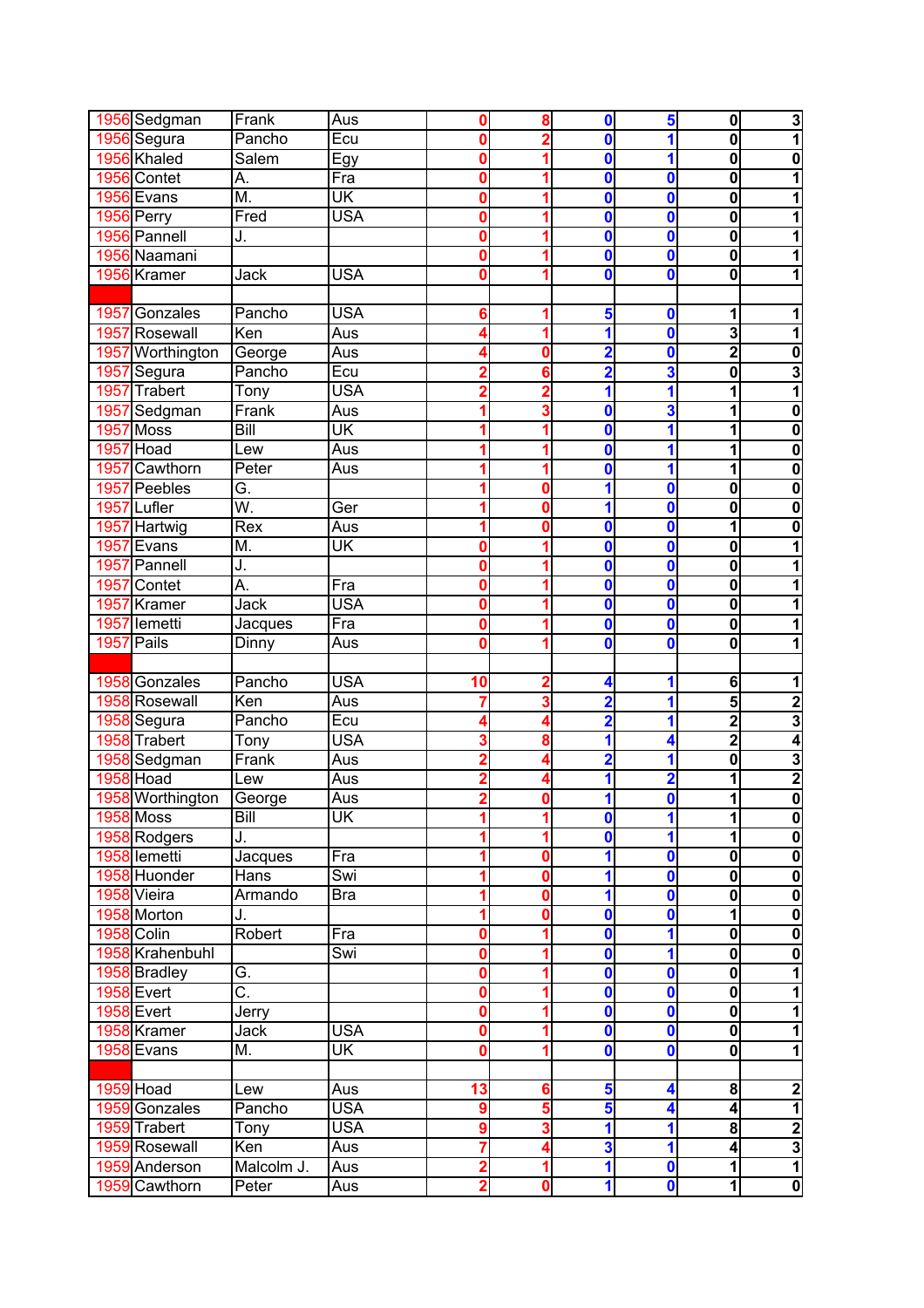| 1959 Worthington | George           | Aus                       | 2              | 0              | 1                       | $\mathbf 0$             | $\mathbf{1}$            | $\bf{0}$                |
|------------------|------------------|---------------------------|----------------|----------------|-------------------------|-------------------------|-------------------------|-------------------------|
| 1959 Sedgman     | Frank            | Aus                       |                | 8              | 1                       | 5                       | 0                       | $\overline{\mathbf{3}}$ |
| 1959 Segura      | Pancho           | Ecu                       |                | 5              | 1                       | 1                       | $\mathbf{0}$            | 4                       |
| 1959 Cooper      | Ashley           | Aus                       |                | 4              | 1                       | $\overline{\mathbf{2}}$ | 0                       | $\overline{\mathbf{2}}$ |
| <b>1959 Rose</b> | Mervyn           | Aus                       |                | 3              | $\mathbf 0$             | 0                       | 1                       | 3                       |
| 1959 Giammalva   | Sam              | <b>USA</b>                |                |                | 1                       | 0                       | 0                       | 1                       |
| <b>1959 Moss</b> | <b>Bill</b>      | UK                        |                |                | 0                       | 1                       | 1                       | 0                       |
| 1959 Riggs       | <b>Bobby</b>     | <b>USA</b>                |                |                | O                       | 1                       | 1                       | 0                       |
| 1959 Bottke      | R.               | Ger                       |                |                | $\bf{0}$                | 1                       | 1                       | 0                       |
| 1959 Kenney      | William          |                           |                | 0              | 1                       | $\bf{0}$                | 0                       | $\bf{0}$                |
| 1959 Remy        | Paul             | $\overline{Fra}$          |                | Ω              | 1                       | 0                       | 0                       | $\bf{0}$                |
| 1959 Budge       | Don              | <b>USA</b>                |                | 0              | 0                       | 0                       | 1                       | $\bf{0}$                |
| 1959 lemetti     | Jacques          | Fra                       | Ω              |                | 0                       | 1                       | 0                       | 0                       |
| 1959 Chapline    | А.               |                           |                |                | 0                       | 1                       | 0                       | 0                       |
| 1959 Morton      | J.               |                           |                |                | O                       | $\boldsymbol{0}$        | 0                       | 1                       |
| 1959 McGregor    | Kenneth          | Aus                       | Ω              |                | 0                       | $\mathbf{0}$            | 0                       |                         |
| 1959 Evans       | M.               | UK                        |                |                |                         |                         |                         | 1                       |
|                  |                  |                           | 0              |                | $\mathbf 0$             | 0                       | 0                       | 1                       |
| 1959 Bradley     | G.               |                           | 0              | 1              | $\mathbf 0$             | $\bf{0}$                | $\mathbf 0$             | 1                       |
|                  |                  |                           |                |                |                         |                         |                         |                         |
| 1960 Rosewall    | Ken              | Aus                       | 9              | 5              | 6                       | 4                       | 3                       | 1                       |
| 1960 Hoad        | Lew              | Aus                       |                | 5              | 4                       | 4                       | კ                       | 1                       |
| 1960 Cawthorn    | Peter            | Aus                       | 3              | Ω              | $\overline{2}$          | 0                       | 1                       | 0                       |
| 1960 Olmedo      | Alex             | <b>USA</b>                | 2              | 2              | 1                       | 0                       | 1                       | $\overline{2}$          |
| 1960 Worthington | George           | Aus                       | 2              |                | 1                       | 1                       | 1                       | $\overline{\mathbf{0}}$ |
| <b>1960 Moss</b> | <b>Bill</b>      | UK                        | 2              |                | 0                       | 1                       | $\overline{2}$          | $\overline{\mathbf{0}}$ |
| 1960 Remy        | Paul             | Fra                       |                | 0              | 1                       | 0                       | 1                       | $\bf{0}$                |
| 1960 Krahenbuhl  |                  | Swi                       |                | 0              | 1                       | 0                       | 1                       | $\mathbf{0}$            |
| 1960 Gonzales    | Pancho           | <b>USA</b>                |                | Ω              | 1                       | 0                       | 1                       | 0                       |
| 1960 Huber       | R.               |                           |                | Ω              | 1                       | 0                       | 1                       | $\bf{0}$                |
| 1960 Trabert     | Tony             | <b>USA</b>                |                | 5              | $\mathbf 0$             | 1                       | 1                       | 4                       |
| 1960 Segura      | Pancho           | Ecu                       |                | 3              | $\mathbf 0$             | 1                       | 1                       | $\overline{\mathbf{c}}$ |
| 1960 Pottinger   | B.               |                           |                | $\overline{2}$ | 0                       | 1                       | 1                       | 1                       |
| 1960 Cooper      | Ashley           | Aus                       |                | $\overline{2}$ | $\bf{0}$                | 1                       | 1                       | 1                       |
| 1960 Stuhldreier | $\overline{O}$ . |                           |                | $\overline{2}$ | $\mathbf 0$             | 0                       | 1                       | $\overline{\mathbf{c}}$ |
| 1960 Gimeno      | Andres           | Spa                       |                |                | 1                       |                         | 0                       | $\pmb{0}$               |
| 1960 lemetti     | Jacques          | Fra                       |                |                | $\mathbf 0$             | 1                       | $\overline{1}$          | 0                       |
| 1960 Sedgman     | Frank            | Aus                       | 1              | 1              | $\mathbf 0$             | $\mathbf 0$             | $\overline{1}$          | 1                       |
| 1960 Sehmrau     | F.               | Ger                       |                |                | $\mathbf 0$             | $\boldsymbol{0}$        | 1                       | 1                       |
| 1960 Del Bello   | R.               | Ita                       |                | 0              | 1                       | $\mathbf 0$             | $\overline{\mathbf{o}}$ | $\overline{\mathbf{0}}$ |
| 1960 Balestra    | Ē.               | Swi                       | 1              | 0              | 1                       | $\mathbf{0}$            | $\overline{\mathbf{0}}$ | $\overline{\mathbf{0}}$ |
| 1960 Ferrez      | C.               | Swi                       | 1              | 0              | $\overline{\mathbf{0}}$ | $\mathbf{0}$            | $\mathbf{1}$            | $\overline{\mathbf{0}}$ |
| 1960 Morton      | J.               |                           |                | 0              | $\mathbf 0$             | $\mathbf 0$             | 1                       | $\mathbf 0$             |
|                  | Malcolm J.       |                           | 1              | 0              | $\mathbf 0$             |                         | $\overline{\mathbf{1}}$ | $\overline{\mathbf{0}}$ |
| 1960 Anderson    |                  | Aus<br><b>USA</b>         |                |                | $\mathbf 0$             | $\mathbf{0}$            | $\overline{\mathbf{0}}$ |                         |
| 1960 Mulloy      | Gardnar          |                           | 0              | 3              |                         | 1                       |                         | $\overline{2}$          |
| 1960 Lavanchy    |                  | Swi                       | 0              | $\overline{2}$ | $\mathbf 0$             | $\overline{\mathbf{2}}$ | $\overline{\mathbf{0}}$ | $\overline{\mathbf{0}}$ |
| 1960 Giammalva   | Sam              | <b>USA</b>                | $\mathbf{0}$   | $\overline{2}$ | $\overline{\mathbf{0}}$ | 1                       | $\overline{\mathbf{0}}$ | $\overline{\mathbf{1}}$ |
| 1960 Beretta     |                  |                           | 0              | 1              | $\overline{\mathbf{0}}$ | 1                       | $\overline{\mathbf{0}}$ | $\overline{\mathbf{0}}$ |
| 1960 Vieira      | Armando          | <b>Bra</b>                | 0              | 1              | $\mathbf 0$             | $\bf{0}$                | $\overline{\mathbf{0}}$ | 1                       |
| 1960 Bradley     | G.               |                           | 0              | 1              | $\mathbf 0$             | $\mathbf 0$             | $\mathbf{0}$            | 1                       |
| 1960 Evans       | M.               | $\overline{\mathsf{U}}$ K | 0              |                | $\mathbf 0$             | $\mathbf 0$             | $\mathbf 0$             | 1                       |
| 1960 Albrecht    | M.               | Swi                       | 0              |                | $\mathbf 0$             | $\mathbf 0$             | $\overline{\mathbf{o}}$ | 1                       |
| 1960 Hurlimann   | H.               | Swi                       | 0              | 1              | $\overline{\mathbf{0}}$ | $\boldsymbol{0}$        | $\overline{\mathbf{o}}$ | 1                       |
| 1960 Quatrain    | Ñ.               | Fra                       | 0              | 1              | $\overline{\mathbf{0}}$ | $\boldsymbol{0}$        | $\overline{\mathbf{0}}$ | 1                       |
| 1960 Sellier     | J.               | Fra                       | 0              | 1              | $\mathbf 0$             | $\mathbf 0$             | $\overline{\mathbf{0}}$ | 1                       |
|                  |                  |                           |                |                |                         |                         |                         |                         |
| 1961 Gonzales    | Pancho           | <b>USA</b>                | $\overline{7}$ | 4              | 5                       | 1                       | $\overline{2}$          | $\overline{\mathbf{3}}$ |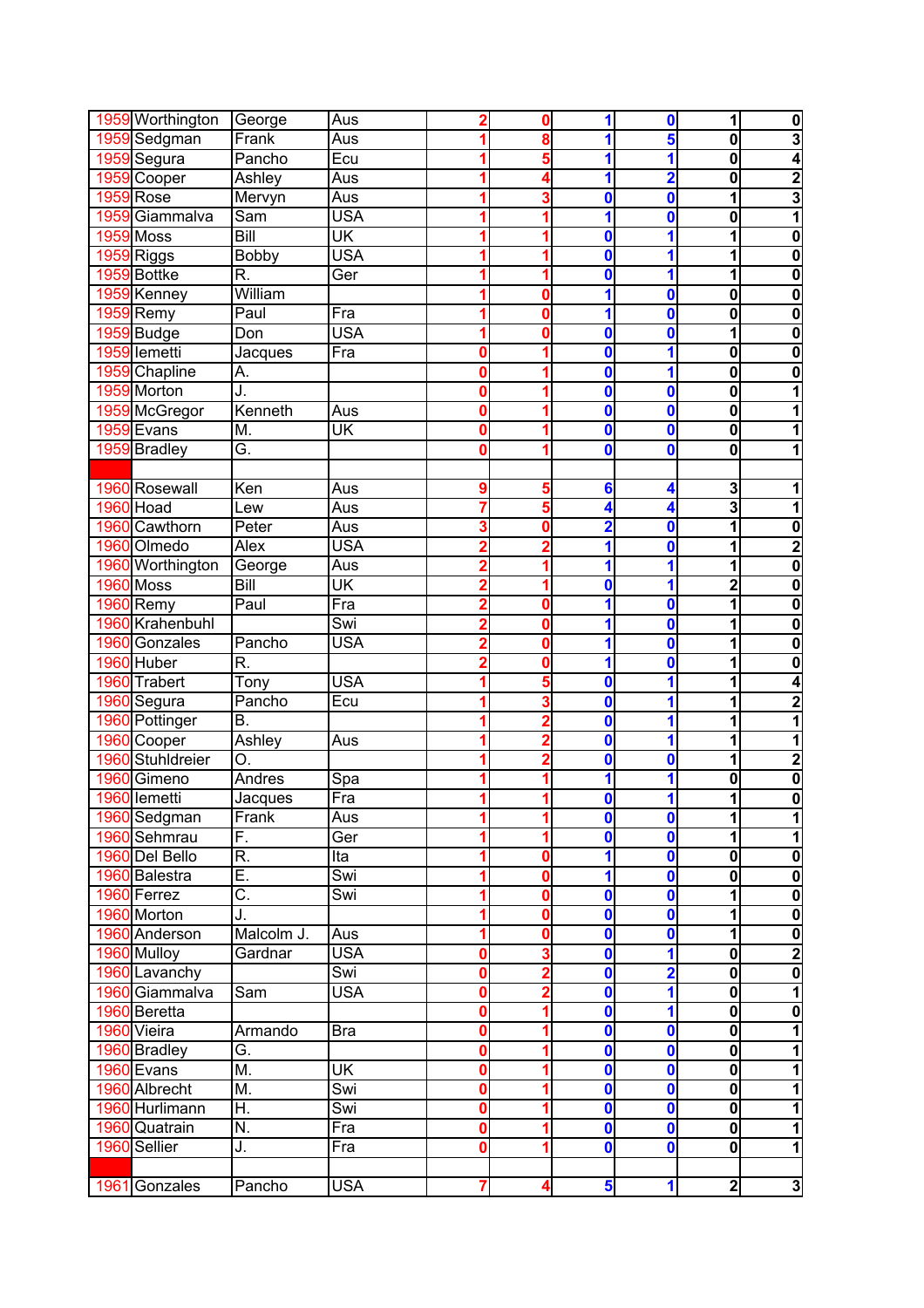|      | 1961 Rosewall      | Ken                | Aus                       | 6                       | 4                       | 3                       | $\overline{\mathbf{2}}$ | 3                       | $\overline{\mathbf{2}}$ |
|------|--------------------|--------------------|---------------------------|-------------------------|-------------------------|-------------------------|-------------------------|-------------------------|-------------------------|
|      | 1961 Trabert       | Tony               | <b>USA</b>                |                         |                         | 1                       | 1                       | 3                       | $\overline{2}$          |
|      | 1961 Segura        | Pancho             | Ecu                       |                         |                         | 3                       | 0                       | 1                       | $\overline{\mathbf{1}}$ |
| 1961 | Hoad               | Lew                | Aus                       | 3                       | 3                       | 0                       | 1                       | 3                       | $\overline{\mathbf{2}}$ |
| 1961 | Cawthorn           | Peter              | Aus                       | 3                       | 2                       | 1                       | 1                       | $\overline{\mathbf{2}}$ | 1                       |
| 1961 | Davies             | <b>Mike</b>        | $\overline{\mathsf{U}}$ K |                         |                         | $\overline{\mathbf{2}}$ | 0                       | 1                       | 1                       |
| 1961 | Sedgman            | Frank              | Aus                       |                         |                         | $\mathbf 0$             | 1                       | $\overline{2}$          | $\bf{0}$                |
| 1961 | Arkinstall         | <b>Jack</b>        | Aus                       | 2                       | 0                       | 1                       | 0                       | 1                       | $\overline{\mathbf{0}}$ |
| 1961 | Worthington        | George             | Aus                       | 2                       | 0                       | 1                       | $\bf{0}$                | 1                       | 0                       |
| 1961 | Gimeno             | Andres             | Spa                       |                         | $\overline{2}$          | 0                       | $\overline{\mathbf{2}}$ | 1                       | 0                       |
|      |                    |                    |                           |                         |                         |                         |                         |                         |                         |
| 1961 | Olmedo             | Alex               | <b>USA</b>                |                         | 2                       | 0                       | 1                       | 1                       |                         |
| 1961 | Nielsen            | Kurt               | $\overline{Den}$          |                         | 2                       | $\mathbf 0$             | 1                       | 1                       |                         |
| 1961 | <b>Moss</b>        | Bill               | UK                        |                         |                         | 0                       | 1                       | 1                       | $\bf{0}$                |
| 1961 | Leupi              |                    | Swi                       |                         |                         | 0                       | 1                       | 1                       | $\bf{0}$                |
| 1961 | Quay               | Alan               | <b>USA</b>                |                         | 0                       | 1                       | 0                       | 0                       | 0                       |
| 1961 | <b>Balestra</b>    | Ē.                 | Swi                       |                         | 0                       | 1                       | $\boldsymbol{0}$        | $\mathbf{0}$            | 0                       |
| 1961 | Remy               | Paul               | Fra                       |                         | 0                       | $\mathbf 0$             | $\boldsymbol{0}$        | 1                       | 0                       |
| 1961 | Hurlimann          | H.                 | Swi                       |                         | 0                       | $\mathbf 0$             | $\mathbf{0}$            | 1                       | $\bf{0}$                |
| 1961 | Sullivan           | D.                 |                           |                         | 0                       | $\mathbf 0$             | 0                       | 1                       | $\bf{0}$                |
|      | 1961 Gornto        | Mitchell           | <b>USA</b>                |                         | 0                       | $\mathbf 0$             | $\mathbf{0}$            | 1                       | $\overline{\mathbf{0}}$ |
| 1961 | Stubbs             | Robert Jr          |                           |                         | 0                       | 0                       | 0                       | 1                       | 0                       |
| 1961 | Mulloy             | Gardnar            | <b>USA</b>                |                         | 0                       | O                       | $\mathbf{0}$            | 1                       | 0                       |
| 1961 | Cooper             | Ashley             | Aus                       | 0                       | 3                       | 0                       | 1                       | $\mathbf{0}$            | $\overline{2}$          |
| 1961 | Budge              | Don                | <b>USA</b>                | 0                       | 2                       | $\mathbf 0$             | 1                       | $\mathbf{0}$            | 1                       |
| 1961 | MacKay             | <b>Barry</b>       | <b>USA</b>                | 0                       | 2                       | $\mathbf 0$             | 1                       | $\mathbf 0$             | 1                       |
| 1961 | Anderson           | Malcolm J.         | Aus                       | 0                       | 2                       | $\mathbf 0$             | 0                       | 0                       | $\overline{2}$          |
| 1961 | Buchholz           | Earl               | <b>USA</b>                | 0                       |                         | 0                       | 1                       | 0                       | $\overline{\mathbf{0}}$ |
|      | 1961 Huber         | R.                 |                           | 0                       |                         | $\mathbf{0}$            | 1                       | 0                       | $\mathbf{0}$            |
| 1961 | <b>De Witts</b>    | Jerry              | <b>USA</b>                |                         |                         | 0                       | 1                       | 0                       | 0                       |
| 1961 | Pero               | George             | <b>USA</b>                | 0                       |                         | $\mathbf 0$             | 0                       | 0                       | 1                       |
| 1961 | Krahenbuhl         |                    | Swi                       | 0                       | 1                       | $\mathbf 0$             | 0                       | $\mathbf 0$             | 1                       |
|      | 1961 Vieira        | Armando            | $\overline{B}$ ra         | 0                       |                         | $\mathbf 0$             |                         | 0                       |                         |
|      |                    |                    | <b>USA</b>                |                         |                         |                         | 0                       |                         |                         |
| 1961 | Harum              | Albert             |                           | 0                       |                         | 0                       | 0                       | 0                       |                         |
| 1961 | Perry              | Fred               | <b>USA</b>                | 0                       |                         | $\mathbf 0$             | $\bf{0}$                | $\mathbf 0$             |                         |
| 1961 | <b>Pottinger</b>   | B.                 |                           | Ω                       |                         | 0                       | 0                       | 0                       |                         |
|      | 1961 Sehmrau       | F.                 | Ger                       | 0                       |                         | $\mathbf 0$             | 0                       | $\mathbf{0}$            |                         |
|      | 1961 Bradley       | G.                 |                           | 0                       | 1                       | $\mathbf 0$             | $\mathbf 0$             | $\mathbf{0}$            | 1                       |
|      | 1961 Evans         | M.                 | $\overline{\mathsf{U}}$ K | 0                       |                         | $\mathbf 0$             | $\bf{0}$                | $\overline{\mathbf{0}}$ | $\overline{\mathbf{1}}$ |
|      | 1961 Ferrez        | C.                 | Swi                       | 0                       | 1                       | $\mathbf 0$             | 0                       | $\mathbf{0}$            | 1                       |
|      |                    |                    |                           |                         |                         |                         |                         |                         |                         |
|      | 1962 Rosewall      | Ken                | Aus                       | 15                      | $\overline{\mathbf{2}}$ | 8                       | 1                       | 7                       | 1                       |
|      | 1962 Trabert       | Tony               | <b>USA</b>                | 9                       | 3                       | $\overline{\mathbf{2}}$ | 1                       | $\overline{\mathbf{z}}$ | $\overline{\mathbf{c}}$ |
|      | 1962 Hoad          | Lew                | Aus                       | 7                       | 10                      | 1                       | $6\phantom{1}6$         | 6                       | $\overline{\bf{4}}$     |
|      | 1962 Segura        | Pancho             | $\overline{E}$ cu         | 4                       | 6                       | 4                       | $\overline{\mathbf{2}}$ | $\overline{\mathbf{0}}$ | $\overline{\mathbf{4}}$ |
| 1962 | <b>Buchholz</b>    | Earl               | <b>USA</b>                | 4                       | $\overline{2}$          | 3                       | $\mathbf 0$             | $\mathbf{1}$            | $\overline{\mathbf{2}}$ |
| 1962 | Davies             | <b>Mike</b>        | UK                        | 3                       | 3                       | $\overline{\mathbf{0}}$ | $\overline{\mathbf{2}}$ | $\overline{\mathbf{3}}$ | $\overline{\mathbf{1}}$ |
| 1962 | Schroder           | A.                 |                           | $\overline{\mathbf{3}}$ | 1                       | $\overline{\mathbf{1}}$ | $\mathbf 0$             | $\overline{2}$          | $\overline{\mathbf{1}}$ |
| 1962 | <b>Worthington</b> | George             | Aus                       | 3                       | 0                       | $\overline{\mathbf{2}}$ | $\mathbf 0$             | $\overline{\mathbf{1}}$ | $\overline{\mathbf{0}}$ |
|      | 1962 Anderson      | Malcolm J.         | Aus                       | $\overline{2}$          | 5                       | 1                       | 1                       | $\mathbf{1}$            | 4                       |
|      | 1962 Ayala         | Luis               | $\overline{\text{Chl}}$   | $\overline{2}$          | 4                       | $\mathbf 0$             | $\overline{\mathbf{2}}$ | $\overline{\mathbf{2}}$ | $\overline{\mathbf{2}}$ |
| 1962 | Huber              | R.                 |                           | $\overline{2}$          | $\overline{2}$          | 1                       | 1                       | $\mathbf{1}$            | $\overline{\mathbf{1}}$ |
|      | 1962 Bonetti       | F.                 | Ita                       | $\overline{2}$          | 0                       | 1                       | $\mathbf 0$             | $\mathbf{1}$            | $\overline{\mathbf{0}}$ |
|      |                    |                    | Aus                       |                         |                         | $\overline{\mathbf{0}}$ |                         | $\overline{\mathbf{1}}$ |                         |
|      | 1962 Cooper        | Ashley             |                           | 1                       | 3                       |                         | $\mathbf 0$             |                         | $\frac{3}{1}$           |
| 1962 | Cawthorn           | Peter              | Aus                       | 1                       | $\overline{2}$          | 1                       | $\overline{\mathbf{0}}$ | $\overline{\mathbf{o}}$ |                         |
|      | 1962 Deniau        | G.                 | Fra                       | 1                       | 1                       | 1                       | $\mathbf 0$             | $\overline{\mathbf{0}}$ |                         |
| 1962 | Bartzen            | <b>Bernard Tut</b> | <b>USA</b>                | 1                       | 1                       | $\overline{\mathbf{1}}$ | $\overline{\mathbf{0}}$ | $\overline{\mathbf{0}}$ | $\overline{\mathbf{1}}$ |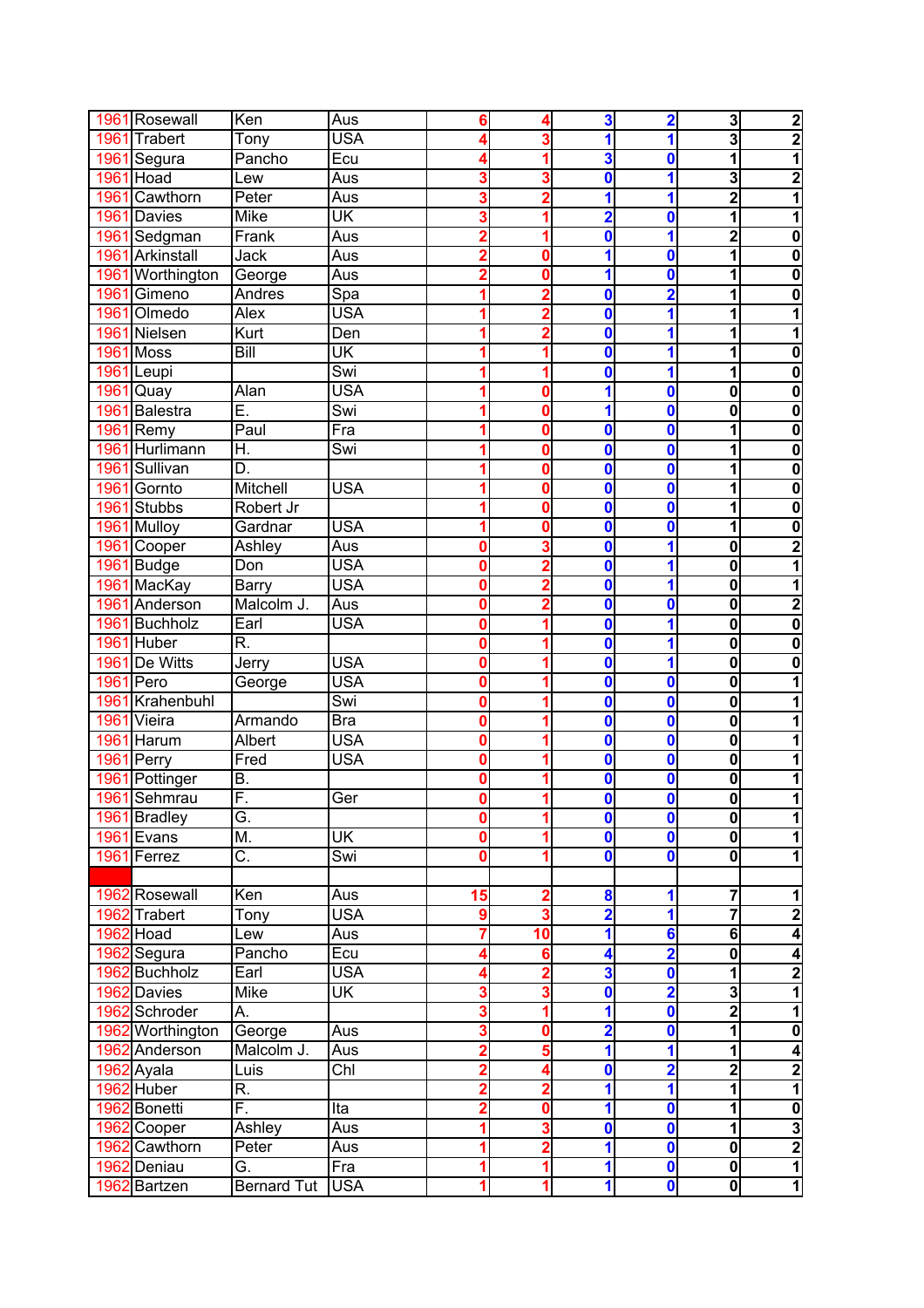|           | 1962 Remy        | Paul                      | Fra                       |                         |                         | $\mathbf 0$             | 1                | $\mathbf{1}$            | $\bf{0}$                |
|-----------|------------------|---------------------------|---------------------------|-------------------------|-------------------------|-------------------------|------------------|-------------------------|-------------------------|
| 1962      | <b>Moss</b>      | <b>Bill</b>               | $\overline{\mathsf{U}}$ K |                         |                         | $\bf{0}$                | 1                | 1                       | $\overline{\mathbf{0}}$ |
| 1962      | Giammalva        | Sam                       | <b>USA</b>                |                         |                         | $\mathbf 0$             | 1                | 1                       | 0                       |
| 1962      | Rusche           |                           |                           |                         |                         | $\mathbf 0$             | 0                | 1                       | 1                       |
| 1962      | Sedgman          | Frank                     | <b>Aus</b>                |                         |                         | $\mathbf 0$             | $\bf{0}$         | 1                       | 1                       |
| 1962      | MacKay           | Barry                     | <b>USA</b>                |                         |                         | $\mathbf 0$             | $\bf{0}$         | 1                       | 1                       |
|           |                  |                           |                           |                         |                         |                         |                  |                         |                         |
| 1962      | Baumgardner Earl |                           | <b>USA</b>                |                         | 0                       | 1                       | 0                | 0                       | 0                       |
| 1962      | Balestra         | Ē.                        | Swi                       |                         | 0                       | 1                       | $\mathbf 0$      | $\overline{\mathbf{0}}$ | 0                       |
| 1962      | Arkinstall       | Jack                      | Aus                       |                         | Ω                       | $\mathbf 0$             |                  | 1                       |                         |
|           |                  |                           | Ita                       |                         |                         |                         | $\bf{0}$         |                         | 0                       |
| 1962      | <b>Gori</b>      | Renato                    |                           |                         | Ω                       | $\mathbf 0$             | $\bf{0}$         | $\overline{\mathbf{1}}$ | $\mathbf 0$             |
| 1962      | Bollinger        | F.                        | Swi                       |                         | 0                       | 0                       | $\bf{0}$         | 1                       | $\mathbf 0$             |
| 1962      | Garrett          | Gene                      | <b>USA</b>                |                         | O                       | 0                       | 0                | 1                       | $\mathbf 0$             |
| 1962      | Nielsen          | Kurt                      | Den                       |                         |                         | 0                       | 0                | 1                       | $\mathbf{0}$            |
| 1962      | Hurlimann        | H.                        | Swi                       |                         | 0                       | 0                       | $\boldsymbol{0}$ | 1                       | 0                       |
| 1962 Lohr |                  |                           | Ger                       |                         | Ω                       | $\mathbf 0$             | $\mathbf{0}$     | 1                       | 0                       |
| 1962      | Bottke           | R.                        | Ger                       |                         | Ω                       | $\mathbf 0$             | $\mathbf{0}$     | 1                       | $\bf{0}$                |
| 1962      | Molinari         | Jean-Claude               | Fra                       |                         | 0                       | $\mathbf 0$             | $\mathbf{0}$     | 1                       | $\mathbf 0$             |
| 1962      | Morton           | J.                        |                           |                         | 0                       | $\mathbf 0$             | $\mathbf{0}$     | 1                       | $\overline{\mathbf{0}}$ |
| 1962      | Haillet          | Robert                    | Fra                       |                         | 0                       | $\mathbf 0$             | $\mathbf{0}$     | 1                       | 0                       |
| 1962      | Gimeno           | Andres                    | Spa                       | O                       | 6                       | $\mathbf{0}$            | 5                | $\mathbf{0}$            | 1                       |
| 1962      | Sehmrau          | F.                        | Ger                       | 0                       | 3                       | 0                       | $\overline{2}$   | $\mathbf{0}$            | 1                       |
| 1962      | Olmedo           | Alex                      | <b>USA</b>                | 0                       | 3                       | $\mathbf 0$             | 0                | $\mathbf{0}$            | $\overline{\mathbf{3}}$ |
|           | 1962 Vieira      | Armando                   | $\overline{B}$ ra         | 0                       | 2                       | $\mathbf 0$             | 1                | $\overline{\mathbf{0}}$ | $\overline{\mathbf{1}}$ |
| 1962      | Del Bello        | R.                        | Ita                       | 0                       |                         | $\mathbf 0$             | 1                | $\mathbf 0$             | $\mathbf 0$             |
| 1962      | Brechbuhl        | J.                        | Swi                       | 0                       |                         | $\mathbf 0$             | 1                | 0                       | 0                       |
|           | 1962 Albrecht    | $\overline{\mathsf{M}}$ . | Swi                       | Ω                       |                         | $\mathbf 0$             | 0                | 0                       | 1                       |
| 1962      | Mulloy           | Gardnar                   | <b>USA</b>                |                         |                         | 0                       | $\mathbf{0}$     | 0                       | 1                       |
| 1962      | Cucelli          | Gianni                    | Ita                       | Λ                       |                         | $\mathbf 0$             | 0                | 0                       |                         |
|           | 1962 Wisard      |                           | Swi                       | Ω                       |                         | $\mathbf 0$             | 0                | 0                       |                         |
|           |                  |                           |                           |                         |                         |                         |                  | $\mathbf{0}$            |                         |
| 1962      | Pottinger        | $\overline{\mathsf{B}}$ . |                           | Ω                       |                         | $\mathbf 0$             | 0                |                         |                         |
| 1962      | Evans            | M.                        | $\overline{\mathsf{U}}$ K | 0                       |                         | 0                       | $\bf{0}$         | 0                       |                         |
| 1962      | Bradley          | Ġ.                        |                           | 0                       |                         | $\mathbf 0$             | $\bf{0}$         | $\mathbf 0$             |                         |
| 1962      | Colin            | Robert                    | Fra                       | 0                       |                         | $\mathbf 0$             | $\mathbf 0$      | $\mathbf{0}$            |                         |
| 1962      | Harum            | Albert                    | <b>USA</b>                | 0                       |                         | 0                       | 0                | 0                       |                         |
| 1962 Pero |                  | George                    | <b>USA</b>                | 0                       |                         | $\mathbf 0$             | 0                | $\mathbf{0}$            |                         |
|           | 1962 Budge       | Don                       | <b>USA</b>                | 0                       | 1                       | $\mathbf 0$             | $\boldsymbol{0}$ | $\mathbf{0}$            | $\mathbf{1}$            |
|           | 1962 Del Bello   | Marcello                  | Ita                       | 0                       |                         | $\mathbf 0$             | $\mathbf 0$      | $\mathbf{0}$            | 1                       |
|           |                  |                           |                           |                         |                         |                         |                  |                         |                         |
|           | 1963 Rosewall    | $\overline{\text{Ken}}$   | Aus                       | 11                      | 4                       | 5                       | $\mathbf{3}$     | 6                       | 1                       |
|           | 1963 Laver       | Rod                       | Aus                       | 8                       | 10                      | 4                       | 7                | $\overline{\mathbf{4}}$ |                         |
|           | 1963 Gimeno      | Andres                    | Spa                       | 6                       | 3                       | $\overline{\mathbf{3}}$ | 1                | $\overline{\mathbf{3}}$ | ساما                    |
|           | 1963 Olmedo      | <b>Alex</b>               | <b>USA</b>                | 4                       | 3                       | $\overline{\mathbf{1}}$ | 1                | 3                       |                         |
|           | 1963 Buchholz    | Earl                      | <b>USA</b>                | $\overline{2}$          | 5                       | $\overline{\mathbf{2}}$ | 1                | $\overline{\mathbf{0}}$ | 4                       |
|           | <b>1963</b> Hoad | Lew                       | Aus                       | $\overline{\mathbf{2}}$ | 4                       | $\mathbf 0$             | 1                | $\overline{\mathbf{2}}$ |                         |
|           | 1963 Trabert     | Tony                      | <b>USA</b>                | $\overline{\mathbf{2}}$ | $\overline{\mathbf{3}}$ | $\overline{\mathbf{0}}$ | $\mathbf 0$      | $\overline{2}$          | ا دی<br>1 ا             |
|           | 1963 Haillet     | <b>Robert</b>             | Fra                       | $\overline{\mathbf{2}}$ | 1                       | 1                       | $\mathbf 0$      | $\overline{\mathbf{1}}$ |                         |
|           | 1963 Becker      | Roger                     | UK                        | $\overline{\mathbf{2}}$ | 0                       | 1                       | $\bf{0}$         | $\overline{\mathbf{1}}$ | $\overline{\mathbf{0}}$ |
|           | 1963 Sedgman     | Frank                     | Aus                       | 1                       | $\overline{2}$          | $\mathbf 0$             | 1                | $\mathbf{1}$            | $\overline{\mathbf{1}}$ |
|           | 1963 Davies      | <b>Mike</b>               | UK                        |                         | $\overline{2}$          | $\mathbf 0$             |                  | $\mathbf{1}$            |                         |
|           |                  |                           |                           |                         |                         |                         | $\bf{0}$         |                         | $\overline{2}$          |
|           | 1963 Anderson    | Malcolm J.                | Aus                       |                         | $\overline{2}$          | $\mathbf 0$             | $\mathbf 0$      | $\mathbf{1}$            | $\frac{2}{2}$           |
|           | 1963 MacKay      | Barry                     | <b>USA</b>                |                         | $\overline{2}$          | $\overline{\mathbf{0}}$ | $\boldsymbol{0}$ | $\overline{1}$          |                         |
|           | 1963 Melhuish    | J.                        | $\overline{\mathsf{U}}$ K |                         | 1                       | 1                       | $\mathbf{0}$     | $\overline{\mathbf{o}}$ | $\overline{\mathbf{1}}$ |
|           | 1963 Remy        | $\overline{Paul}$         | Fra                       | 1                       | 1                       | $\overline{\mathbf{0}}$ | 1                | $\overline{\mathbf{1}}$ | $\overline{\mathbf{0}}$ |
|           | 1963 Quay        | Alan                      | <b>USA</b>                | 1                       | 1                       | $\overline{\mathbf{o}}$ | 1                | $\overline{1}$          | $\overline{\mathbf{0}}$ |
|           | 1963 Herzig      |                           | Swi                       | 1                       | 1                       | $\mathbf 0$             | 1                | $\overline{1}$          | $\overline{\mathbf{0}}$ |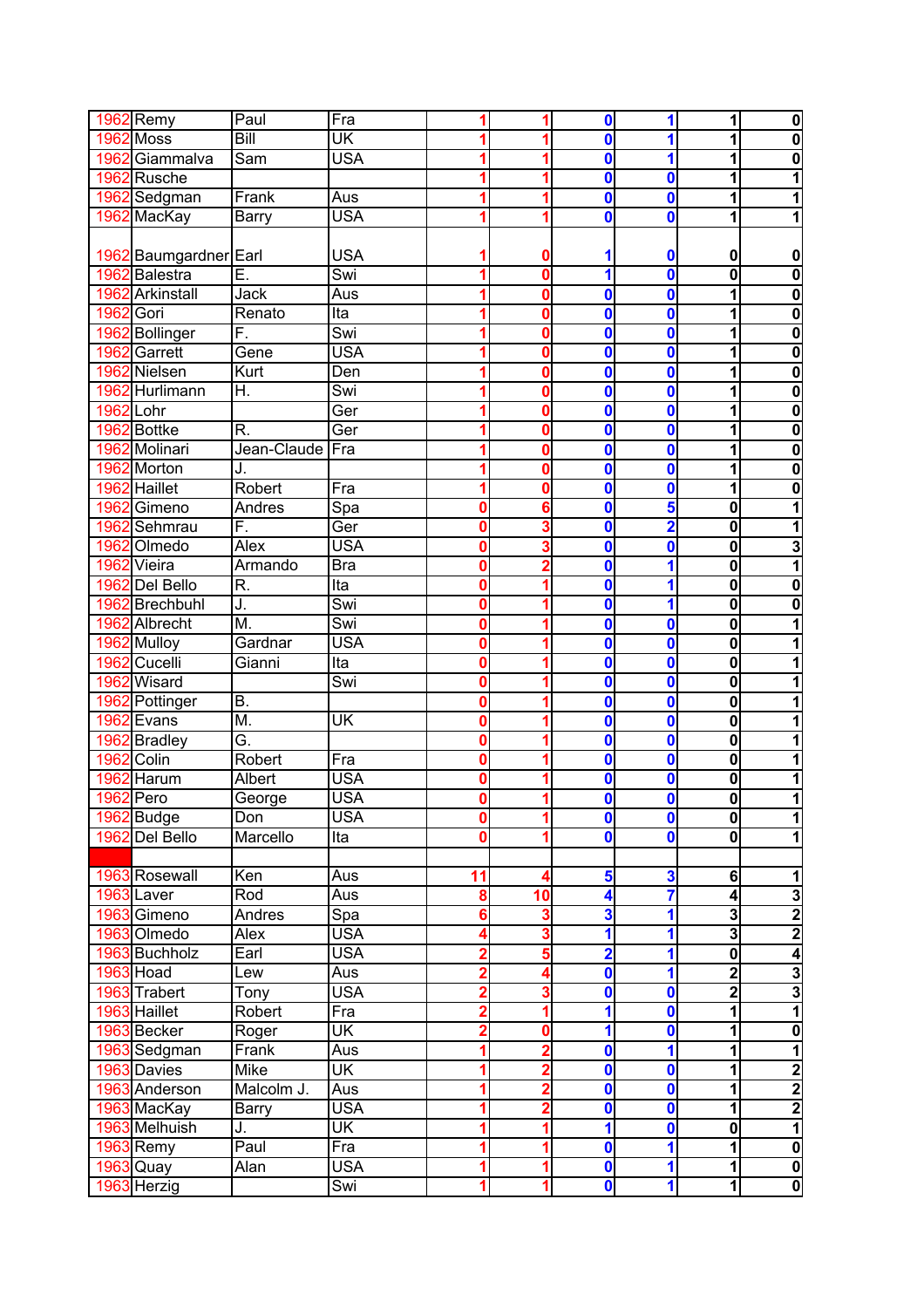| 1963 Cawthorn              |                  | Peter                      | Aus                       |        |                | $\mathbf 0$                  | 1                | $\mathbf{1}$                              | $\bf{0}$                |
|----------------------------|------------------|----------------------------|---------------------------|--------|----------------|------------------------------|------------------|-------------------------------------------|-------------------------|
| 1963 Ayala                 |                  | Luis                       | $\overline{\text{Chl}}$   |        |                | $\mathbf 0$                  | 0                | 1                                         | 1                       |
| 1963 Molinari              |                  | Jean-Claude                | Fra                       |        | 0              | 1                            | $\boldsymbol{0}$ | $\mathbf{0}$                              | 0                       |
| 1963 Balestra              |                  | Ē.                         | Swi                       |        | 0              | 1                            | $\mathbf 0$      | 0                                         | $\bf{0}$                |
| 1963 Giammalva             |                  | Sam                        | <b>USA</b>                |        | 0              | $\overline{\mathbf{1}}$      | $\bf{0}$         | 0                                         | $\bf{0}$                |
| <b>1963 Moss</b>           |                  | <b>Bill</b>                | $\overline{\mathsf{U}}$ K |        | 0              | $\mathbf 0$                  | 0                | 1                                         | $\bf{0}$                |
| 1963 Woodcock              |                  | Warren                     | Aus                       |        | 0              | $\mathbf 0$                  | $\mathbf{0}$     | 1                                         | 0                       |
| 1963 Cooper                |                  | Ashley                     | Aus                       |        | 0              | $\bf{0}$                     | 0                | 1                                         | 0                       |
| 1963 Bradley               |                  | G.                         |                           |        | 0              | $\mathbf 0$                  | $\mathbf{0}$     | $\overline{\mathbf{1}}$                   | 0                       |
| 1963 Lavanchy              |                  |                            | Swi                       |        | 0              | $\mathbf 0$                  | $\bf{0}$         | 1                                         | 0                       |
| 1963 Krahenbuhl            |                  |                            | Swi                       |        | Ω              | $\mathbf 0$                  | 0                | $\overline{\mathbf{1}}$                   | 0                       |
| 1963 Ferrez                |                  | C.                         | Swi                       |        | 0              | $\mathbf 0$                  | 0                | 1                                         | $\bf{0}$                |
| 1963 Watson                |                  | J.                         |                           | Ω      |                | 0                            | 1                | 0                                         | 0                       |
|                            |                  |                            |                           |        |                |                              |                  |                                           |                         |
| 1963 Mateo                 |                  | J.                         | Fra                       |        |                | 0                            | 1                | 0                                         | 0                       |
| 1963 Draper                |                  | J.                         |                           |        |                | 0                            | $\boldsymbol{0}$ | 0                                         | 1                       |
| 1963 Buccholz              |                  | Ŵ.                         |                           | Λ      |                | O                            | $\mathbf{0}$     | 0                                         | 1                       |
| 1963 Arkinstall            |                  | Jack                       | Aus                       | Ω      | 1              | $\mathbf 0$                  | 0                | 0                                         | 1                       |
| 1963 Morton                |                  | J.                         |                           | 0      | 1              | $\mathbf 0$                  | $\mathbf{0}$     | 0                                         | 1                       |
| 1963 Lohr                  |                  |                            | Ger                       | 0      |                | $\mathbf 0$                  | $\mathbf{0}$     | $\mathbf{0}$                              | 1                       |
| 1963 Lohr                  |                  | M.                         |                           | 0      |                | 0                            | 0                | 0                                         | 1                       |
|                            |                  |                            |                           |        |                |                              |                  |                                           |                         |
| 1964 Laver                 |                  | Rod                        | Aus                       | 18     | 5              | 11                           | 3                | 7                                         | $\overline{\mathbf{2}}$ |
| 1964 Rosewall              |                  | Ken                        | Aus                       | 15     | 8              | 10                           | 5                | 5                                         | $\overline{\mathbf{3}}$ |
| 1964 Gonzales              |                  | Pancho                     | <b>USA</b>                |        | 8              | 5                            | $6\phantom{a}$   | 2                                         | $\overline{2}$          |
| 1964 Buchholz              |                  | Earl                       | <b>USA</b>                | 4      | 8              | $\mathbf 0$                  | 5                | 4                                         | $\overline{\mathbf{3}}$ |
| 1964 Hoad                  |                  | Lew                        | Aus                       |        | 7              | 0                            | 5                | $\overline{\mathbf{4}}$                   |                         |
| 1964 Gimeno                |                  | Andres                     | Spa                       |        | 6              | 3                            | 3                | 1                                         | $\frac{2}{3}$           |
| 1964 Olmedo                |                  | Alex                       | <b>USA</b>                |        | 6              | 1                            | 1                | $\overline{2}$                            | 5                       |
| 1964 Becker                |                  | Roger                      | $\overline{\mathsf{U}}$ K |        | 0              | 1                            | 0                | 1                                         | $\overline{\mathbf{0}}$ |
| 1964 Sedgman               |                  | Frank                      | Aus                       |        | Δ              | $\mathbf 0$                  | $\overline{2}$   | 1                                         | $\overline{2}$          |
| 1964 Ayala                 |                  | Luis                       | $\overline{\text{ChI}}$   |        | 3              | 1                            | 0                | 0                                         | $\overline{\mathbf{3}}$ |
|                            | 1964 Worthington | George                     | Aus                       |        |                | $\blacktriangleleft$         | 0                | 0                                         | 1                       |
| 1964 Deniau                |                  | G.                         | Fra                       |        |                | $\bf{0}$                     | 1                | $\overline{1}$                            | 0                       |
| 1964 Cawthorn              |                  | Peter                      | Aus                       |        |                | $\mathbf 0$                  | 1                | 1                                         | 0                       |
|                            |                  |                            |                           |        |                |                              |                  |                                           |                         |
| 1964 Vieira                |                  | Armando                    | <b>Bra</b>                |        |                | 0                            | 1                | 1                                         | 0                       |
| 1964 Melhuish              |                  | J.                         | $\overline{\mathsf{U}}$ K |        |                | $\mathbf 0$                  | 1                | $\mathbf{1}$                              | 0                       |
| 1964 Davies                |                  | <b>Mike</b>                | $\overline{\mathsf{U}}$ K | 1      | 1              | $\mathbf 0$                  | $\mathbf 0$      | $\overline{1}$                            | 1                       |
| 1964 Giammalva             |                  | $\overline{\mathsf{S}}$ am | <b>USA</b>                |        | 0              | 1                            | $\mathbf 0$      | $\mathbf{0}$                              | $\overline{\mathbf{o}}$ |
| 1964 Mateo                 |                  | J.                         | Fra                       | 1      | 0              | 1                            | $\mathbf 0$      | $\overline{\mathbf{o}}$                   | $\overline{\mathbf{0}}$ |
| 1964 Remy                  |                  | Paul                       | Fra                       | 1      | 0              | $\overline{\mathbf{0}}$      | $\mathbf{0}$     | $\overline{\mathbf{1}}$                   | $\overline{\mathbf{0}}$ |
| <b>1964 Moss</b>           |                  | Bill                       | UK                        | 1      | 0              | $\overline{\mathbf{0}}$      | $\boldsymbol{0}$ | $\mathbf{1}$                              | $\overline{\mathbf{0}}$ |
| 1964 Bartzen               |                  | <b>Bernard Tut</b>         | <b>USA</b>                | 0      | 1              | $\mathbf 0$                  | 1                | $\mathbf 0$                               | $\pmb{0}$               |
| 1964 Griffen               |                  | R.                         |                           | 0      | 1              | $\mathbf 0$                  | $\mathbf 0$      | $\overline{\mathbf{0}}$                   | $\overline{1}$          |
| 1964 Plecevic              |                  | I.                         |                           | 0      | 1              | $\mathbf 0$                  | $\mathbf 0$      | $\overline{\mathbf{0}}$                   | 1                       |
| 1964 McMillan              |                  | W.                         |                           | 0      |                | $\mathbf 0$                  | 0                | $\overline{\mathbf{0}}$                   | 1                       |
| 1964 Legenstein            |                  |                            |                           |        |                |                              |                  |                                           | $\overline{\mathbf{1}}$ |
| 1964 Verdier               |                  | Ladislav                   | Öst                       | 0      | 1              | $\overline{\mathbf{0}}$      | $\mathbf 0$      | $\overline{\mathbf{0}}$                   |                         |
|                            |                  |                            | Fra                       | 0      | 1              | $\overline{\mathbf{0}}$      | $\mathbf 0$      | $\overline{\mathbf{0}}$                   | 1                       |
| 1964 Crawford              |                  | K.                         |                           | 0      | 1              | $\mathbf 0$                  | $\bf{0}$         | $\overline{\mathbf{0}}$                   | 1                       |
|                            |                  |                            |                           | 0      | 1              |                              |                  |                                           |                         |
| 1964 Olivier               |                  |                            | Fra                       |        |                | $\mathbf 0$                  | $\mathbf 0$      | $\mathbf{0}$                              | 1                       |
|                            |                  |                            |                           |        |                |                              |                  |                                           |                         |
| 1965 Laver                 |                  | Rod                        | Aus                       | 24     | 10             | 16                           | 8                | 8                                         |                         |
| 1965 Rosewall              |                  | Ken                        | Aus                       | 9      | 18             | 6                            | 11               | $\overline{3}$                            | $\frac{2}{7}$           |
| 1965 Buchholz              |                  | Earl                       | <b>USA</b>                | 8      | $\overline{2}$ | 1                            | $\mathbf 0$      | 7                                         |                         |
| 1965 Gonzales              |                  | Pancho                     | <b>USA</b>                | 7      | 7              | 4                            | $6\phantom{1}6$  | $\overline{3}$                            | $\frac{2}{1}$           |
| 1965 Gimeno<br>1965 Segura |                  | Andres<br>Pancho           | Spa<br>Ecu                | 6<br>4 | 6<br>3         | 4<br>$\overline{\mathbf{2}}$ | 4<br>1           | $\overline{2}$<br>$\overline{\mathbf{2}}$ | $\frac{2}{2}$           |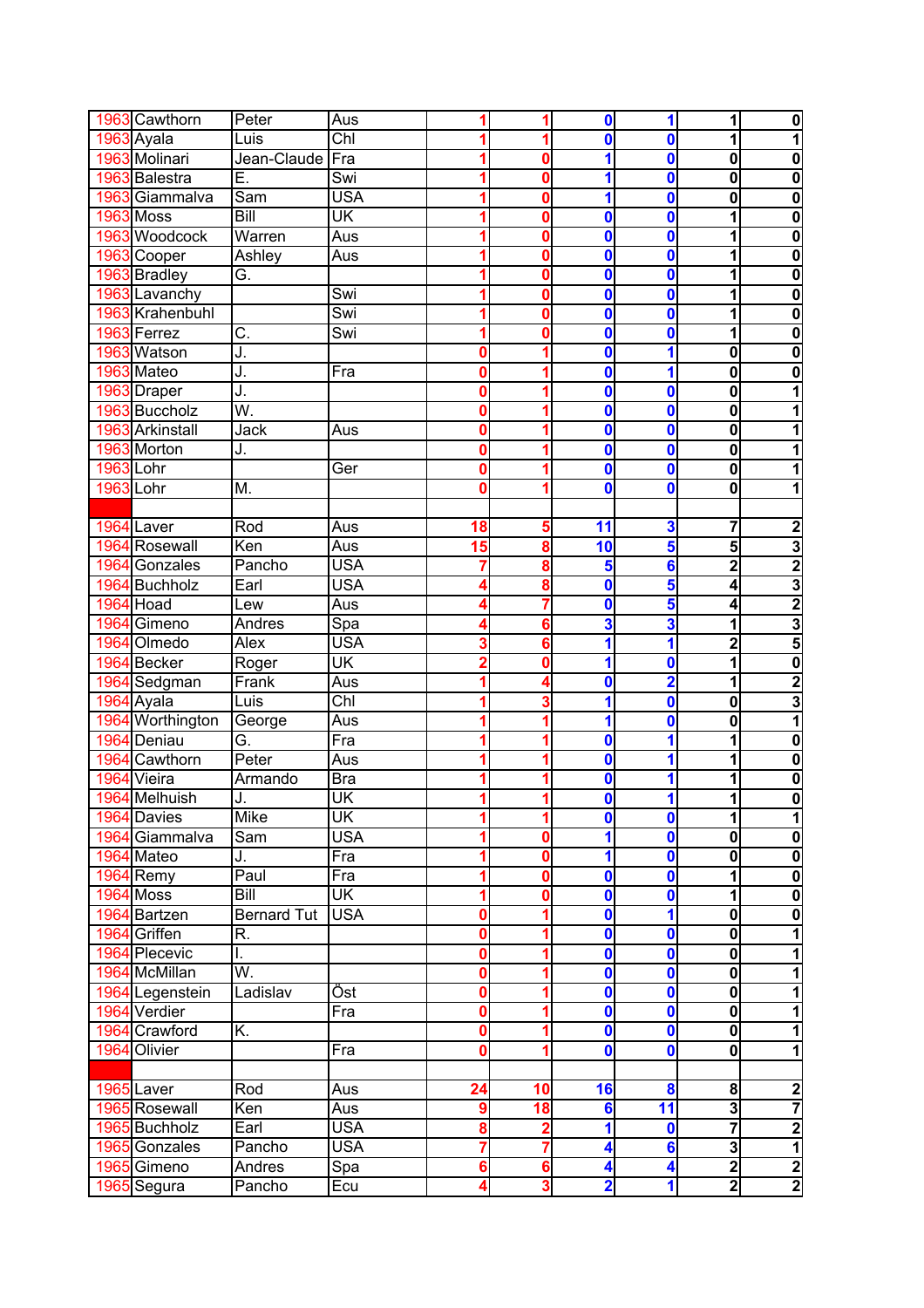| 1965 Anderson    | Malcolm J.                | Aus                     | 3              | 6                       | $\mathbf 0$             | $\boldsymbol{0}$        | 3                       | 6                                                                                                    |
|------------------|---------------------------|-------------------------|----------------|-------------------------|-------------------------|-------------------------|-------------------------|------------------------------------------------------------------------------------------------------|
| 1965 Haillet     | Robert                    | Fra                     |                | 0                       | $\overline{\mathbf{2}}$ | 0                       | 1                       | $\overline{\mathbf{0}}$                                                                              |
| <b>1965 Moss</b> | Bill                      | ŪK                      |                | 0                       | $\overline{\mathbf{1}}$ | $\mathbf 0$             | 1                       | $\overline{\mathbf{0}}$                                                                              |
| 1965 Keretic     | K.                        |                         |                | 0                       | 1                       | $\mathbf{0}$            | 1                       | 0                                                                                                    |
| 1965 Davies      | <b>Mike</b>               | UK                      | 2              | 0                       | $\overline{\mathbf{1}}$ | 0                       | 1                       | $\bf{0}$                                                                                             |
| 1965 Remy        | Paul                      | Fra                     | 2              | 0                       | $\bf{0}$                | 0                       | $\overline{2}$          | 0                                                                                                    |
| 1965 Legenstein  | Ladislav                  | Öst                     | 1              | $\overline{2}$          | $\bf{0}$                | $\overline{2}$          | 1                       | $\overline{\mathbf{0}}$                                                                              |
| 1965 MacKay      | <b>Barry</b>              | <b>USA</b>              |                | $\overline{2}$          | $\bf{0}$                | $\mathbf{0}$            | 1                       | $\overline{2}$                                                                                       |
| 1965 Petery      | T.                        |                         |                |                         | $\bf{0}$                | 1                       | 1                       | $\overline{\mathbf{0}}$                                                                              |
| 1965 Ayala       | Luis                      | $\overline{\text{ChI}}$ |                |                         | 0                       | $\mathbf 0$             | 1                       | 1                                                                                                    |
|                  |                           | <b>USA</b>              |                |                         |                         |                         |                         |                                                                                                      |
| 1965 Lloyd       | Andrew                    |                         |                | 0                       | 1                       | $\bf{0}$                | $\mathbf{0}$            | $\bf{0}$                                                                                             |
| 1965 Vaubrun     | M.                        | Fra                     |                | Ω                       | 1                       | $\bf{0}$                | 0                       | $\bf{0}$                                                                                             |
| 1965 Match       | Samuel                    | <b>USA</b>              |                | 0                       | $\mathbf 0$             | $\bf{0}$                | 1                       | $\bf{0}$                                                                                             |
| 1965 Deniau      | G.                        | Fra                     |                | 0                       | $\mathbf 0$             | $\mathbf{0}$            | 1                       | $\bf{0}$                                                                                             |
| 1965 Plecevic    | I.                        |                         |                | 0                       | $\mathbf 0$             | $\bf{0}$                | 1                       | $\mathbf{0}$                                                                                         |
| 1965 De Witts    | Jerry                     | <b>USA</b>              |                | 0                       | $\mathbf{0}$            | 0                       | 1                       | 0                                                                                                    |
| 1965 Crooke      | J.                        |                         |                | 0                       | $\mathbf{0}$            | $\mathbf 0$             | 1                       | 0                                                                                                    |
| 1965 Quay        | <b>Alan</b>               | <b>USA</b>              |                | Ω                       | $\bf{0}$                | 0                       | 1                       | $\bf{0}$                                                                                             |
| 1965 Walts       | K.                        |                         | 0              | $\overline{2}$          | $\mathbf 0$             | $\mathbf 0$             | $\mathbf{0}$            | $\overline{2}$                                                                                       |
| 1965 Huebner     | L.                        |                         | 0              | $\overline{2}$          | $\mathbf 0$             | 0                       | $\mathbf{0}$            | $\overline{2}$                                                                                       |
| 1965 Mateo       | J.                        | Fra                     | 0              | 1                       | $\bf{0}$                | 1                       | $\mathbf{0}$            | $\overline{\mathbf{0}}$                                                                              |
| 1965 Henry       | Crawford                  | <b>USA</b>              | 0              | 1                       | $\mathbf{0}$            | 1                       | $\overline{\mathbf{0}}$ | $\overline{\mathbf{0}}$                                                                              |
| 1965 Griffin     | R.                        |                         | 0              | 1                       | $\mathbf{0}$            | 1                       | $\overline{\mathbf{0}}$ | $\overline{\mathbf{0}}$                                                                              |
| 1965 Carter      | N.                        |                         | 0              |                         | $\mathbf{0}$            | 1                       | $\mathbf{0}$            | $\overline{\mathbf{0}}$                                                                              |
| 1965 Collas      | L.                        |                         | 0              |                         | $\mathbf 0$             | 1                       | $\overline{\mathbf{0}}$ | $\overline{\mathbf{0}}$                                                                              |
| 1965 Cisneros    | $\overline{\mathsf{C}}$ . |                         | Ω              |                         | 0                       | 1                       | 0                       | $\overline{\mathbf{0}}$                                                                              |
| 1965 Hoad        | Lew                       | Aus                     | 0              |                         | 0                       | 1                       | 0                       | 0                                                                                                    |
| 1965 Schoenhoff  |                           |                         | 0              |                         | $\mathbf{0}$            |                         | $\mathbf{0}$            |                                                                                                      |
|                  |                           |                         |                |                         |                         | 0                       |                         | 1                                                                                                    |
| 1965 Schroder    | А.                        |                         | 0              | 1                       | $\bf{0}$                | $\mathbf 0$             | 0                       | 1                                                                                                    |
| 1965 Sedgman     | Frank                     | Aus                     | 0              | 1                       | $\mathbf{0}$            | $\mathbf 0$             | 0                       | 1                                                                                                    |
| 1965 Georgeson   | D.                        |                         | 0              | 1                       | $\mathbf 0$             | $\mathbf 0$             | $\mathbf 0$             | 1                                                                                                    |
|                  |                           |                         |                |                         | $\mathbf 0$             | 0                       | $\mathbf{0}$            |                                                                                                      |
| 1965 Ferrier     | Ġ.                        |                         | 0              | 1                       |                         |                         |                         |                                                                                                      |
| <b>1965</b> Loth | J.                        | Fra                     | 0              | 1                       | 0                       | 0                       | $\mathbf{0}$            |                                                                                                      |
| 1965 Licht       | Ã.                        |                         | O              | 1                       | $\mathbf 0$             | 0                       | $\mathbf 0$             |                                                                                                      |
| 1965 Nielsen     | Kurt                      | Den                     | 0              |                         | 0                       | 0                       | 0                       |                                                                                                      |
| 1965 Konicki     |                           |                         | 0              | 1                       | $\mathbf 0$             | $\mathbf 0$             | $\overline{\mathbf{0}}$ | 1                                                                                                    |
| 1965 Kalebjan    | M.                        | Fra                     | $\mathbf 0$    | 1                       | $\mathbf 0$             | $\mathbf 0$             | $\mathbf{0}$            |                                                                                                      |
| 1965 Bartzen     | <b>Bernard Tut</b>        | <b>USA</b>              | 0              | 1                       | 0                       | $\bf{0}$                | $\mathbf 0$             |                                                                                                      |
| 1965 Becker      |                           | UK                      | 0              | 1                       | $\mathbf 0$             | $\mathbf 0$             | $\mathbf{0}$            |                                                                                                      |
|                  | Roger                     |                         | 0              | 1                       | $\overline{\mathbf{0}}$ |                         |                         |                                                                                                      |
| 1965 Gieren      |                           |                         |                |                         |                         | $\overline{\mathbf{0}}$ | $\overline{\mathbf{0}}$ |                                                                                                      |
| 1965 Giammalva   | Sam                       | <b>USA</b>              | 0              | 1                       | $\overline{\mathbf{o}}$ | $\overline{\mathbf{0}}$ | $\overline{\mathbf{0}}$ | 1<br>$\overline{\mathbf{1}}$<br>$\overline{\mathbf{1}}$<br>$\overline{\mathbf{1}}$<br>$\overline{1}$ |
| <b>1965 Muir</b> | D.                        |                         | 0              | 1                       | $\mathbf 0$             | $\mathbf 0$             | $\mathbf{0}$            | 1                                                                                                    |
|                  |                           |                         |                |                         |                         |                         |                         |                                                                                                      |
| 1966 Laver       | Rod                       | Aus                     | 26             | 14                      | 15                      | 10                      | 11                      | $\overline{\mathbf{4}}$                                                                              |
| 1966 Rosewall    | Ken                       | Aus                     | 12             | 12                      | 9                       | $\overline{\mathbf{7}}$ | 3                       | 5                                                                                                    |
| 1966 Gimeno      | Andres                    | Spa                     | 10             | 14                      | 6                       | 10                      | $\overline{\mathbf{A}}$ | $\overline{\mathbf{4}}$                                                                              |
| 1966 Buchholz    | Earl                      | <b>USA</b>              | 7              | 5                       | $\mathbf 0$             | $\mathbf 0$             | 7                       |                                                                                                      |
| 1966 Hoad        | Lew                       | Aus                     | 5              | 4                       | $\mathbf 0$             | $\bf{0}$                | 5                       | 5<br>$\overline{\bf{4}}$                                                                             |
| 1966 Gonzales    | Pancho                    | <b>USA</b>              | 5              | $\overline{2}$          | 4                       | $\bf{0}$                | $\mathbf{1}$            |                                                                                                      |
| 1966 Segura      | Pancho                    | Ecu                     | 3              | 0                       | $\mathbf{1}$            | $\mathbf 0$             | $\overline{\mathbf{2}}$ |                                                                                                      |
| 1966 Barthes     | Pierre                    | Fra                     | 2              | 8                       | $\mathbf 0$             | $\overline{\mathbf{3}}$ | $\overline{\mathbf{2}}$ |                                                                                                      |
| 1966 Anderson    | Malcolm J.                | Aus                     | $\overline{2}$ | 3                       | $\mathbf 0$             | $\overline{\mathbf{2}}$ | $\overline{\mathbf{2}}$ |                                                                                                      |
| 1966 MacKay      | <b>Barry</b>              | <b>USA</b>              | $\overline{2}$ | $\overline{\mathbf{3}}$ | $\mathbf 0$             | 1                       | $\overline{2}$          | $\overline{\mathbf{2}}$<br>$\overline{\mathbf{0}}$<br>5<br>$\overline{\mathbf{1}}$                   |
| 1966 Legenstein  | Ladislav                  | Öst                     | $\overline{2}$ | 0                       | 1                       | 0                       | $\overline{1}$          |                                                                                                      |
| 1966 Davies      | <b>Mike</b>               | UK                      | 1              | 3                       | 1                       | $\mathbf 0$             | $\mathbf{0}$            | $\frac{1}{2}$<br>$\frac{3}{0}$                                                                       |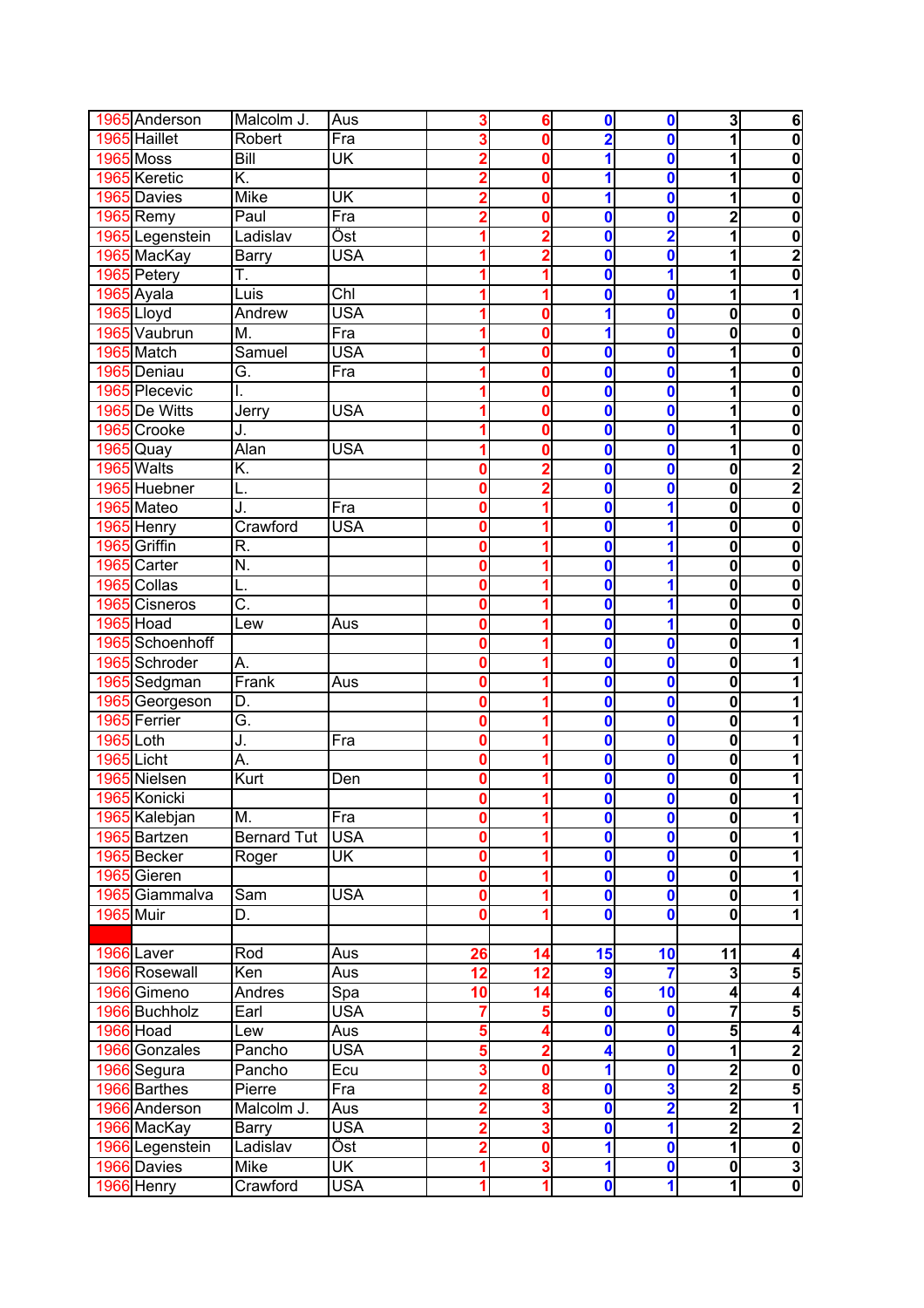|           | 1966 Belkhodja        | M.           | Fra                       | 1               | $\bf{0}$                | $\mathbf{1}$                 | $\mathbf 0$             | $\overline{\mathbf{0}}$          | $\mathbf{0}$                                                                                                              |
|-----------|-----------------------|--------------|---------------------------|-----------------|-------------------------|------------------------------|-------------------------|----------------------------------|---------------------------------------------------------------------------------------------------------------------------|
|           | 1966 Hoffman          | <b>Harry</b> | <b>USA</b>                |                 | 0                       | 1                            | $\overline{\mathbf{0}}$ | $\overline{\mathbf{0}}$          | $\overline{\mathbf{0}}$                                                                                                   |
|           | 1966 Sylvia           | D.           |                           | 1               | 0                       | $\overline{\mathbf{1}}$      | $\overline{\mathbf{0}}$ | $\overline{\mathbf{0}}$          | $\overline{\mathbf{0}}$                                                                                                   |
|           | 1966 Richards         | D.           |                           | 1               | 0                       | $\mathbf 0$                  | $\mathbf 0$             | $\mathbf{1}$                     | $\overline{\mathbf{0}}$                                                                                                   |
|           | 1966 Kenney           | William      |                           |                 | 0                       | $\mathbf 0$                  | $\bf{0}$                | 1                                | $\overline{\mathbf{0}}$                                                                                                   |
|           | 1966 Popovic          | A.           |                           |                 | 0                       | $\mathbf 0$                  | $\bf{0}$                | 1                                | $\overline{\mathbf{0}}$                                                                                                   |
|           | 1966 Rodgers          | J.           |                           | 1               | 0                       | $\mathbf{0}$                 | $\bf{0}$                | 1                                | $\overline{\mathbf{0}}$                                                                                                   |
|           | 1966 Garrido          | R.           |                           |                 | 0                       | $\overline{\mathbf{0}}$      | $\mathbf 0$             | $\overline{\mathbf{1}}$          | $\overline{\mathbf{0}}$                                                                                                   |
|           | 1966 Stahovich        | M.           |                           | 0               | $\overline{\mathbf{2}}$ | $\overline{\mathbf{0}}$      | 1                       | $\overline{\mathbf{0}}$          | 1                                                                                                                         |
|           |                       |              |                           |                 |                         |                              |                         |                                  |                                                                                                                           |
|           | 1966 Baumgardner Earl |              | <b>USA</b>                | 0               | 2                       | 0                            | 1                       | $\mathbf 0$                      | 1                                                                                                                         |
|           | 1966 Haillet          | Robert       | Fra                       | 0               | 1                       | $\mathbf 0$                  | 1                       | $\overline{\mathbf{0}}$          | $\overline{\mathbf{0}}$                                                                                                   |
|           | 1966 Woodcock         | Warren       | Aus                       | 0               | 1                       | $\mathbf 0$                  | 1                       | $\overline{\mathbf{0}}$          | $\overline{\mathbf{0}}$                                                                                                   |
|           | 1966 Deniau           | G.           | Fra                       | 0               | 1                       | $\mathbf{0}$                 | 1                       | $\overline{\mathbf{0}}$          | $\overline{\mathbf{0}}$                                                                                                   |
|           | 1966 Herren           | Wade         | <b>USA</b>                |                 |                         | $\overline{\mathbf{0}}$      |                         | $\overline{\mathbf{0}}$          |                                                                                                                           |
|           |                       |              |                           | 0               | 1                       |                              | $\mathbf{0}$            |                                  | 1                                                                                                                         |
|           | 1966 Stewart          | Hugh         | <b>USA</b>                | 0               | 1                       | $\mathbf{0}$                 | $\overline{\mathbf{0}}$ | $\overline{\mathbf{0}}$          | 1                                                                                                                         |
|           | 1966 Ayala            | Luis         | $\overline{\text{ChI}}$   | 0               | 1                       | $\mathbf 0$                  | $\mathbf 0$             | $\overline{\mathbf{0}}$          | 1                                                                                                                         |
|           | 1966 De Witts         | Jerry        | <b>USA</b>                | 0               | 1                       | $\mathbf{0}$                 | $\bf{0}$                | $\overline{\mathbf{0}}$          | 1                                                                                                                         |
|           | 1966 Muehlbauer       | I.           |                           | 0               | 1                       | $\mathbf{0}$                 | $\mathbf 0$             | $\overline{\mathbf{0}}$          | 1                                                                                                                         |
|           | 1966 Morton           | J.           |                           | 0               | 1                       | $\mathbf{0}$                 | $\overline{\mathbf{0}}$ | $\overline{\mathbf{0}}$          | 1                                                                                                                         |
| 1966 Lohr |                       |              | $\overline{\mathsf{Ger}}$ | 0               | 1                       | $\mathbf 0$                  | $\mathbf 0$             | $\overline{\mathbf{0}}$          | 1                                                                                                                         |
|           | 1966 Giammalva        | Sam          | <b>USA</b>                | 0               | 1                       | $\mathbf{0}$                 | $\bf{0}$                | $\overline{\mathbf{0}}$          | 1                                                                                                                         |
|           | 1966 Baumeister       |              |                           | Ω               | 1                       | $\mathbf 0$                  | $\bf{0}$                | $\mathbf 0$                      | 1                                                                                                                         |
|           |                       |              |                           |                 |                         |                              |                         |                                  |                                                                                                                           |
|           | 1967 Laver            | Rod          | Aus                       | 32              | 12                      | 18                           | $6\phantom{1}6$         | 14                               | $\bf 6$                                                                                                                   |
| 1967      | Stolle                | Fred         | Aus                       | $\overline{18}$ | $\overline{11}$         | $\overline{\mathbf{A}}$      | 4                       | 14                               | $\overline{7}$                                                                                                            |
| 1967      | Rosewall              | Ken          | Aus                       | $\overline{10}$ | $\overline{11}$         | 7                            | 8                       | 3                                |                                                                                                                           |
| 1967      | Gimeno                | Andres       | Spa                       | 7               | 12                      | $\overline{\mathbf{3}}$      | $\overline{9}$          | $\overline{\mathbf{A}}$          |                                                                                                                           |
|           |                       |              |                           |                 |                         |                              |                         |                                  |                                                                                                                           |
| 1967      | Ralston               | Dennis       | <b>USA</b>                | 7               | 10                      |                              | $6\phantom{a}$          | 5                                |                                                                                                                           |
| 1967      | Barthes               | Pierre       | Fra                       | 4               | $6\phantom{1}6$         | $\overline{\mathbf{2}}$<br>1 | $\mathbf 0$             |                                  |                                                                                                                           |
|           | 1967 Gonzales         | Pancho       | <b>USA</b>                | 4               | 4                       | $\overline{\mathbf{2}}$      | $\overline{\mathbf{2}}$ | $\overline{3}$<br>$\overline{2}$ |                                                                                                                           |
| 1967      | Giammalva             | Sam          | <b>USA</b>                | 3               | 0                       | 1                            | 0                       |                                  | $\mathbf 0$                                                                                                               |
|           |                       |              |                           |                 |                         |                              |                         | $\overline{\mathbf{2}}$          | <u> თ  ა  ა </u>                                                                                                          |
|           |                       |              |                           |                 |                         |                              | 0                       | 1                                |                                                                                                                           |
|           | 1967 Baumgardner Earl |              | <b>USA</b>                |                 |                         |                              |                         |                                  | 0                                                                                                                         |
|           | 1967 Mateo            | J.           | Fra                       |                 |                         |                              | 0                       | 0                                | 1                                                                                                                         |
|           | 1967 Sylvia           | D.           |                           |                 |                         | 0                            | 1                       | 1                                | $\mathbf 0$                                                                                                               |
|           | 1967 Horne            | J.           |                           |                 | 0                       | 1                            | $\mathbf 0$             | 0                                |                                                                                                                           |
| 1967      | Ballerini             | G.           | Ita                       |                 | 0                       | 1                            | 0                       | 0                                |                                                                                                                           |
|           | 1967 Morton           | J.           |                           |                 | 0                       | 0                            | $\mathbf{0}$            | 1                                |                                                                                                                           |
| 1967      | Moss                  | Bill         | <b>UK</b>                 |                 | 0                       | 0                            | $\mathbf{0}$            | 1                                | $\pmb{0}$                                                                                                                 |
|           | 1967 Olivier          |              | Fra                       |                 | 0                       | 0                            | $\mathbf{0}$            | 1                                | $\pmb{0}$                                                                                                                 |
|           | 1967 Verdier          |              | Fra                       |                 | 0                       | 0                            | 0                       | 1                                |                                                                                                                           |
|           | 1967 Henry            | Crawford     | <b>USA</b>                |                 | 0                       | 0                            | 0                       | 1                                |                                                                                                                           |
|           | 1967 Crookenden       | lan          | <b>NZI</b>                |                 | 0                       | 0                            | 0                       | 1                                | $\pmb{0}$                                                                                                                 |
|           | 1967 Crooke           | J.           |                           |                 | 0                       | 0                            | 0                       | 1                                | $\pmb{0}$                                                                                                                 |
| 1967      | <b>Buchholz</b>       | Earl         | <b>USA</b>                | 0               | 5                       | 0                            | 0                       | $\mathbf 0$                      |                                                                                                                           |
| 1967      | Olmedo                | Alex         | <b>USA</b>                | 0               | 3                       | 0                            | 1                       | $\mathbf 0$                      |                                                                                                                           |
| 1967      | Davies                | Mike         | <b>UK</b>                 | 0               | 3                       | 0                            | 0                       | 0                                |                                                                                                                           |
| 1967      | Applewhaite           | Charles      | UK                        | 0               | $\overline{\mathbf{2}}$ | 0                            | 1                       | 0                                |                                                                                                                           |
| 1967      | MacKay                | Barry        | <b>USA</b>                | 0               | $\overline{\mathbf{2}}$ | 0                            | 0                       | 0                                |                                                                                                                           |
| 1967      | Mills                 | Alan         | UK                        | 0               | 1                       | 0                            | 1                       | 0                                | $\mathbf{1}$                                                                                                              |
|           | 1967 Woodcock         | Warren       | Aus                       | 0               | 1                       | 0                            | 1                       | 0                                | $\pmb{0}$                                                                                                                 |
| 1967      | Belkhodja             | M.           | Fra                       | 0               | 1                       | 0                            | 1                       | 0                                | $\pmb{0}$                                                                                                                 |
| 1967      | Hoad                  | Lew          | Aus                       | 0               | 1                       | $\mathbf 0$                  | $\mathbf{0}$            | $\mathbf 0$                      | 1                                                                                                                         |
| 1967      | Stonebridge           | А.           | <b>USA</b>                | 0               | 1                       | $\mathbf 0$                  | $\boldsymbol{0}$        | 0                                | 0<br>$\pmb{0}$<br>$\pmb{0}$<br>$\pmb{0}$<br>$\pmb{0}$<br>5<br>$\mathbf 2$<br>$\mathbf 3$<br>$\mathbf 2$<br>$\pmb{0}$<br>1 |